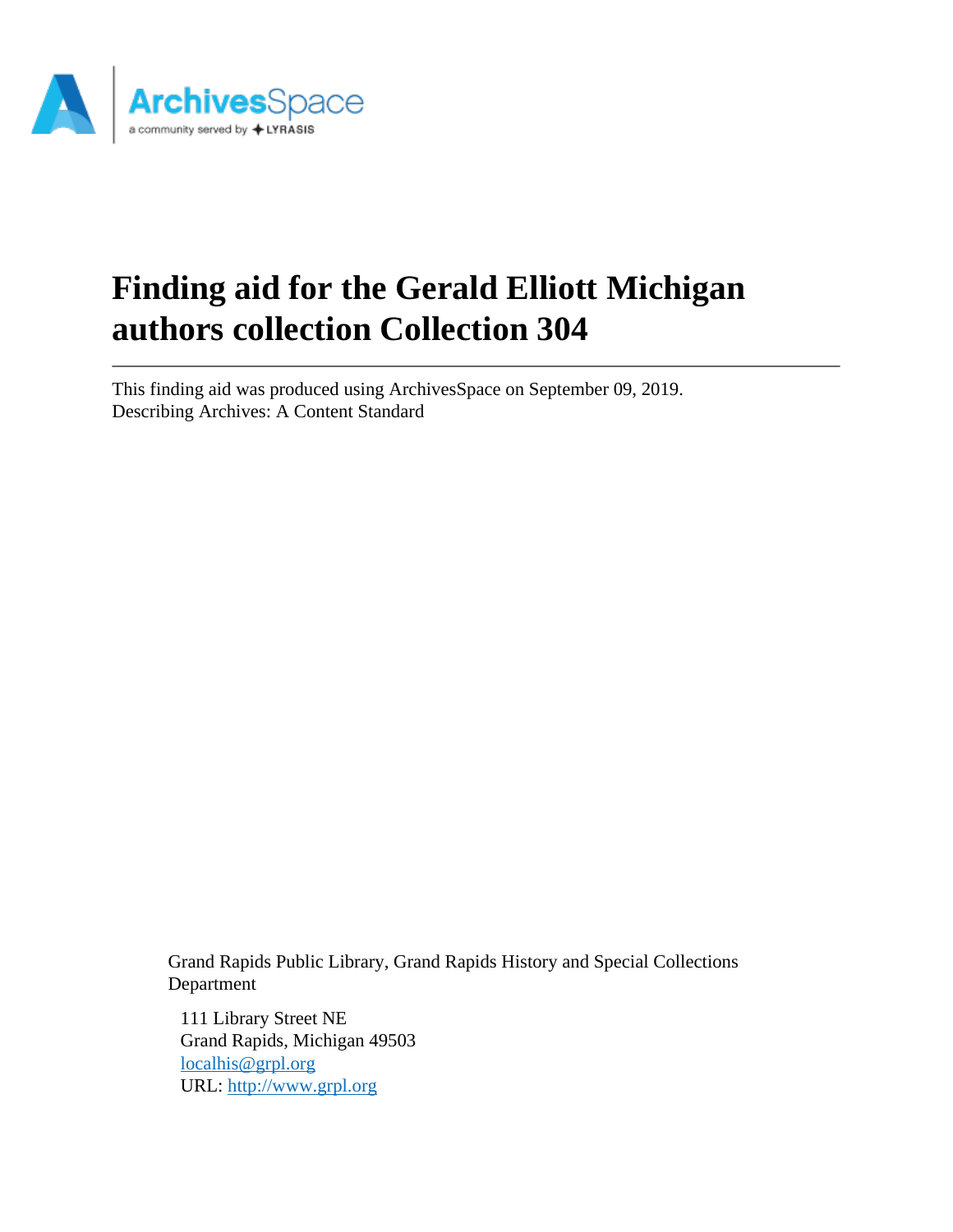# <span id="page-1-0"></span>**Table of Contents**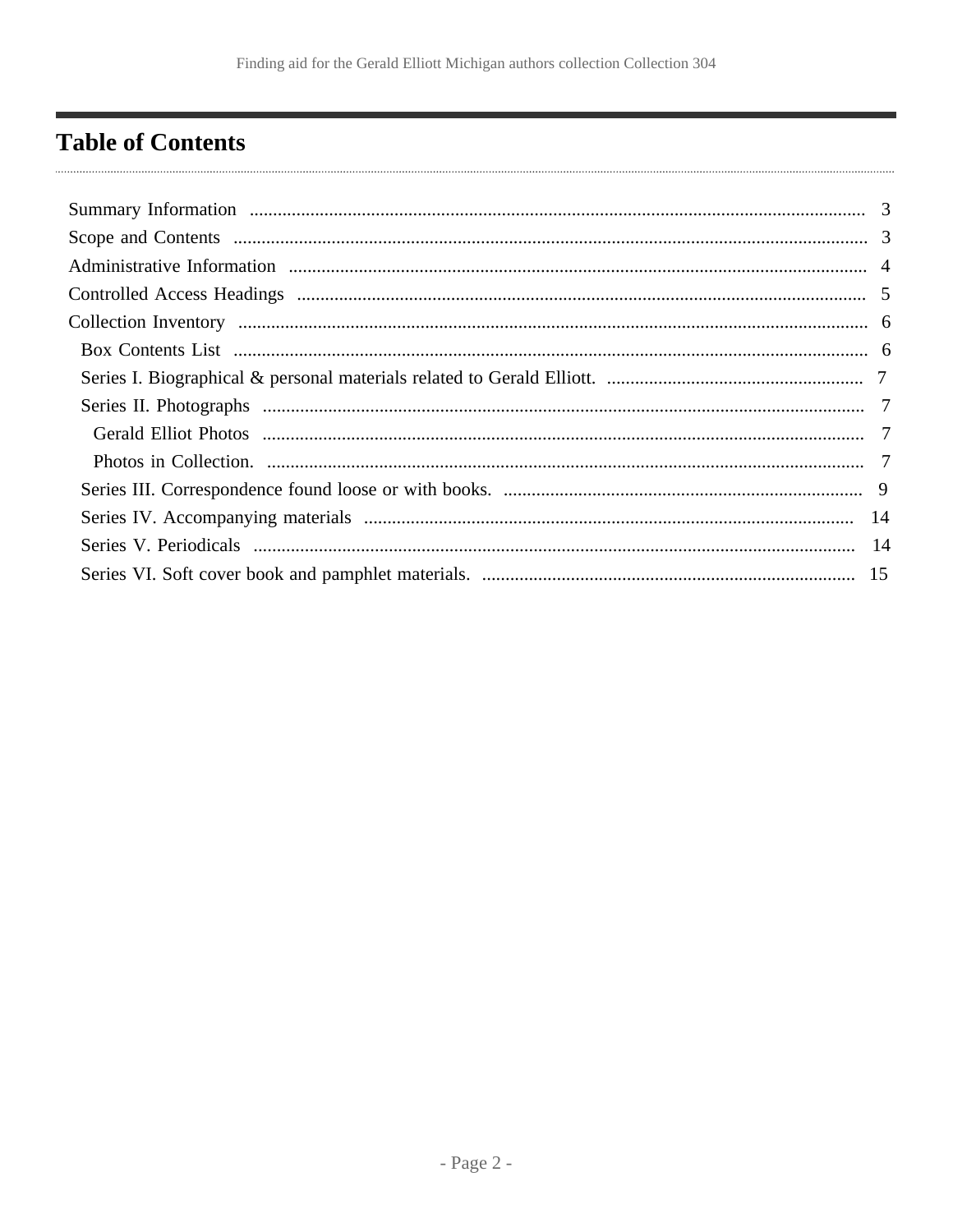# <span id="page-2-0"></span>**Summary Information**

| <b>Repository:</b><br><b>Creator</b> - col:                     | Grand Rapids Public Library, Grand Rapids History and Special<br><b>Collections Department</b><br>Elliott, Gerald                                                                                                                                                                                                                                                                                                                                                                                                                                                                                                                                                                     |
|-----------------------------------------------------------------|---------------------------------------------------------------------------------------------------------------------------------------------------------------------------------------------------------------------------------------------------------------------------------------------------------------------------------------------------------------------------------------------------------------------------------------------------------------------------------------------------------------------------------------------------------------------------------------------------------------------------------------------------------------------------------------|
| <b>Title:</b>                                                   | Gerald Elliot Michigan authors collection                                                                                                                                                                                                                                                                                                                                                                                                                                                                                                                                                                                                                                             |
| ID:                                                             | Collection 304                                                                                                                                                                                                                                                                                                                                                                                                                                                                                                                                                                                                                                                                        |
| <b>ID</b> [Archivists<br><b>Toolkit</b><br>Database::RESOURCE]: | 383                                                                                                                                                                                                                                                                                                                                                                                                                                                                                                                                                                                                                                                                                   |
| Date:                                                           | no date                                                                                                                                                                                                                                                                                                                                                                                                                                                                                                                                                                                                                                                                               |
| <b>Physical Description:</b>                                    | 8.9 Linear Feet 16 boxes                                                                                                                                                                                                                                                                                                                                                                                                                                                                                                                                                                                                                                                              |
| Language of the<br><b>Material:</b>                             | English                                                                                                                                                                                                                                                                                                                                                                                                                                                                                                                                                                                                                                                                               |
| Abstract:                                                       | Gerald Elliott (1907-1994) was an editorial writer for the Grand Rapids<br>Press in Grand Rapids, Michigan. This collection consists primarily<br>of published work by Michigan associated authors. Also included are<br>items published in Michigan, those having information about Michigan<br>or some other Michigan association. All items in the collection are<br>believed to have been collected by Elliott, or received by him as part<br>of the book review process, for reviews he primarily prepared for the<br>Grand Rapids Press. Also included is correspondence between Elliott<br>and authors, as well as some ephemera, photographs and biographical<br>information. |

### **^** [Return to Table of Contents](#page-1-0)

# <span id="page-2-1"></span>**Scope and Contents**

Book jackets have been removed and can be found in the Archives and other ephemera, such as correspondence or clippings found in the books, are housed separately in acid free folders, but crossreferenced to the item where found. Many of the items in the Michigan Authors Collection duplicate those found elsewhere in the book and archival collection, but come together here as Elliott's particular collection. Arrangement is alphabetical by author.

**^** [Return to Table of Contents](#page-1-0)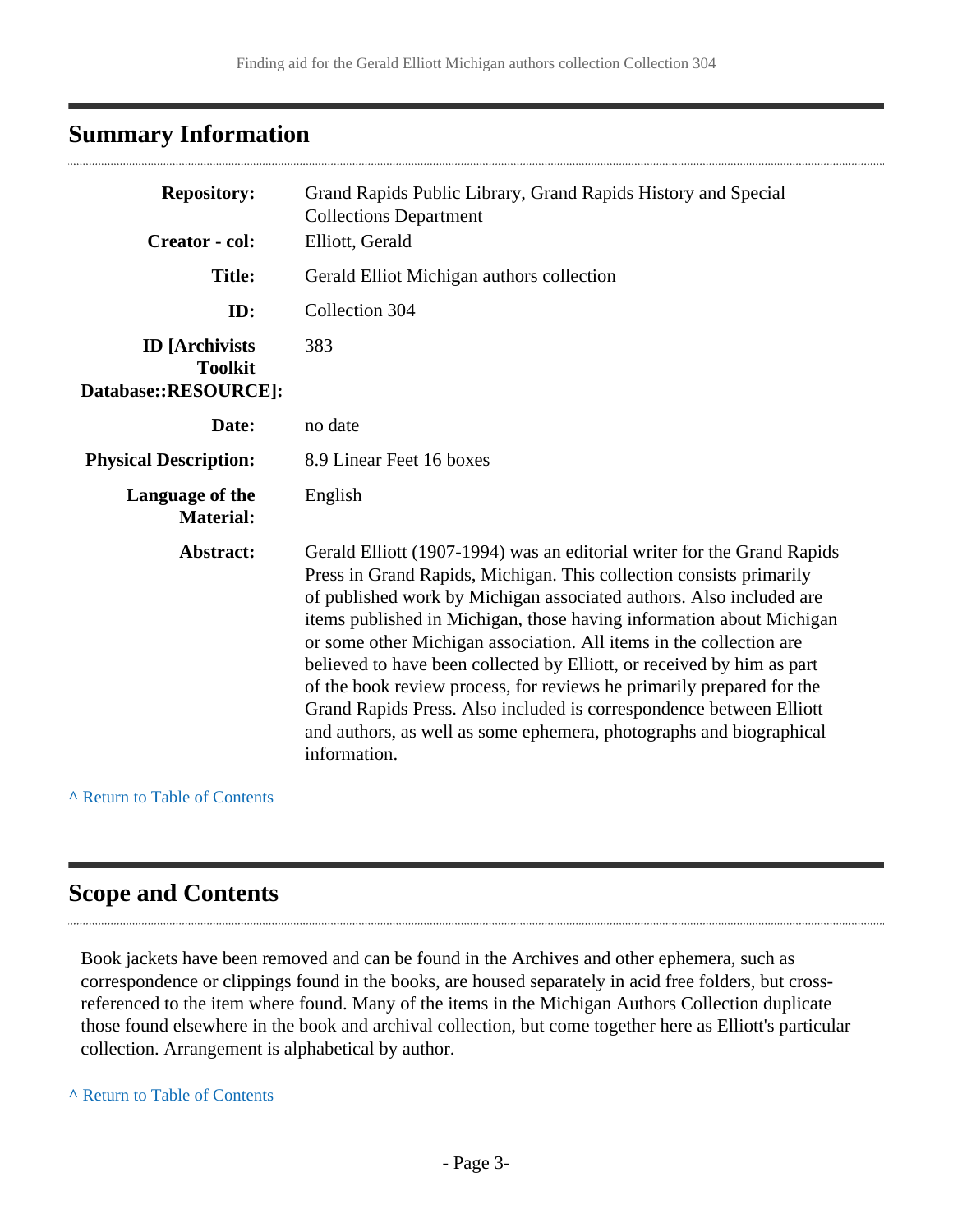# <span id="page-3-0"></span>**Administrative Information**

# **Publication Statement**

Grand Rapids Public Library, Grand Rapids History and Special Collections Department

111 Library Street NE Grand Rapids, Michigan 49503 [localhis@grpl.org](mailto:localhis@grpl.org) URL:<http://www.grpl.org>

# **Processing Information**

Note: Items with regular book binding were removed from the archival order established for these holdings and cataloged according to traditional library book cataloging. These items also have markings in ink and glue which are not used as part of regular archival procedures, since they irreversibly mark the items. They are currently housed by call number in a separate location from the remainder of the collection. They can be located by searching the regular library catalog, though there is no series title for the archival collection title. Books from the collection are arranged by call number, begininning with Archives, followed by a number ranging from 001.2-917.94. A list of these titles, arranged by call number, can be found in Box 1.

# **Immediate Source of Acquisition**

Gerald Elliott and Elliott family, accession numbers 1991.027, 1991.028.

# **Processing note**

### **Original Note, 2003**

The bulk of this collection is books collected by Gerald Elliott, but more often reviewed by him during the course of his work for the Grand Rapids Press. Many are by Michigan authors.

Two GRPL archivists and the City Historian set these books aside to be treated as archival holdings, in order to provide another layer of physical protection, from the physical markings and use of regular library materials, and to keep the collection together with the other archival holdings from Elliott. Library call numbers are not used for archival shelving, and the materials were expected to be housed in archival folders and boxes, primarily organized by author.

For these books, this finding aid was arranged by broad publication type, and then usually alphabetical by the authors last name. It is believed that there is a fairly complete and accurate inventory of those titles, included in this finding aid.

As the initial work on the finding aid was being completed, Library Administration determined that most of the book materials would instead be treated as regular books, processed in the Library's online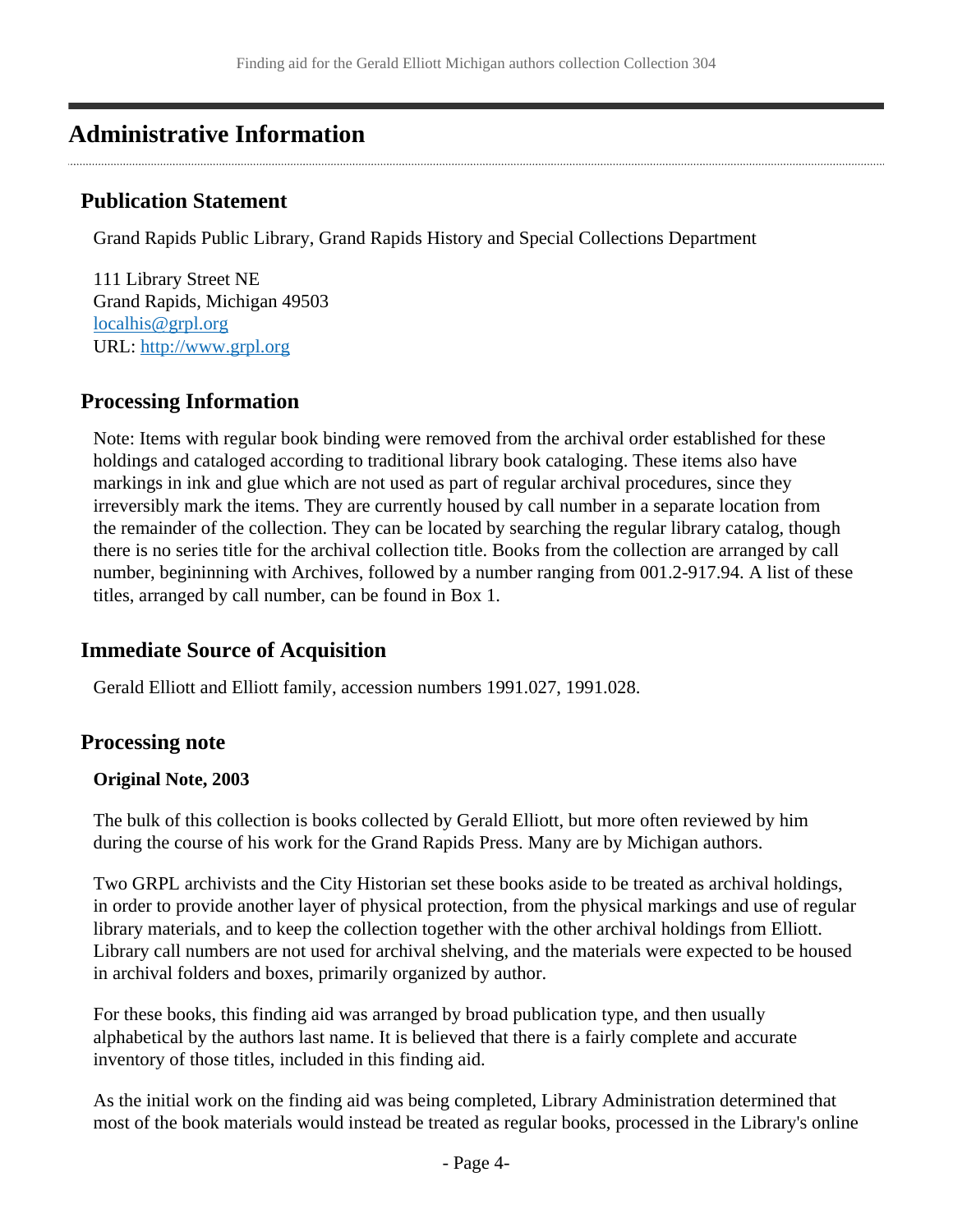catalog, and marked and shelved by call number. At this date, they are housed in a closed stack area (Northeast Room), in Grand Rapids History & Special Collections.

Materials accompanying the books, such as correspondence, ephemera, and books jackets, as well as pamphlet materials are still treated as archival materials.

In Nov. 2004, the remaining in-process ephemera materials in the staff workroom were gathered and moved to the archival stacks, since the volunteer processor was removed from the project, and the materials taken for book cataloging. Originally, there were approx. 4 cubic boxes of pamphlet-type materials thought too flimsy to sit on the regular shelves, which expand when processed. There are currently nine archival boxes in the Archives defined for Coll. 304.

There are also more unprocessed manuscript materials from the Elliott family unprocessed in the Archives.

Where no location information is given in this finding aid, it may be presumed that the item is cataloged on the online catalog and housed in the Northeast Room. In fact, however, some of the items may be housed in the 304 boxes. Or, some items in the finding aid may have been displaced during the cataloging process, or may still be in the library processing backlog. That is, items from this collection were not to be routed to the general collection, but in fact be in the general collections, or may now have been discarded from the Library's collections.

Much of this collection is still in process, and the may be many inaccuracies in the finding, due to the displacement of the book materials, and consequent reorganization.

### **Updated Note, September 2019**

The books from this collection continue to be housed in the Northeast Room (Closed Stacks) and accompanying materials are housed in the climate controlled Archive (Closed Stacks). A list of the titles arranged by call number can be found housed in Box 1. Alternatively, patrons may use the shelfbrowse function to see these titles in the online catalog.

Items with the location listed as unknown are either titles in the catalog or partially processed items stored in the Archive. Using the Box Contents list may prove useful for those looking for non-book items listed in the collection.

### **^** [Return to Table of Contents](#page-1-0)

# <span id="page-4-0"></span>**Controlled Access Headings**

- Publications -- Michigan
- Authors, American -- Michigan
- Publications -- Michigan -- Grand Rapids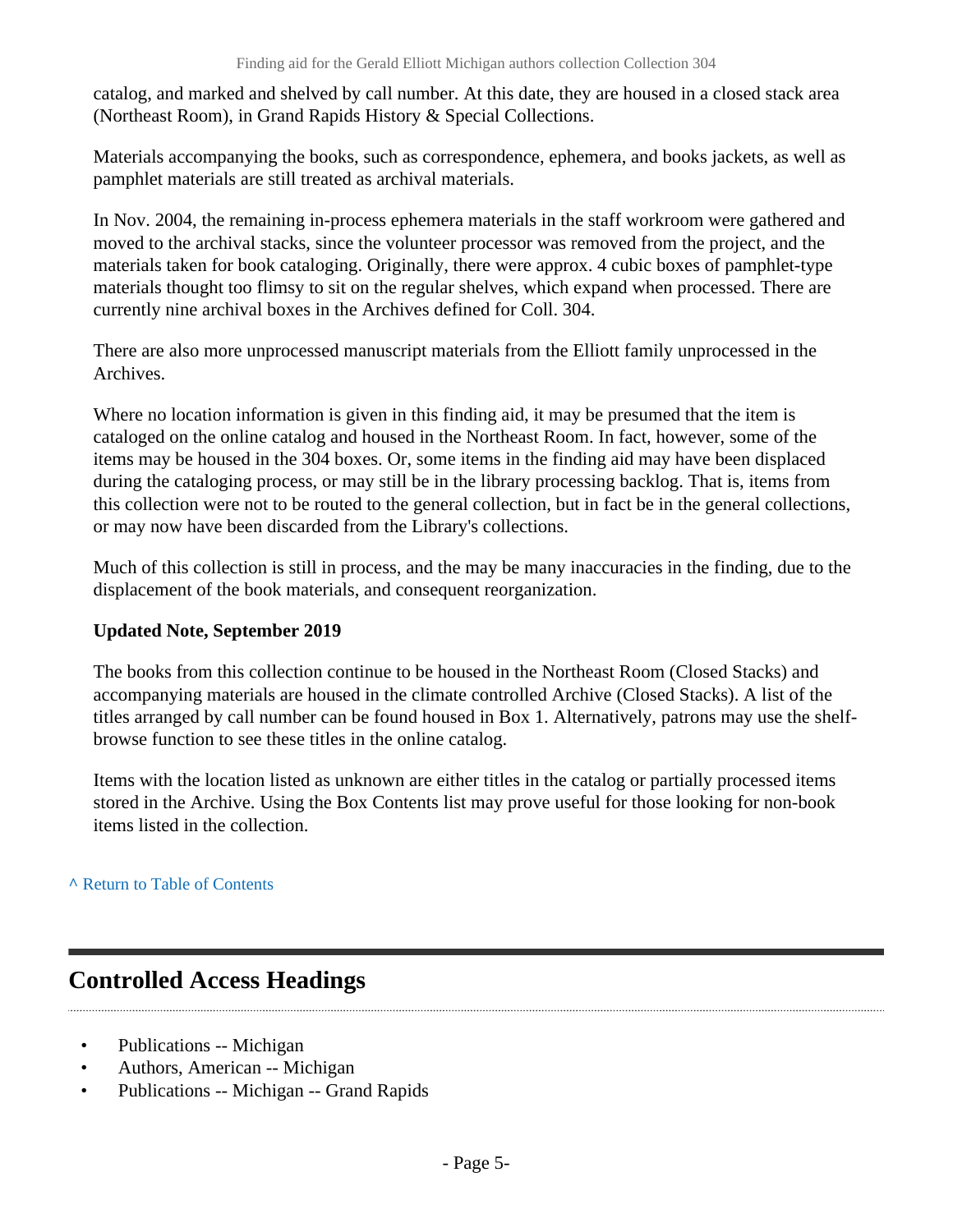• Grand Rapids (Mich.) -- History

# <span id="page-5-0"></span>**Collection Inventory**

# <span id="page-5-1"></span>**Box Contents List**

#### **Scope and Contents**

Items housed in the collection's boxes (1-15) are primarily correspondence between Elliot and others (Boxes 2 & 3), or ephemera that includes, but is not limited to, dust jackets and items found by the original archivist while processing the collection. Also included are small-format items, periodicals, newsletters, etc.

#### Processing Information: **Processing Information**

The Gerald Eliot Collection consists mainly of books, which are all searchable in the library's catalog, are arranged by call number, and are housed in closed stacks in the North East Room. Items contained in the boxes are partially processed. Item level descriptions were begun in the past by a former archivist and have since been abandoned. A container list has been included here with the box labels as a secondary method for navigating the collection.

| <b>Title/Description</b>             | <b>Instances</b> |
|--------------------------------------|------------------|
| No Label - Photographs               | Box 1            |
| Correspondence                       | Box 2            |
| Correspondence                       | Box 3            |
| Art & Music. Unprocessed.            | Box 4            |
| Grand Rapids / Kent Co. Unprocessed. | Box 5            |
| Michigan History. Unprocessed.       | Box 6            |
| Michigan Communities. Unprocessed.   | Box 7            |
| Poetry. Unprocessed.                 | Box 8            |
| Poetry. Unprocessed.                 | Box 9            |
| Literature, etc. Unprocessed.        | <b>Box 10</b>    |
| Periodicals. Unprocessed.            | Box 11           |
| Periodicals. Unprocessed.            | <b>Box 12</b>    |
| Oversized. Unprocessed.              | Box 13           |
| No Description. Unprocessed.         | <b>Box 14</b>    |
| Michigan & Other Work. Unprocessed.  | <b>Box 15</b>    |
| Book Jackets. Unprocessed            | <b>Box 16</b>    |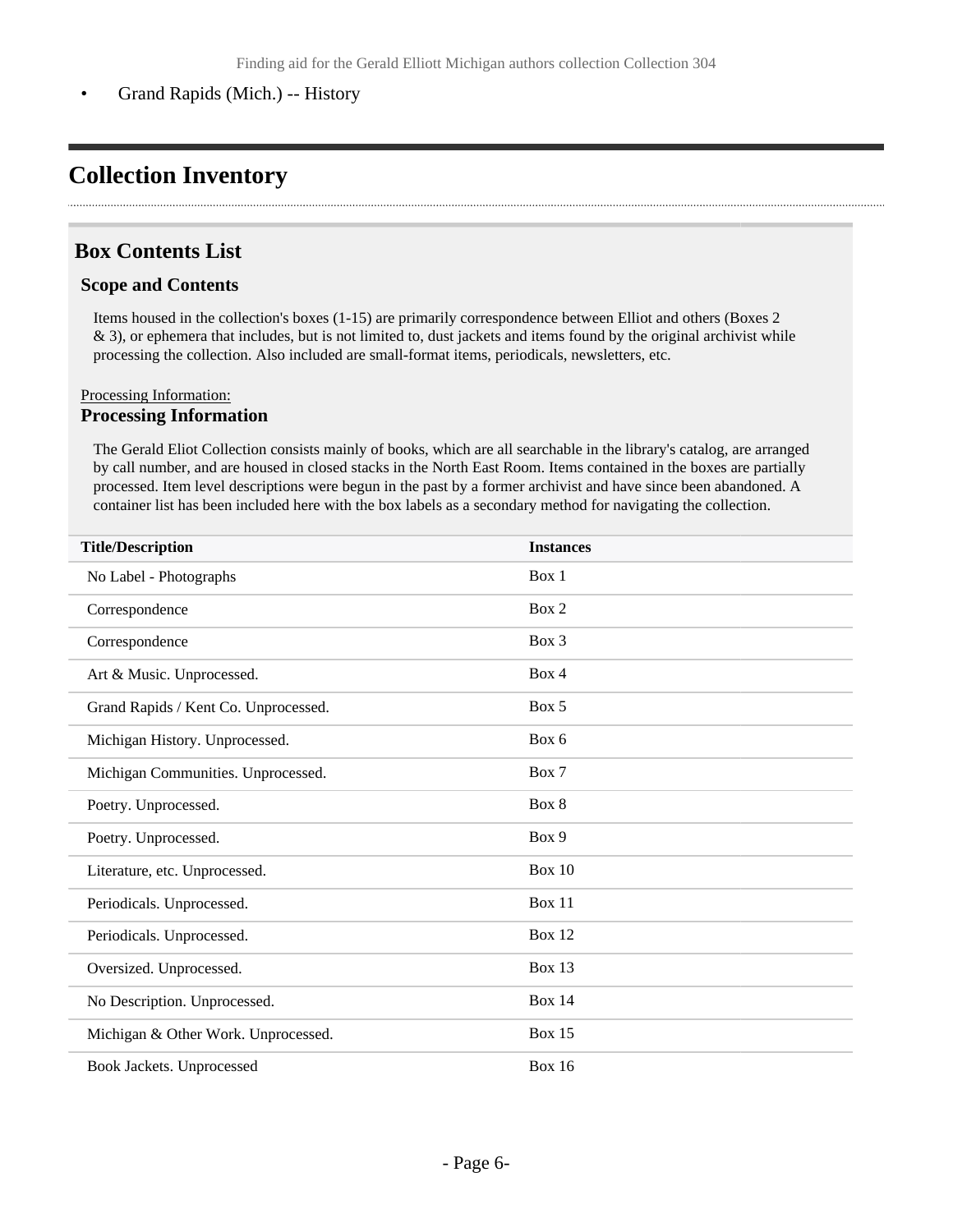Physical Location: Housed in a cubic box separately from the rest of the collection.

### **^** [Return to Table of Contents](#page-1-0)

# <span id="page-6-0"></span>**Series I. Biographical & personal materials related to Gerald Elliott.**

#### **Scope and Contents**

Included here are list of Michigan authors, or other general documents related to the collecting process.

| <b>Title/Description</b>                                                                                                              | <b>Instances</b> |          |
|---------------------------------------------------------------------------------------------------------------------------------------|------------------|----------|
| Newspaper article photocopies about Elliott.                                                                                          | Box 1            | Folder 1 |
| Michigan Novels: an annotated bibliography / Albert G. Black.<br>Ann Arbor, Mi.: Michigan Council of Teachers of English, c.<br>1963. | Box 1            |          |
| Manuscripts on Microfilm / Clarke Historical Library, Central<br>Michigan University. [1971] (3 copies?)                              | Box 1            |          |
| Manuscripts on Microfilm, Resource Guide 2, Sept. 1976.                                                                               | Box 1            |          |
| A Return to Table of Contents                                                                                                         |                  |          |

# <span id="page-6-1"></span>**Series II. Photographs**

### <span id="page-6-2"></span>**Gerald Elliot Photos**

| <b>Title/Description</b>      | <b>Instances</b> |          |
|-------------------------------|------------------|----------|
| Gerald Elliott portrait photo | Box 1            | Folder 2 |
| Gerald Elliott.               | Box 1            | Folder 3 |

### <span id="page-6-3"></span>**Photos in Collection.**

| <b>Title/Description</b>                                                                                                                                                                                              | <b>Instances</b> |
|-----------------------------------------------------------------------------------------------------------------------------------------------------------------------------------------------------------------------|------------------|
| 1. Judge John Dalton, Probate Judge, Court House, Grand<br>Rapids, Mich. Labeled "Neg. no. 9196". Black & white, 6 1/2" X<br>8 <sup>1</sup> / <sub>2</sub> ". Photo credit: Continental by R.M.G. Inc. Dated 8/10/38. | Box 1            |
| 2. John Dalton. Black and white, 7" x 9".                                                                                                                                                                             | Box 1            |
| 3. Glendon Swarthout (area author), pictured with Gary Cooper<br>on the set of the movie version of "They came to Cordura".<br>Black and white, 8" x 10".                                                             | Box 1            |
| 4. James Abney. Black & White, 5x7.                                                                                                                                                                                   | Box 1            |
| 5. Unknown man holding open a large illustrated book, atop a<br>glass display case. B&W, 8x10                                                                                                                         | Box 1            |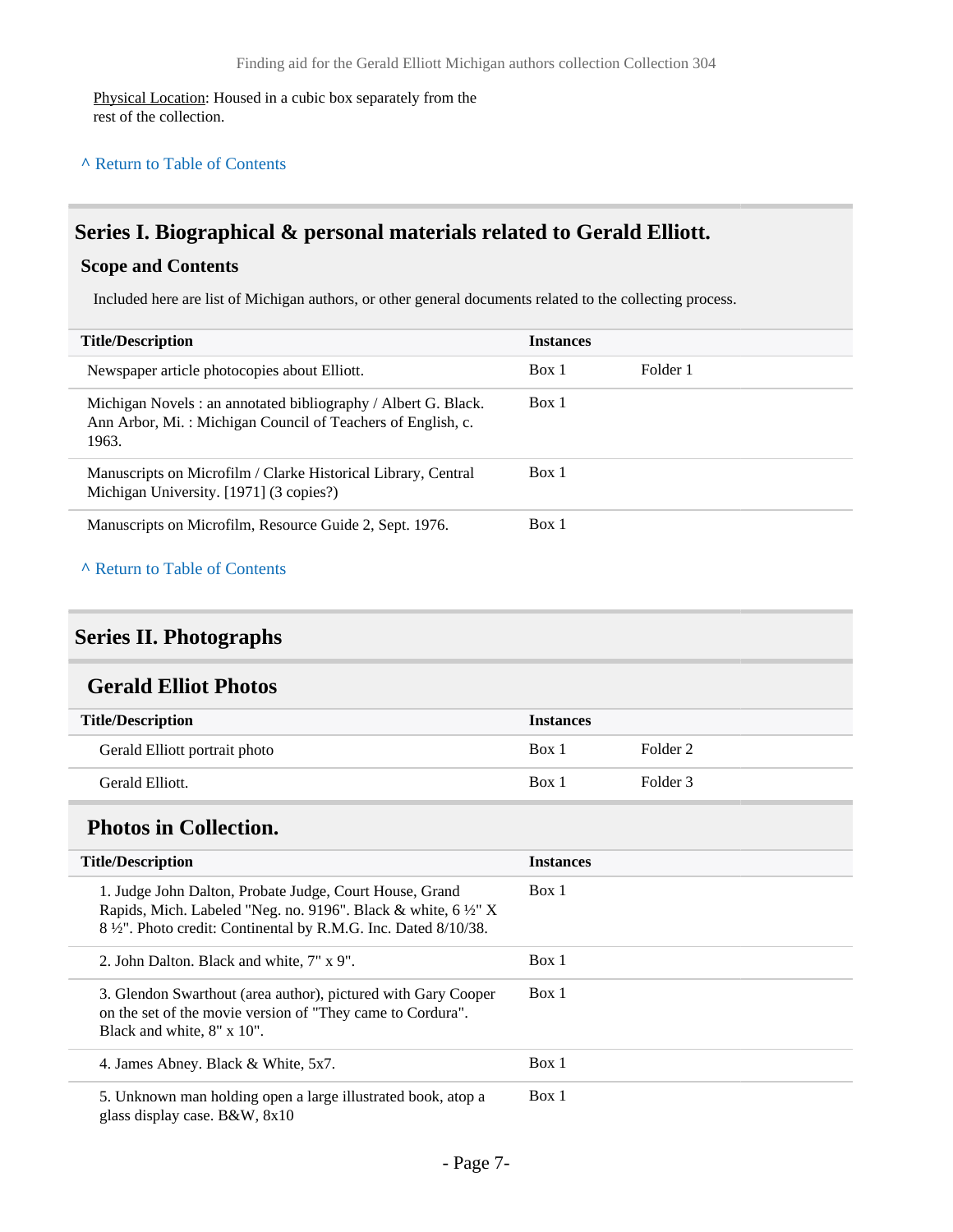| 6. Dr. Walter Starkie, holding a violin and bow, in front of a<br>bookcase.                                                                                                                                                                                                                     | Box 1 |
|-------------------------------------------------------------------------------------------------------------------------------------------------------------------------------------------------------------------------------------------------------------------------------------------------|-------|
| 7. Gerald Elliott and 4 other men behind a podium marked "The<br>Pantlind" (local hotel). Background banner "A salute to the<br>news : a presentation of Variety Club. Tent 2".                                                                                                                 | Box 1 |
| 8. Unidentified man, full-body shot, standing on sidewalk with<br>background of hedges, lawn, and large brick building with<br>round-topped windows. B&W, 8x10.                                                                                                                                 | Box 1 |
| 9. Same man as #8, same pose, same background, but man is cut<br>off at the thighs and more of the building is shown. B&W, 8x10.                                                                                                                                                                | Box 1 |
| 10. Mr. & Mrs. William Doppmann. Young man seated at piano,<br>with young woman standing behind him hodling a cello. B&W,<br>8x10.                                                                                                                                                              | Box 1 |
| 11. Photoreproduction of Time Magazine cover, 3/3/1923, v.1,<br>no.1. Cover picture is of J. G. Cannon, drawn by Oberhardt.<br>Cannon was a 23-year member of the House of Representa-<br>tives. Cover story (p.2) indicates that he would spend the rest of<br>his life in Danville, Illinois. | Box 1 |
| 12. Byron Janis, young American pianist. B&W, 8x10, with<br>accompanying info. He was to appear with the G.R. Symphony<br>on Friday, April 17th.                                                                                                                                                | Box 1 |
| 13. "House". B&W, 8x10. Photograph of framed picture of<br>derelict Victorian style house.                                                                                                                                                                                                      | Box 1 |
| 14. Four lions and four African (?) women with parasols.<br>Photograph of a framed painting. B&W, 8x10.                                                                                                                                                                                         | Box 1 |
| 15. Lion leaping across rooftop with mouthful of fabric.<br>Photograph of framed painting. Several other figures (human).<br>(African?)                                                                                                                                                         | Box 1 |
| 16. Cabana with 3 (African?) women, one riding a zebra.<br>Photograph of a framed painting. B&W, 8X10.                                                                                                                                                                                          | Box 1 |
| 17. Boat with African man in top hat seated at table. Also a<br>woman with bowl of fruit on head. Photograph of a framed<br>painting. B&W, 8x10.                                                                                                                                                | Box 1 |
| 18. Man and woman seated at a desk examining papers. The<br>wall behind is knotty pine paneling. B&W, 8x10.                                                                                                                                                                                     | Box 1 |
| 19. Same man and woman as #18, different pose.                                                                                                                                                                                                                                                  | Box 1 |
| 20. Peewee Russell, 62, celebrated jazz clarinetist. 2/15/69. AP<br>Wirephoto. Obit.                                                                                                                                                                                                            | Box 1 |
| 21. George Lewis, 68, jazz clarinetist. 12/31/68. AP Wirephoto.<br>Obit.                                                                                                                                                                                                                        | Box 1 |
| 22. W.C. Handy, composer of St. Louis Blues. Stamped "Thu<br>May 6 1937". Sepia toned photo.                                                                                                                                                                                                    | Box 1 |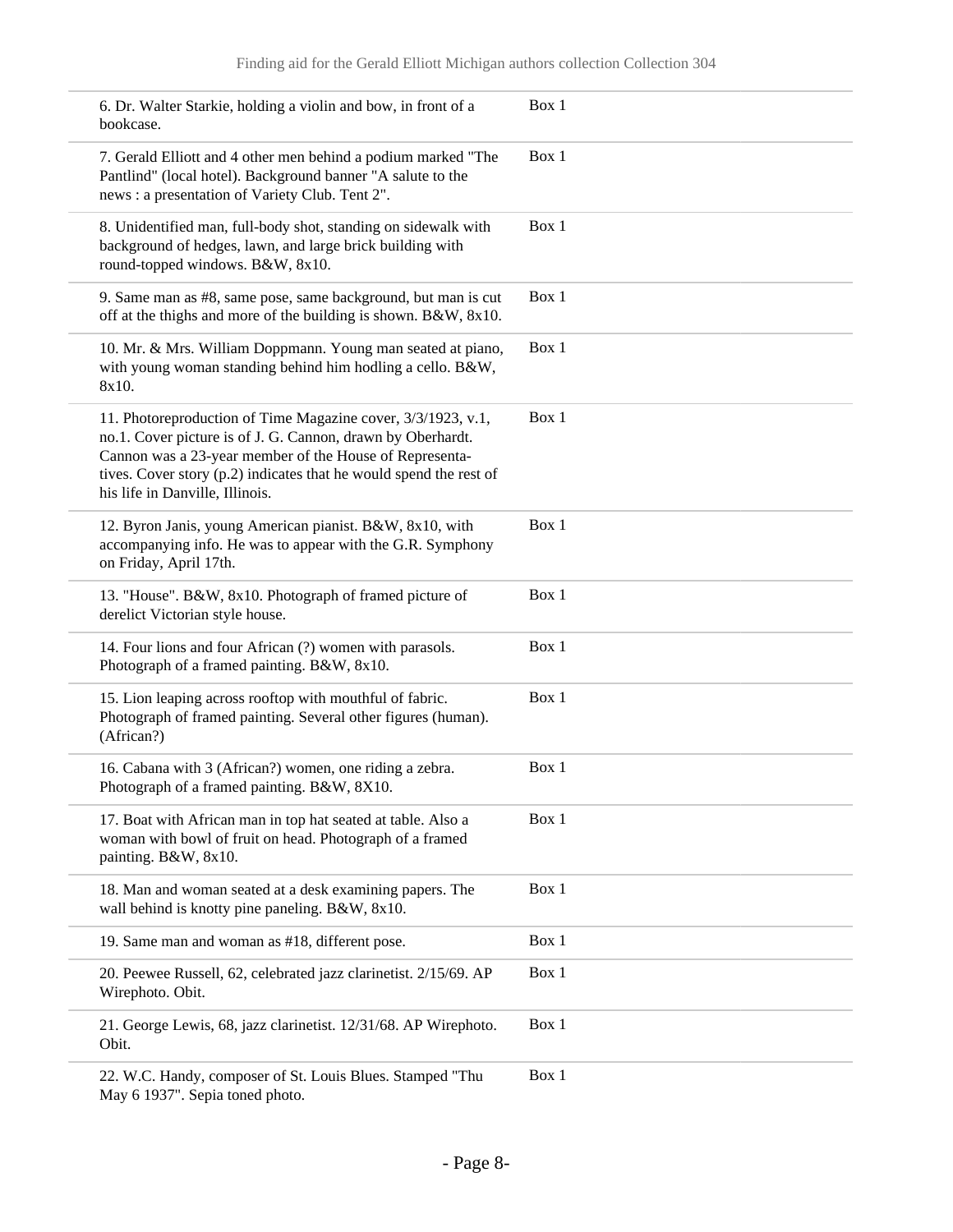| 23. Berkshire quartet. B&W, 8x10. Autographed by quartet<br>members.                                                                                                                                                                                | Box 1 |
|-----------------------------------------------------------------------------------------------------------------------------------------------------------------------------------------------------------------------------------------------------|-------|
| 24. 15 writers included in Herbert Gold's Fiction of the Fifties.<br>B&W. 8x10. Publicity photo from Louise Thomas, Doubleday.<br>Short press release attached.                                                                                     | Box 1 |
| 25. Bertolt Brecht, playwright. B&W, 8x10. Publicity photo<br>from Louise Thomas, Doubleday. Short press release attached.                                                                                                                          | Box 1 |
| 26. 2 pictures: Theodore Roosevelt on a camel, and Mrs.<br>Theodore Roosevelt with Stefan Lorant, author of The life and<br>times of Theodore Roosevelt. B&W. 8x10. Publicity photo from<br>Louise Thomas, Doubleday. Short press release attached. | Box 1 |
| 27. Ross McDonald, mystery writer, with grandson Jim. B&W.<br>8x10. PBS publicity photo for The Writer in America, 4/17/78,<br>10 PM.                                                                                                               | Box 1 |
| 28. Agatha Christie. B&W. 8X10.                                                                                                                                                                                                                     | Box 1 |
| 29. 2 paintings by William S. Horton, American impressionist.<br>Exhibition 11/4/67, at Grand Rapids. B&W. 8X10.                                                                                                                                    | Box 1 |
| 30. 4 paintings by William S. Horton. B&W. 8X10.                                                                                                                                                                                                    | Box 1 |
| 31. Woman with back to camera, looking at man farther back<br>who is on some kind of balcony. Appears to be from a drama.<br>B&W. 8X10.                                                                                                             | Box 1 |
| 32. Toni Morrison. PBS publicity photo from The originals: the<br>writer in America, 5/1/78, 10PM. B&W. 5X8.                                                                                                                                        | Box 1 |
| 33. Wright Morris. PBS publicity photo from The originals: the<br>writer in America, 4/24/78, 10PM. B&W. 5X8.                                                                                                                                       | Box 1 |
| 34. Charles Jackson, author of A second-hand life. B&W. 5X7.                                                                                                                                                                                        | Box 1 |
| 35. Photo of drawing by Dan Beard, used in Offbeat History:<br>a compendium of lively Americana, ed. By Bulkley S. Griffin.<br>6/22/67. B&W. 5X7.                                                                                                   | Box 1 |
| 36. Photo of playbill (?) for Uncle Tom's Cabin production with<br>the Famous Jarrett & Palmer London Company, consolidated<br>with Slavins Original American Troupe. B&W. 7x9. Dated in<br>red pencil on back: 6/3/51.                             | Box 1 |

#### **^** [Return to Table of Contents](#page-1-0)

# <span id="page-8-0"></span>**Series III. Correspondence found loose or with books.**

#### Processing Information:

#### **Processing Information**

Envelops have been retained where found. If the item was found in a book, a reference is made to the book title. Other correspondence may be associated with a book found in this collection, although matching has not yet been done. However, much of this correspondence my be related to Elliott's review of non-Michigan authors, and as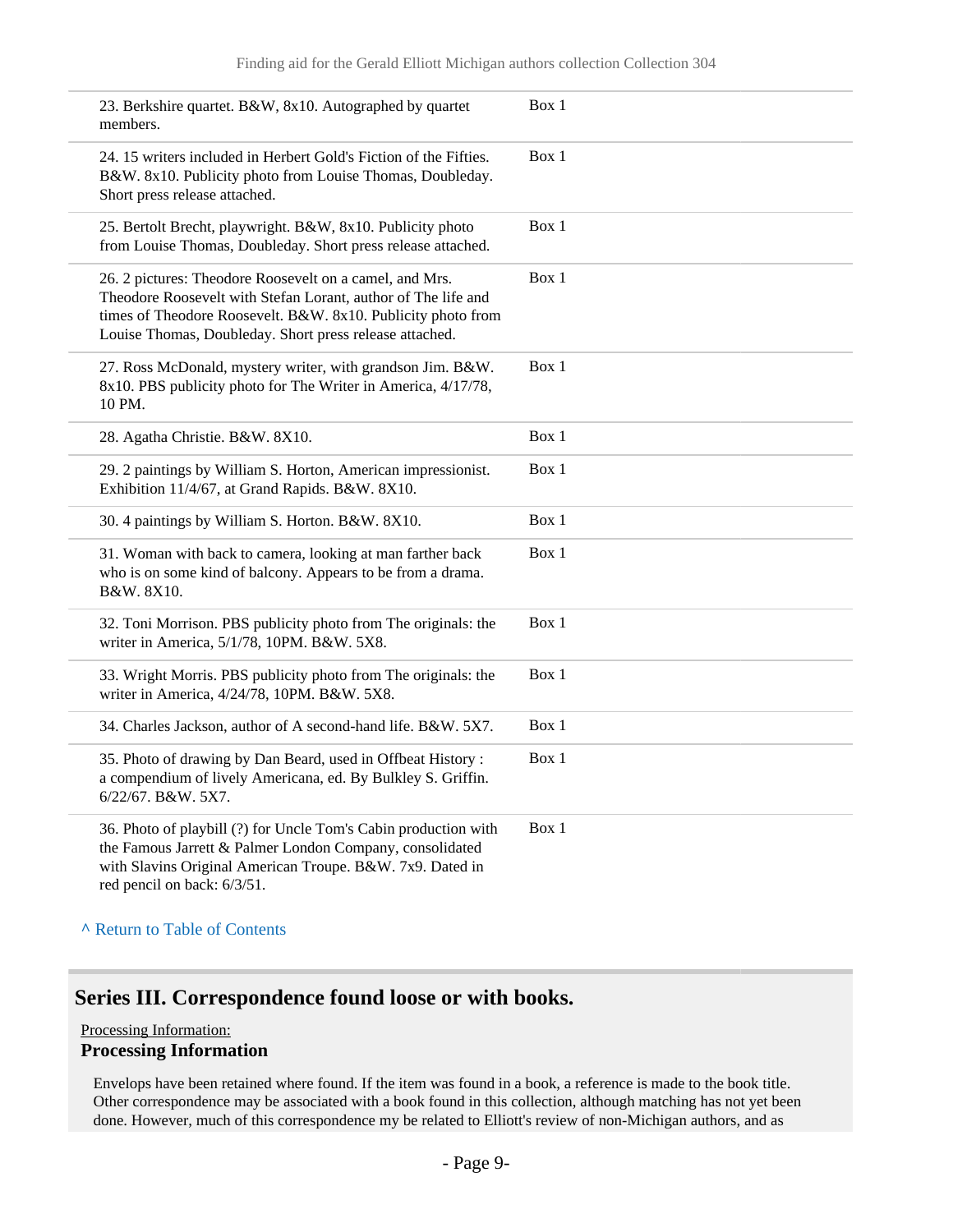such, this correspondence may be moved to another collection, if this collection continues to be defined only a Michigan associated items. Also some publications, manuscripts and photos mixed in with these items, that need to be physically housed and listed separately in other sections, if retained in this collection. E.G. color photo of Robert Woznicki.

| <b>Title/Description</b>                                                                                                                                                                                           | <b>Instances</b>  |          |
|--------------------------------------------------------------------------------------------------------------------------------------------------------------------------------------------------------------------|-------------------|----------|
| From Ralph Baldwin, 1980/1981. Etc.                                                                                                                                                                                | Box 2             | Folder 1 |
| From Robert Woznicki [color photo]                                                                                                                                                                                 | Box 2             |          |
| 1. From Meindert DeJong to Gerald Elliott, Feb. 4, 1981.                                                                                                                                                           | Box Box 2 or<br>3 |          |
| 2. From Meindert DeJong to Gerald Elliott, Nov. 17, 1980<br>(includes envelope).                                                                                                                                   | Box Box 2 or<br>3 |          |
| 3. From Meindert DeJong to Ted & Ann DeLeeuw, Jan. 13, 1970<br>(includes envelope)                                                                                                                                 | Box Box 2 or<br>3 |          |
| 4. No Description.                                                                                                                                                                                                 | Box Box 2 or<br>3 |          |
| 5. From Meindert DeJong to Mr. & Mrs. DeLeeuw, Jan. 29, 1971.                                                                                                                                                      | Box Box 2 or<br>3 |          |
| 6. From Meindert DeJong to the De Leeuw family, no date,<br>photocopy of a Christmas card.                                                                                                                         | Box Box 2 or<br>3 |          |
| 7. From Meindert DeJong to Mr. And Mrs. De Leeuw, June 6,<br>1970.                                                                                                                                                 | Box Box 2 or<br>3 |          |
| 8. From David DeJong to Gerald Elliott, April 19, 1964.                                                                                                                                                            | Box Box 2 or<br>3 |          |
| 9. From David DeJong to Gerald Elliott, Apr. 29, 1964, 3x5 card<br>with small attached clipping (includes envelope).                                                                                               | Box Box 2 or<br>3 |          |
| 10. From Meindert DeJong (in Mexico) to Gerald Elliott, May 8,<br>1964 (includes envelope).                                                                                                                        | Box Box 2 or<br>3 |          |
| 11. From Meindert DeJong (in Mexico) to Gerald Elliott, May<br>12, 1966 (includes envelope). With regard to appraisals on<br>manuscripts being donated to the Clarke Historical Library.                           | Box Box 2 or<br>3 |          |
| 12. From Glendon Swarthout to Gerald Elliott, Apr. 4, 1958.                                                                                                                                                        | Box Box 2 or<br>3 |          |
| 13. From Ralph Baldwin to Gerald Elliott, Feb. 10, 1981.<br>Short note enclosing a letter to Ralph Baldwin from the Royal<br>Astronomical Society of Canada, making him an honorary<br>member (includes envelope). | Box Box 2 or<br>3 |          |
| 14. From Reynald Weidenaar to Grand Rapids Press, Dec. 5,<br>1956. Brief note on 4x6 memo paper.                                                                                                                   | Box Box 2 or<br>3 |          |
| 15. From Ralph Baldwin to Gerald Elliott, Mar. 11, 1980. Written<br>on Oliver Machinery letterhead.                                                                                                                | Box Box 2 or<br>3 |          |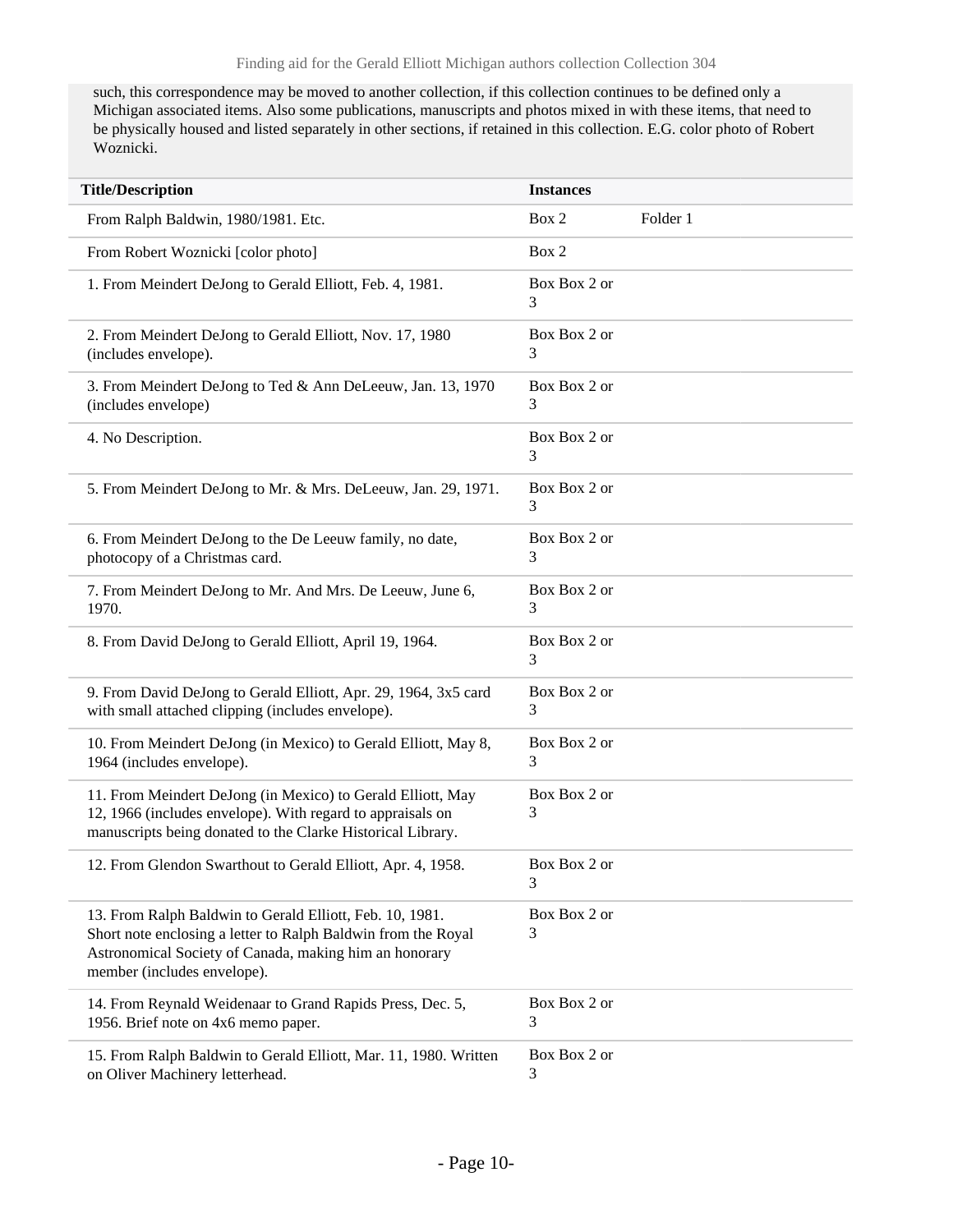| 16. From Ralph Baldwin to Gerald Elliott, Jan. 17, 1980. Written<br>on Oliver Machinery letterhead. Refers to a book Elliott is to<br>review.                                                                                                        | Box Box 2 or<br>3 |
|------------------------------------------------------------------------------------------------------------------------------------------------------------------------------------------------------------------------------------------------------|-------------------|
| 17. From J. R. Humphreys ("Dick") to "Jerry", no date.                                                                                                                                                                                               | Box Box 2 or<br>3 |
| 18. From Gerald A. Elliott to J. R. Humphreys, June 1, 1966. With<br>enclosure of a review of Humphreys' book, Last of the middle<br>west.                                                                                                           | Box Box 2 or<br>3 |
| 19. From J. R. Humphreys to Gerald Elliott, July 2, 1966.<br>(includes envelope).                                                                                                                                                                    | Box Box 2 or<br>3 |
| 20. From J. R. Humphreys to Gerald Elliott, Nov. 18, 1977, with<br>enclosures: (1) a copy of a Nov. 6 letter from Humphreys to Elliott<br>and (2) photocopy of a review from New York Times of his book<br>Subway to Samarkand. (includes envelope). | Box Box 2 or<br>3 |
| 21. Column about John R. Humphreys (photocopy), presumably<br>by Gerald Elliott, presumably from the Grand Rapids Press. No<br>date.                                                                                                                 | Box Box 2 or<br>3 |
| 22. From Samuel Bellman to Gerald Elliott, 9/25/81, re Constance<br>M. Rourke.                                                                                                                                                                       | Box Box 2 or<br>3 |
| 23. From Paul L. Maier to Gerald Elliott, 8/26/68, re Pontius<br>Pilate.                                                                                                                                                                             | Box Box 2 or<br>3 |
| 24. From Kate Moody to Gerald Elliott, 7/24/80, re Growing up<br>on television.                                                                                                                                                                      | Box Box 2 or<br>3 |
| 25. From Donald L. Herman to Gerald Elliott, n.d., re Christian<br>democracy in Venezuela.                                                                                                                                                           | Box Box 2 or<br>3 |
| 26. From Robie Macauley to Gerald Elliott, 8/20/64, re The end of<br>pity.                                                                                                                                                                           | Box Box 2 or<br>3 |
| 27. From Paul Maier to Gerald Elliott, 12/71 & 1/72 re First<br>Christmas.                                                                                                                                                                           | Box Box 2 or<br>3 |
| 28. From Paul Maier to Gerald Elliott, 1/15/73 & 4/30/73 re First<br>Easter.                                                                                                                                                                         | Box Box 2 or<br>3 |
| 29. From Chris A. DeYoung to Gerald Elliott, 4/23/68, re Gandhiji<br>as educationist.                                                                                                                                                                | Box Box 2 or<br>3 |
| 30. From Robert Woznicki to Gerald Elliott, 4/30/84, re Madame<br>Curie: daughter of Poland. (includes photograph).                                                                                                                                  | Box Box 2 or<br>3 |
| 31. From Sylvia A. Nickelson to Gerald Elliott, 2/11/82, re Once<br>in a lifetime.                                                                                                                                                                   | Box Box 2 or<br>3 |
| 32. From Verhulst to Gerald Elliott, c6/30/70, re Great Men of<br>Michigan (series).                                                                                                                                                                 | Box Box 2 or<br>3 |
| 33. From Historical Society of Michigan to Gerald Elliott,<br>9/12/78, re Autobiography of Theodore Edgar Potter.                                                                                                                                    | Box Box 2 or<br>3 |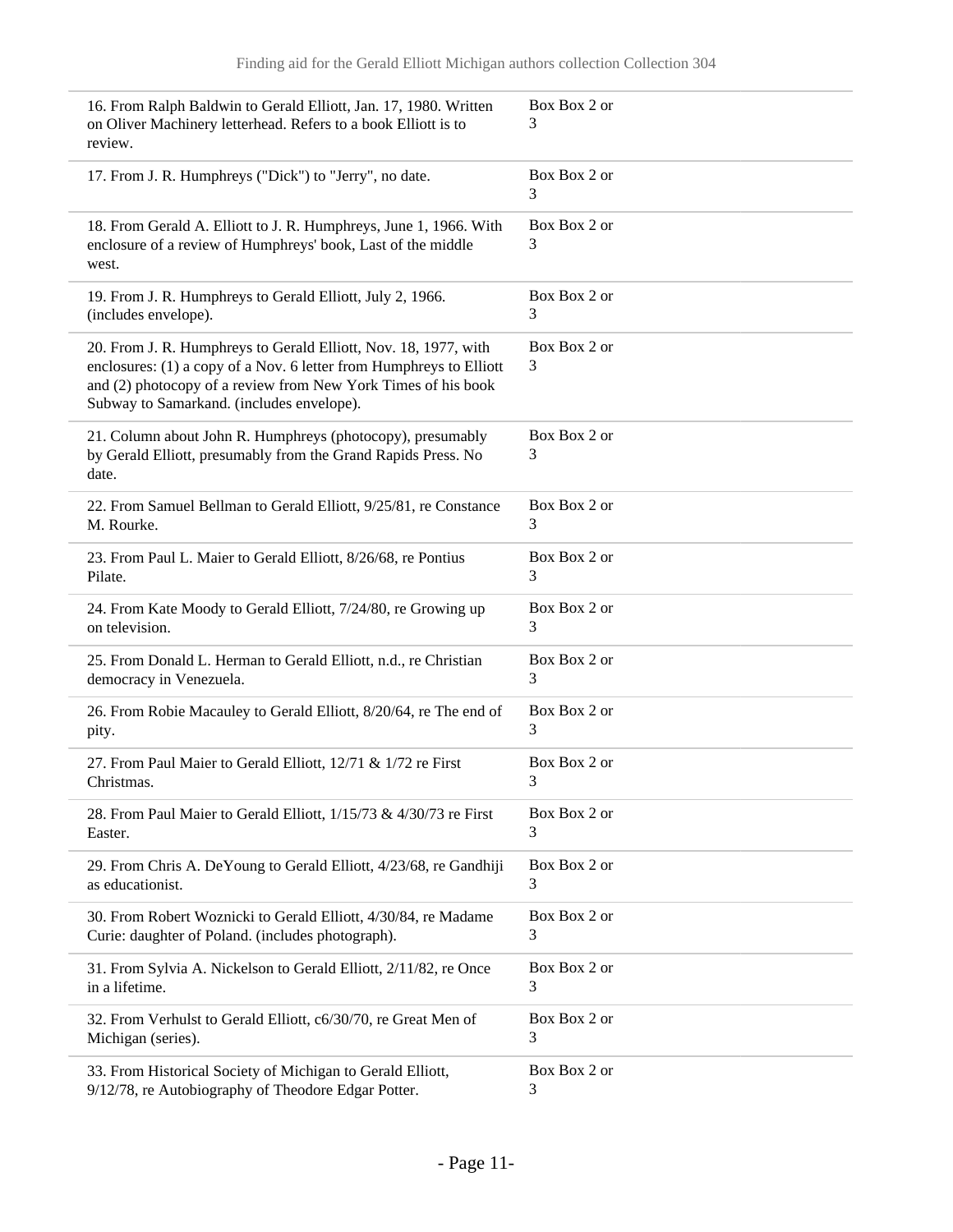| 34. From Glen Peterson, 7/11/74, re A Michigan Reader: 11,000                                                                                                                                             | Box Box 2 or      |
|-----------------------------------------------------------------------------------------------------------------------------------------------------------------------------------------------------------|-------------------|
| BC to AD 1865.                                                                                                                                                                                            | 3                 |
| 35. From John F. Huistra, 5/1/89, including many enclosures<br>regarding Catastrophic Health Care Act. Undefined Michigan<br>connection.                                                                  | Box Box 2 or<br>3 |
| 36. From Maier, Paul L., various dates 1981, re: Flames of Rome.                                                                                                                                          | Box Box 2 or<br>3 |
| 37. From Samuel M. Dix, various dates 1981, re: The cost of                                                                                                                                               | Box Box 2 or      |
| future freedom.                                                                                                                                                                                           | 3                 |
| 38. From Detzer, Karl, various dates 1968-75.                                                                                                                                                             | Box Box 2 or<br>3 |
| 39. from Joan Robins, Harper & Row, 3/14/69 to "Mr. Morski",<br>with enclosures relating to Meinder DeJong's award for Journey<br>from Peppermint Street. Including the text of his acceptance<br>speech. | Box Box 2 or<br>3 |
| 40. From Kate McGarry, 12/26/?? re: Museum's guide to the                                                                                                                                                 | Box Box 2 or      |
| historical bus trip.                                                                                                                                                                                      | 3                 |
| 41. From Meindert DeJong to Gerald Elliott, Feb. 4, 1981.                                                                                                                                                 | Box Box 2 or<br>3 |
| 42. same, Nov. 17, 1980 (includes envelope).                                                                                                                                                              | Box Box 2 or<br>3 |
| 43. From Meindert DeJong to Ted & Ann DeLeeuw, Jan. 13, 1970                                                                                                                                              | Box Box 2 or      |
| (includes envelope)                                                                                                                                                                                       | 3                 |
| 44. No Description                                                                                                                                                                                        | Box Box 2 or<br>3 |
| 45. From Meindert DeJong to Mr. & Mrs. DeLeeuw, Jan. 29,                                                                                                                                                  | Box Box 2 or      |
| 1971.                                                                                                                                                                                                     | 3                 |
| 46. From Meindert DeJong to the De Leeuw family, no date,                                                                                                                                                 | Box Box 2 or      |
| photocopy of a Christmas card.                                                                                                                                                                            | 3                 |
| 47. From Meindert DeJong to Mr. And Mrs. De Leeuw, June 6,                                                                                                                                                | Box Box 2 or      |
| 1970.                                                                                                                                                                                                     | 3                 |
| 48. From David DeJong to Gerald Elliott, April 19, 1964.                                                                                                                                                  | Box Box 2 or<br>3 |
| 49. From David DeJong to Gerald Elliott, Apr. 29, 1964, 3x5 card                                                                                                                                          | Box Box 2 or      |
| with small attached clipping (includes envelope).                                                                                                                                                         | 3                 |
| 50. From Meindert DeJong (in Mexico) to Gerald Elliott, May 8,                                                                                                                                            | Box Box 2 or      |
| 1964 (includes envelope).                                                                                                                                                                                 | 3                 |
| 51. From Meindert DeJong (in Mexico) to Gerald Elliott, May<br>12, 1966 (includes envelope). With regard to appraisals on<br>manuscripts being donated to the Clarke Historical Library.                  | Box Box 2 or<br>3 |

52. From Glendon Swarthout to Gerald Elliott, Apr. 4, 1958.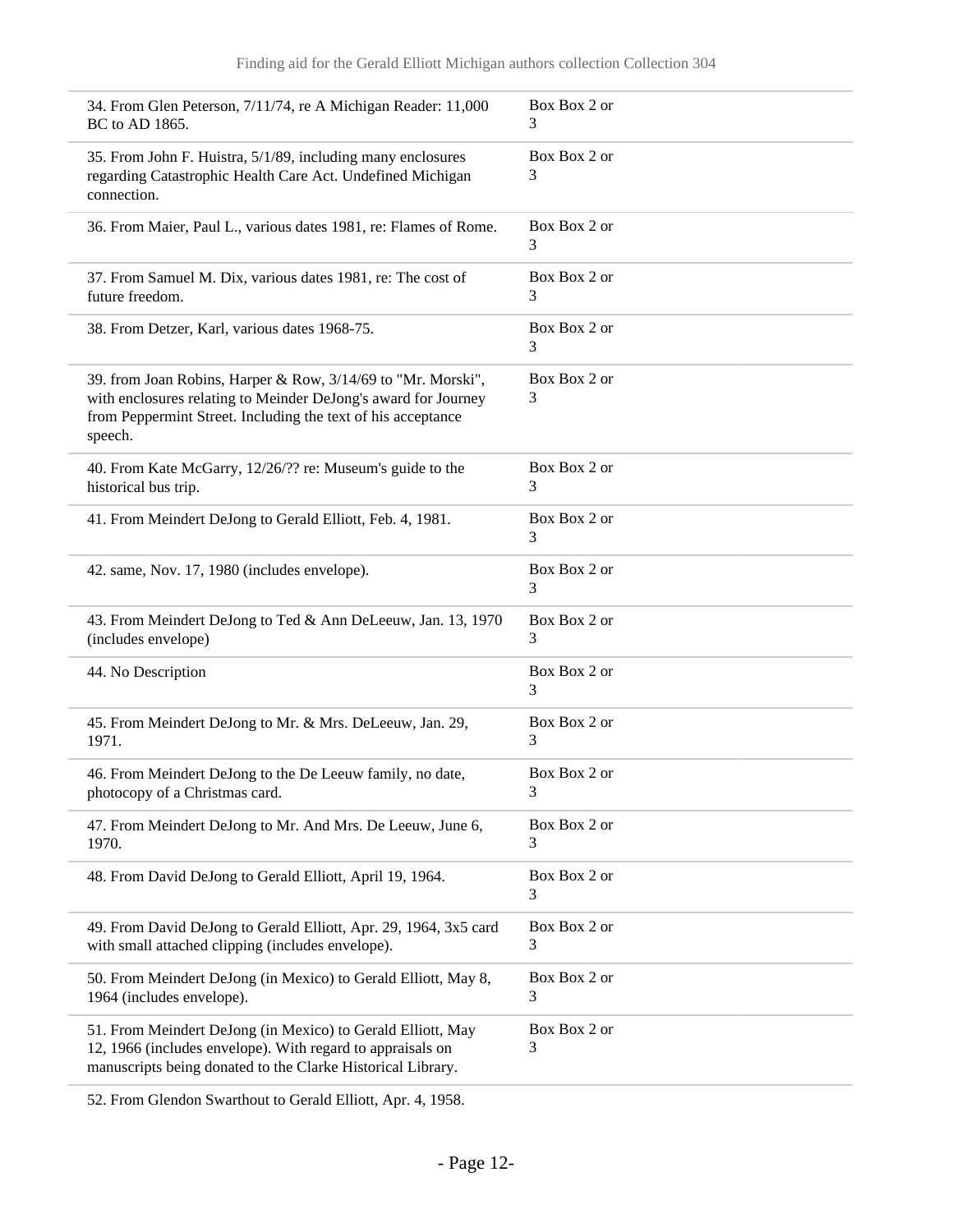|                                                                                                                                                                                                                                                      | Box Box 2 or<br>3 |
|------------------------------------------------------------------------------------------------------------------------------------------------------------------------------------------------------------------------------------------------------|-------------------|
| 53. From Ralph Baldwin to Gerald Elliott, Feb. 10, 1981.<br>Short note enclosing a letter to Ralph Baldwin from the Royal<br>Astronomical Society of Canada, making him an honorary<br>member (includes envelope).                                   | Box Box 2 or<br>3 |
| 54. From Reynald Weidenaar to Grand Rapids Press, Dec. 5,<br>1956. Brief note on 4x6 memo paper.                                                                                                                                                     | Box Box 2 or<br>3 |
| 55. From Ralph Baldwin to Gerald Elliott, Mar. 11, 1980. Written<br>on Oliver Machinery letterhead.                                                                                                                                                  | Box Box 2 or<br>3 |
| 56. From Ralph Baldwin to Gerald Elliott, Jan. 17, 1980. Written<br>on Oliver Machinery letterhead. Refers to a book Elliott is to<br>review.                                                                                                        | Box Box 2 or<br>3 |
| 57. From J. R. Humphreys ("Dick") to "Jerry", no date.                                                                                                                                                                                               | Box Box 2 or<br>3 |
| 58. From Gerald A. Elliott to J. R. Humphreys, June 1, 1966. With<br>enclosure of a review of Humphreys' book, Last of the middle<br>west.                                                                                                           | Box Box 2 or<br>3 |
| 59. From J. R. Humphreys to Gerald Elliott, July 2, 1966.<br>(includes envelope).                                                                                                                                                                    | Box Box 2 or<br>3 |
| 60. From J. R. Humphreys to Gerald Elliott, Nov. 18, 1977, with<br>enclosures: (1) a copy of a Nov. 6 letter from Humphreys to Elliott<br>and (2) photocopy of a review from New York Times of his book<br>Subway to Samarkand. (includes envelope). | Box Box 2 or<br>3 |
| 61. Column about John R. Humphreys (photocopy), presumably<br>by Gerald Elliott, presumably from the Grand Rapids Press. No<br>date.                                                                                                                 | Box Box 2 or<br>3 |
| 62. From Samuel Bellman to Gerald Elliott, 9/25/81, re Constance<br>M. Rourke.                                                                                                                                                                       | Box Box 2 or<br>3 |
| 63. From Paul L. Maier to Gerald Elliott, 8/26/68, re Pontius<br>Pilate.                                                                                                                                                                             | Box Box 2 or<br>3 |
| 64. From Kate Moody to Gerald Elliott, 7/24/80, re Growing up<br>on television.                                                                                                                                                                      | Box Box 2 or<br>3 |
| 65. From Donald L. Herman to Gerald Elliott, n.d., re Christian<br>democracy in Venezuela.                                                                                                                                                           | Box Box 2 or<br>3 |
| 66. From Robie Macauley to Gerald Elliott, 8/20/64, re The end of<br>pity.                                                                                                                                                                           | Box Box 2 or<br>3 |
| 67. From Paul Maier to Gerald Elliott, 12/71 & 1/72 re First<br>Christmas.                                                                                                                                                                           | Box Box 2 or<br>3 |
| 68. From Paul Maier to Gerald Elliott, 1/15/73 & 4/30/73 re First<br>Easter.                                                                                                                                                                         | Box Box 2 or<br>3 |
| 69. From Chris A. De Young to Gerald Elliott, 4/23/68, re Gandhiji<br>as educationist.                                                                                                                                                               | Box Box 2 or<br>3 |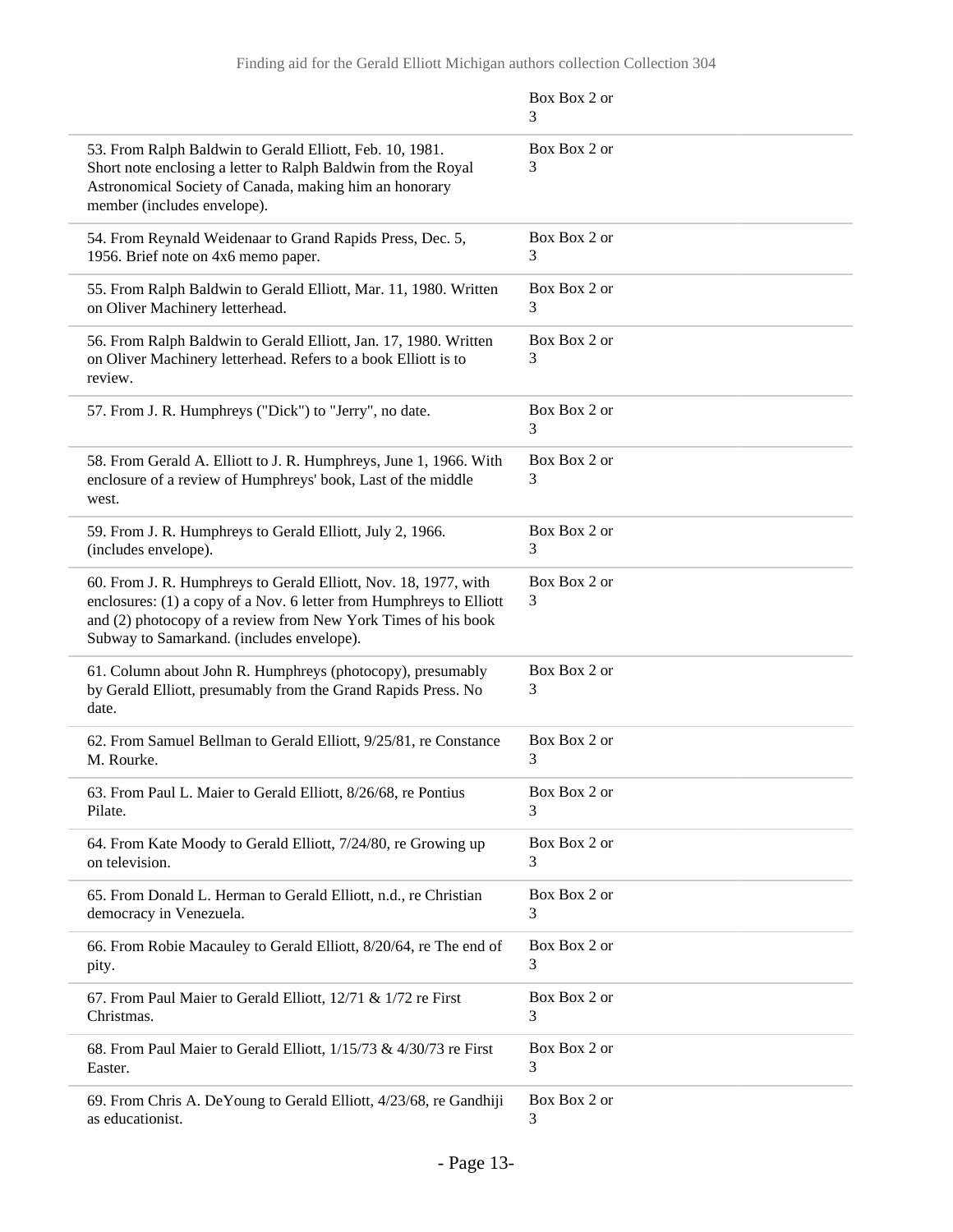| 70. From Robert Woznicki to Gerald Elliott, 4/30/84, re Madame                                                                           | Box Box 2 or      |
|------------------------------------------------------------------------------------------------------------------------------------------|-------------------|
| Curie: daughter of Poland. (includes photograph).                                                                                        | 3                 |
| 71. From Sylvia A. Nickelson to Gerald Elliott, 2/11/82, re Once                                                                         | Box Box 2 or      |
| in a lifetime.                                                                                                                           | 3                 |
| 72. From Verhulst to Gerald Elliott, c6/30/70, re Great Men of                                                                           | Box Box 2 or      |
| Michigan (series).                                                                                                                       | 3                 |
| 73. From Historical Society of Michigan to Gerald Elliott,                                                                               | Box Box 2 or      |
| 9/12/78, re Autobiography of Theodore Edgar Potter.                                                                                      | 3                 |
| 74. From Glen Peterson, 7/11/74, re A Michigan Reader: 11,000                                                                            | Box Box 2 or      |
| <b>BC</b> to AD 1865                                                                                                                     | 3                 |
| 75. From John F. Huistra, 5/1/89, including many enclosures<br>regarding Catastrophic Health Care Act. Undefined Michigan<br>connection. | Box Box 2 or<br>3 |
| 76. From Maier, Paul L., various dates 1981, re: Flames of Rome.                                                                         | Box Box 2 or<br>3 |
| 77. From Samuel M. Dix, various dates 1981, re: The cost of                                                                              | Box Box 2 or      |
| future freedom.                                                                                                                          | 3                 |
| 78. From Detzer, Karl, various dates 1968-75.                                                                                            | Box Box 2 or<br>3 |
| 79. From Joan Robins, Harper & Row, 3/14/69 to "Mr. Morski",                                                                             | Box Box 2 or      |
| with enclosures relating to Meinder DeJ                                                                                                  | 3                 |
| 80. ong's award for Journey from Peppermint Street. Including the                                                                        | Box Box 2 or      |
| text of his acceptance speech.                                                                                                           | 3                 |
| 81. From Kate McGarry, 12/26/?? re: Museum's guide to the                                                                                | Box Box 2 or      |
| historical bus trip.                                                                                                                     | 3                 |

#### **^** [Return to Table of Contents](#page-1-0)

# <span id="page-13-0"></span>**Series IV. Accompanying materials**

| <b>Title/Description</b>                                                                                                                                | <b>Instances</b>      |
|---------------------------------------------------------------------------------------------------------------------------------------------------------|-----------------------|
| Unprocessed                                                                                                                                             | Box<br>Unknown        |
| Realia. Metal publishing plate depicting a cartoon, found with<br>various newspaper clippings, which may not be related to the<br>content of this item. | <b>Box</b><br>Unknown |

#### **^** [Return to Table of Contents](#page-1-0)

# <span id="page-13-1"></span>**Series V. Periodicals**

| <b>Title/Description</b> |
|--------------------------|
|--------------------------|

**Title/Description Instances**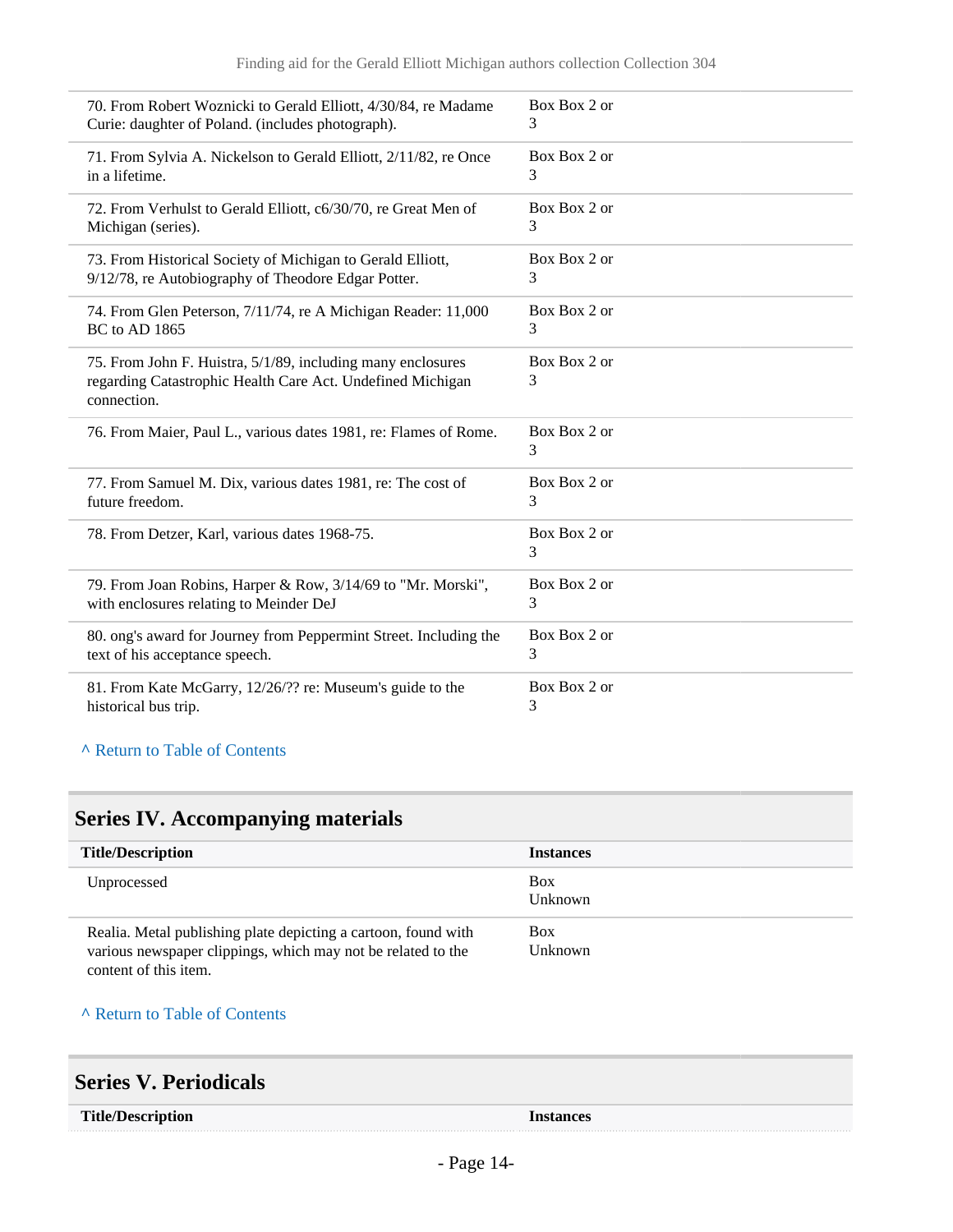| The Banner [magazine] / Official publication of the Christian                                                                                         | <b>Box</b>            |
|-------------------------------------------------------------------------------------------------------------------------------------------------------|-----------------------|
| Reformed Church. v.114, no. 39, Oct. 12, 1979.                                                                                                        | Unknown               |
| Dialogue / Calvin College. "A journal of Calvin College art and<br>commentary." Straayer, T.A. is associate editor and contributor.<br>January, 1977. | <b>Box</b><br>Unknown |
| Historic preservation v. 23, no. 1, Jan./March 1971.                                                                                                  | <b>Box</b>            |
| <b>General</b>                                                                                                                                        | Unknown               |
| Includes article by James A. Bryant, historic preservation<br>coordinator of the Michigan Dept. of Natural Resources.<br>60p.                         |                       |
| Historical Society of Michigan. Newsletter, v.3, nos. 1, 6,                                                                                           | <b>Box</b>            |
| 1977-1978                                                                                                                                             | Unknown               |
| Historical Society of Michigan. Newsletter, v.4, no.1, 1978                                                                                           | <b>Box</b><br>Unknown |
| Historical Society of Michigan. Annual meeting. 100th annual                                                                                          | <b>Box</b>            |
| meeting, 1974                                                                                                                                         | Unknown               |
| Michigan quarterly review [magazine] / Ann Arbor : University of                                                                                      | <b>Box</b>            |
| Michigan. v. 9, no. 2, April 1970. p. 85 : article by Peter DeVries.                                                                                  | Unknown               |
| Michigan Travelog [magazine] v.2, no.3, March, 1977                                                                                                   | <b>Box</b><br>Unknown |
| Michigan Yearbook. v. 5, December 1963                                                                                                                | <b>Box</b><br>Unknown |

### **^** [Return to Table of Contents](#page-1-0)

# <span id="page-14-0"></span>**Series VI. Soft cover book and pamphlet materials.**

| <b>Title/Description</b>                                                              | <b>Instances</b> |
|---------------------------------------------------------------------------------------|------------------|
| Haunted Houses of Grand Rapids. Ada, Michigan: Ivystone                               | <b>Box</b>       |
| Publications. v. 1 / Don Farrant. Illustrated by Paul Jackman.<br>1979, 1984 printing | Unknown          |
| Haunted Houses of Grand Rapids. Ada, Michigan: Ivystone                               | <b>Box</b>       |
| Publications. v. 2 / Gary Eberle. Illustrated by Roger Timermanis.                    | <b>Unknown</b>   |
| 1982. Signed: To Gerry Elliott, Gary M. Eberle. 1991.028                              |                  |
| Album of American Furniture Classics / compiled in consultation                       | <b>Box</b>       |
| with Marvin D. Schwartz. Racine, Wis.: S.C. Johnson, 1967,                            | Unknown          |
| 1976. p. 36 : illus. of Grand Rapids Chair Co. bookcase. 40p.                         |                  |
| Allen, James B. See the lighthouse burning. Grand Rapids: Peter                       | <b>Box</b>       |
| Quince Publications, 1976                                                             | Unknown          |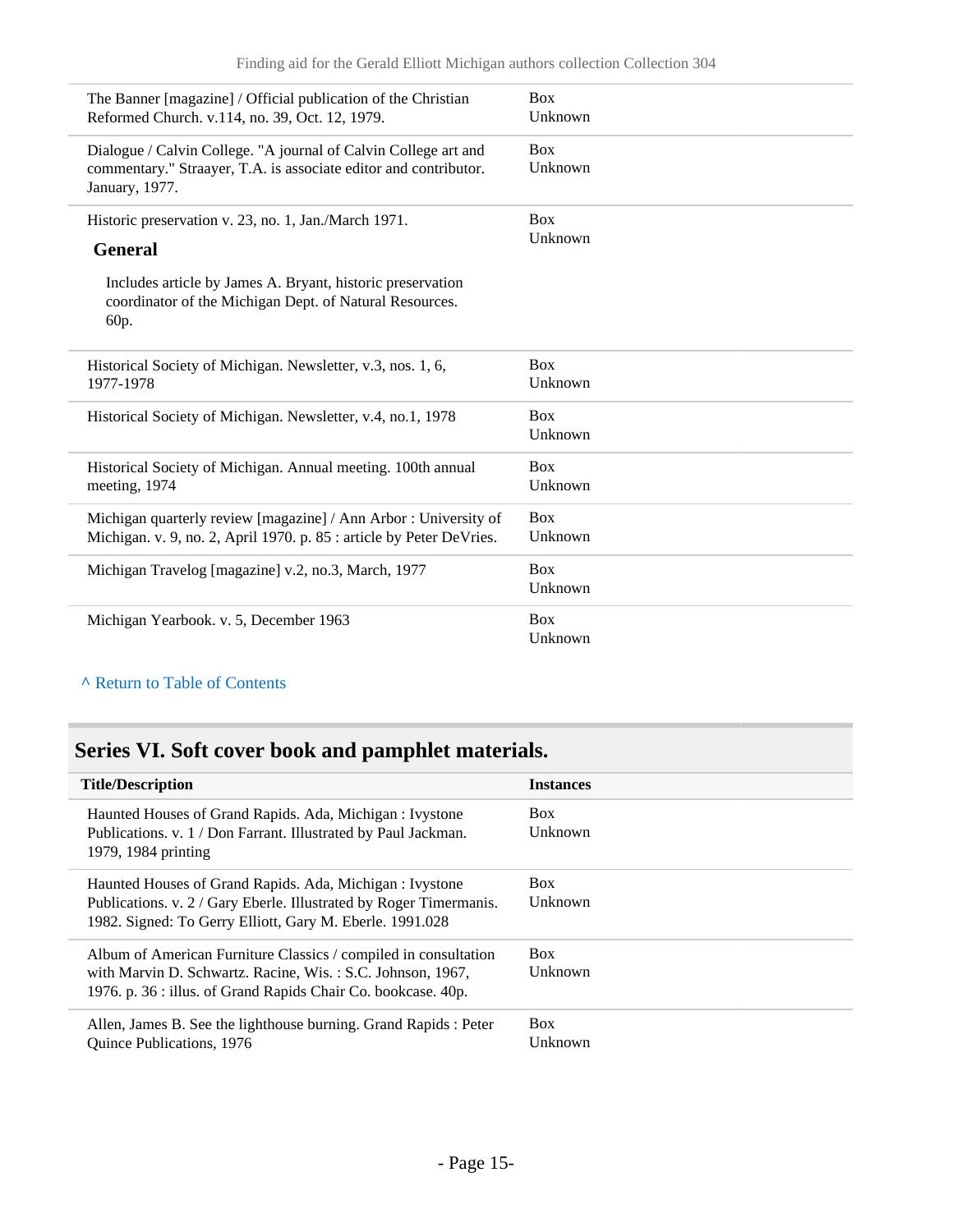Physical Description: Signed by the author. "James Allen was born in Michigan in 1931 ... currently owns and operates Allen's Book Shop" (back cover).

| Allen, Jim. If wishes were horses [poetry]. Seaview Chapbooks,<br>1981.                                                                                                                                                                                                                                                 | <b>Box</b><br>Unknown |
|-------------------------------------------------------------------------------------------------------------------------------------------------------------------------------------------------------------------------------------------------------------------------------------------------------------------------|-----------------------|
| Alt, Robert. Harry and the golden curl / by Robert Alt.<br>Illustrations by Mary Alt. Paris Press, 1966. Unpaged (about 18p).<br>[Grand Rapids undertaker?]                                                                                                                                                             | Box 4                 |
| Alten, Mathias (Mathias Joseph) M. Alten [reproductions of<br>23 paintings]. Grand Rapids: Bergsma Gallery, ; printed by<br>Etheridge Co., 1979. Essay by J. Gray Sweeney. Inscription: Dear<br>Gerry, Thanks for everything. The Story was great, June 1, 1979.<br>Ken Bergsma (Director, Bergsma Gallery).            | Box 4                 |
| Art Gallery International, v.7, no.6, September/October 1986.<br>Contents: VanderMey, Randall. /.                                                                                                                                                                                                                       | <b>Box</b><br>Unknown |
| Augustine, Robertson M. Indians, saw mills, and Danes: the early<br>history of the Flat River area of Michigan. Greenville, Mich. : Flat<br>River Historical Society, 1971. Cover title: "Indians, sawmills &<br>Danes".                                                                                                | <b>Box</b><br>Unknown |
| Barendrecht, Cor Crosswise : poems by Cor Barendrecht /<br>woodcuts by Flip Van der Burgt. N.Y. : Houghton College, 1976.<br>Physical Description: Unbound, in yellow folder. Undefined<br>Michigan connection.                                                                                                         | <b>Box</b><br>Unknown |
| Becker, Harold Reflections of a miller's son. Printed by the<br>author, n.d. Accompanying material: Program for annual banquet<br>of Greater Grandville Chamber of Commerce, 4/29/82, with<br>biographical information about the author on the verso. Signed by<br>the author, who is long time resident of Grandville. | <b>Box</b><br>Unknown |
| Beeson, Lewis, editor. This is Michigan : a sketch of these<br>times and times gone by / a handbook / edited by Lewis Beeson.<br>Lansing: Michigan Historical Commission, 1949.                                                                                                                                         | <b>Box</b><br>Unknown |
| Benjamin, Robert E. Mackinac Island : three hundred years of<br>history. Cover title: Vacation guide and map : Mackinac Island /<br>the story of the Straits country. Marquette : Guelff Printing Co.<br>1952.                                                                                                          | <b>Box</b><br>Unknown |
| Bicentennial music handbook for Michigan teachers. Harold P.<br>Geerdes, Editor.                                                                                                                                                                                                                                        | <b>Box</b><br>Unknown |
| Michigan Music Educators Association, Michigan School Band<br>and Orchestra Association, Michigan School Vocal Association,<br>$[1976]$ .                                                                                                                                                                               | <b>Box</b><br>Unknown |
| Bidlack, Russell E. John Allen and the founding of Ann Arbor.<br>Michigan Historical Collections, Bulletin no. 12, December 1962.<br>Ann Arbor: University of Michigan, 1962.                                                                                                                                           | <b>Box</b><br>Unknown |
| Big Scream 3 [poetry]. Grand Rapids: Nada Press, 1975. Nada<br>Press, c/o David and Susan Cope, 696 48th St. SE, Grand Rapids,<br>Mich.                                                                                                                                                                                 | <b>Box</b><br>Unknown |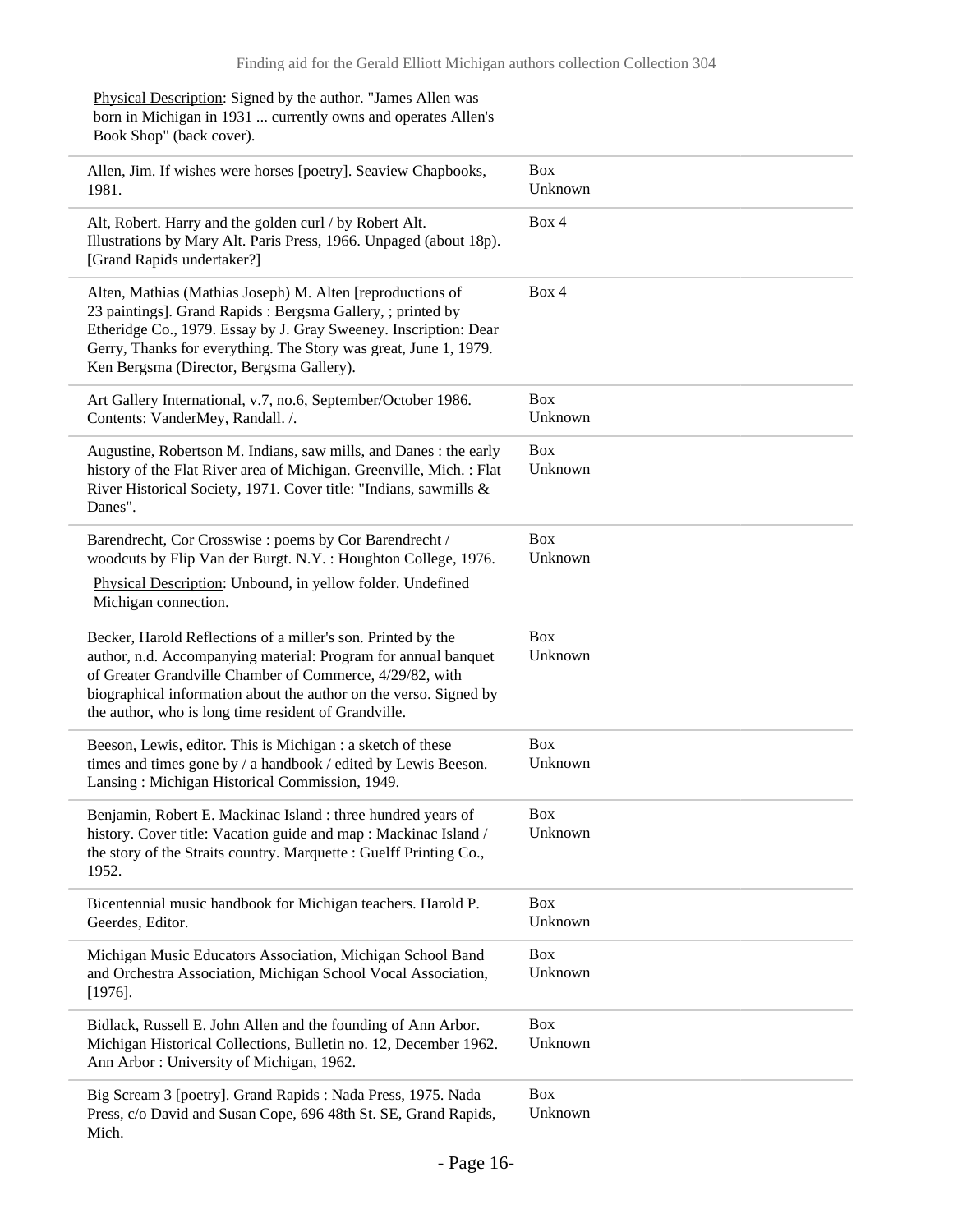| Black, Albert G. Michigan novels : an annotated bibliography.<br>Ann Arbor: Michigan Council of Teachers of English, 1963. 64p.                                                                                              | <b>Box</b><br>Unknown |
|------------------------------------------------------------------------------------------------------------------------------------------------------------------------------------------------------------------------------|-----------------------|
| Block, Clem H. A new beginning : poems by Clem H. Block /<br>with an introduction by Wilferd A. Peterson. Harley Publishers,<br>1982.                                                                                        | <b>Box</b><br>Unknown |
| Physical Description: Autographed by the author.                                                                                                                                                                             |                       |
| Blue Lake Fine Arts Camp. News releases (7), 25th anniversary,<br>1991.                                                                                                                                                      | <b>Box</b><br>Unknown |
| <b>Scope and Contents</b>                                                                                                                                                                                                    |                       |
| Accompanying material:                                                                                                                                                                                                       |                       |
| 1<br>Wonderland Magazine article, "Another<br>Interlochen", July 24, 1966 (3 photocopies)<br>Letter to Mr. Jerry Elliott from Tom Farrell dated<br>$\overline{c}$                                                            |                       |
| 5/10/91 and follow-up letter dated 6/18/91 requesting<br>a column on the 25th anniversary                                                                                                                                    |                       |
| Typescript of column by Gerald Elliott presumed to be<br>3<br>in response                                                                                                                                                    |                       |
| Mailing envelope postmarked 6/18/91 to Jerry Elliott<br>4<br>from an address in Lansing                                                                                                                                      |                       |
| Bordin, Ruth. The Michigan Historical Collections : the Vander<br>Velde years / twenty-five years of leadership. Michigan Historical<br>Collections, Bulletin no. 11, June 1961. Ann Arbor : University of<br>Michigan. 16p. | Box<br>Unknown        |
| Borisch, Richard Leslie and other poems. Grand Rapids :<br>reproduced from typescript by author, 1971. Limited edition, no.<br>116.39p.                                                                                      | <b>Box</b><br>Unknown |
| Brouwer, Edith Beadle Letter to the world. Published by the<br>author, 1969.                                                                                                                                                 | <b>Box</b><br>Unknown |
| Burch, Homer L. From sawmill to city : the long years passing /<br>a story of Rockford, Michigan. [Rockford?]: Authentic History,                                                                                            | Box<br>Unknown        |
| [1968?] Signed by Homer L. Burch, 11/8/68. 106p.                                                                                                                                                                             |                       |
| Burrows, E.G. The Arctic tern : and other poems. N.Y. : Grove<br>Press, 1957.                                                                                                                                                | <b>Box</b><br>Unknown |
| Physical Description: Autographed by the author.                                                                                                                                                                             |                       |
| Burrows, E.G. The crossings : poems by E.G. Burrows.<br>Kalamazoo, Mich.: Humble Hills Press, 1976.                                                                                                                          | <b>Box</b><br>Unknown |
| Caesar, Ford Stevens The lamp road : a history of the Lansing,<br>Alma, Mt. Pleasant and Northern Railroad. Lansing, Mich.: Rapid<br>Printing Service, 1974.                                                                 | <b>Box</b><br>Unknown |
| Physical Description: Autographed by the author.                                                                                                                                                                             |                       |
| Carey, Dan. Tales of a Michigan lumberjack. Mt. Pleasant, Mich. :<br>n.d. Originally published as a series of articles in the Lansing State<br>Journal in 1950.                                                              | <b>Box</b><br>Unknown |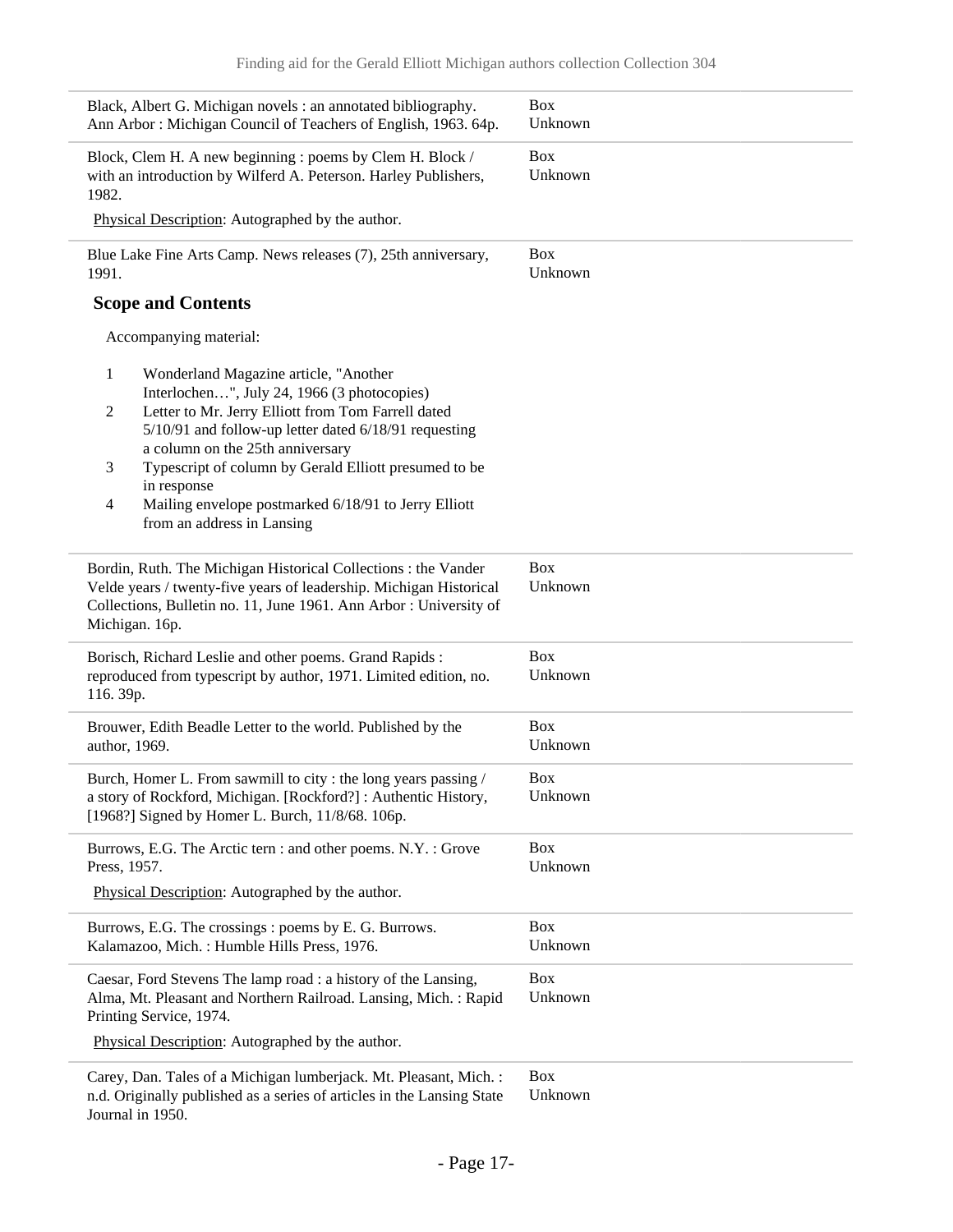| Centennial Times. Stow Davis Centennial, 1880-1980, vol. 3<br>[1980?]. Issued monthly to employees and representatives until<br>June 1980.                                                                                                                                                           | <b>Box</b><br>Unknown |
|------------------------------------------------------------------------------------------------------------------------------------------------------------------------------------------------------------------------------------------------------------------------------------------------------|-----------------------|
| Chaput, Donald Michigan Indians: a way of life changes.<br>Hillsdale, Mich.: Hillsdale Educational Publishers, 1970.                                                                                                                                                                                 | <b>Box</b><br>Unknown |
| Chardoul, Paul N., compiler & editor. Grand Rapids' Greek<br>heritage. Grand Rapids: Hellenic Horizons, 1986. 28p.                                                                                                                                                                                   | <b>Box</b><br>Unknown |
| Chavis, John M. T. A brief history of the Detroit Urban League<br>and description of the League's papers in the Michigan Historical<br>Collections / by John M.T. Chavis and William McNitt.<br>Ann Arbor, Mich.: Univ. of Michigan. Michigan Historical<br>Collections, Bulletin no. 20, July 1971. | <b>Box</b><br>Unknown |
| Chronicle / Historical Society of Michigan. v. 6, no. 2,4, 1970.                                                                                                                                                                                                                                     | <b>Box</b><br>Unknown |
| Chronicle / Historical Society of Michigan. v. 7, no. 2,3,4, 1971                                                                                                                                                                                                                                    | <b>Box</b><br>Unknown |
| Chronicle / Historical Society of Michigan. v. 8, no. 1,2,3,4, 1972                                                                                                                                                                                                                                  | <b>Box</b><br>Unknown |
| Chronicle / Historical Society of Michigan. v. 9, no. 1,2,3,4, 1973                                                                                                                                                                                                                                  | <b>Box</b><br>Unknown |
| Chronicle / Historical Society of Michigan. v. 10, no. 1,2,3,4,<br>1974                                                                                                                                                                                                                              | <b>Box</b><br>Unknown |
| Chronicle / Historical Society of Michigan. v.11, no. 1,2,3,4, 1975                                                                                                                                                                                                                                  | <b>Box</b><br>Unknown |
| Chronicle / Historical Society of Michigan. v.12, no. 1,2,3,4, 1976                                                                                                                                                                                                                                  | <b>Box</b><br>Unknown |
| Chronicle / Historical Society of Michigan. v.13, no.1,3,4, 1977                                                                                                                                                                                                                                     | <b>Box</b><br>Unknown |
| Chronicle / Historical Society of Michigan. v.14, no.1,3,4 1978                                                                                                                                                                                                                                      | <b>Box</b><br>Unknown |
| Chronicle / Historical Society of Michigan. v.15, no.1, 1979                                                                                                                                                                                                                                         | <b>Box</b><br>Unknown |
| Clarke Historical Library. Central Michigan University.<br>Announcement of Central Michigan Normal School and Business<br>Institute at Mt. Pleasant, Michigan, 1892-93 [reproduction]. Mt.<br>Pleasant: Tribune Print, 1967. 21p.                                                                    | <b>Box</b><br>Unknown |
| Clarke Historical Library. Central Michigan University. Annual<br>report, 1971-1972                                                                                                                                                                                                                  | <b>Box</b><br>Unknown |
|                                                                                                                                                                                                                                                                                                      |                       |

Existence and Location of Copies: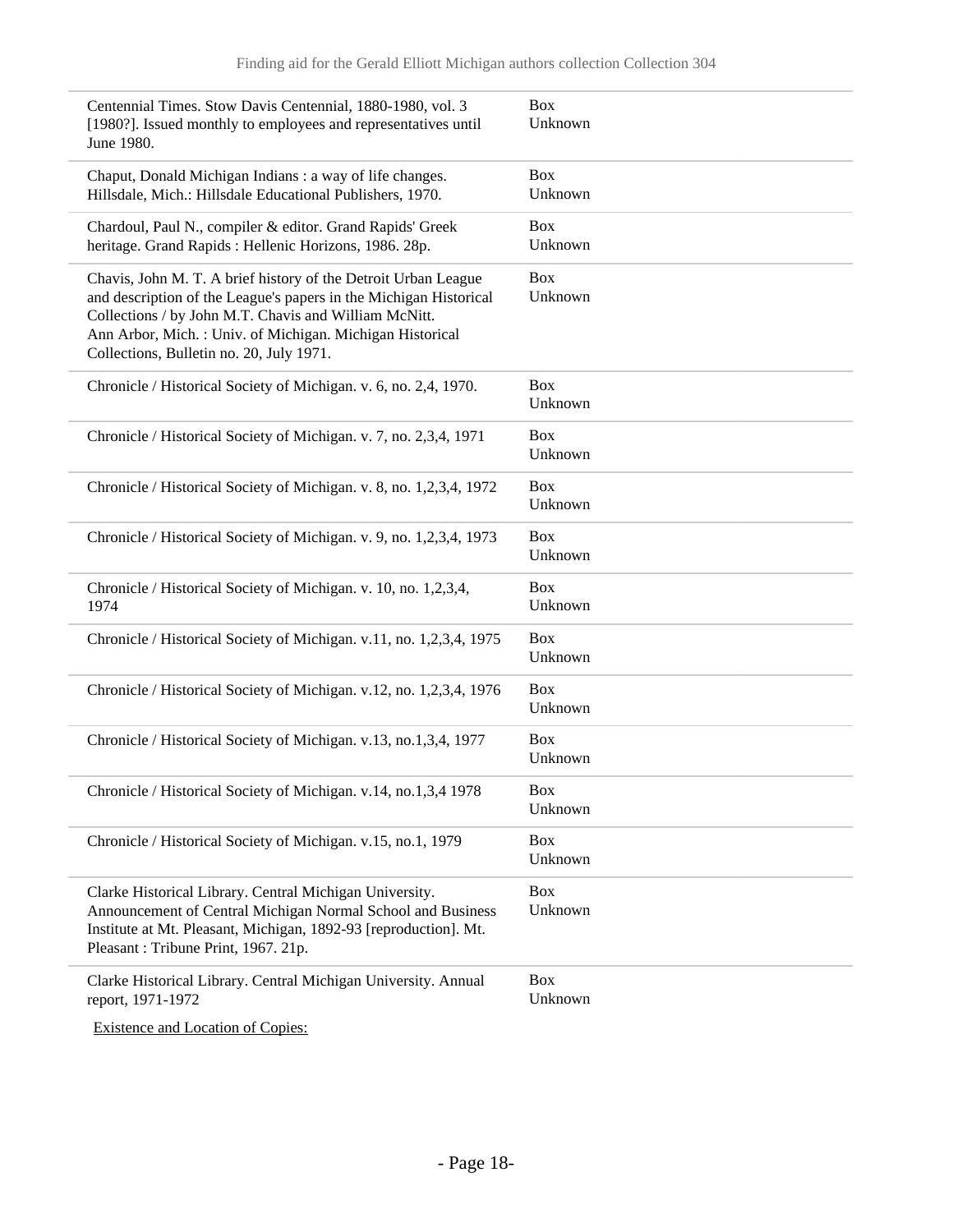### **Existence and Location of Copies**

#### 3 copies

÷

 $\overline{\phantom{a}}$ 

 $\overline{\phantom{0}}$ 

 $\overline{\phantom{0}}$ 

÷

| Clarke Historical Library. Central Michigan University. Annual<br>report, 1972-1973                                                                                                                                                     | <b>Box</b><br>Unknown |
|-----------------------------------------------------------------------------------------------------------------------------------------------------------------------------------------------------------------------------------------|-----------------------|
| Clarke Historical Library. Central Michigan University. Annual<br>report, 1973-1974                                                                                                                                                     | <b>Box</b><br>Unknown |
| Existence and Location of Copies:                                                                                                                                                                                                       |                       |
| <b>Existence and Location of Copies</b>                                                                                                                                                                                                 |                       |
| 7 copies                                                                                                                                                                                                                                |                       |
| Clarke Historical Library. Central Michigan University. Annual<br>report, 1974-1975                                                                                                                                                     | <b>Box</b><br>Unknown |
| <b>Existence and Location of Copies:</b><br><b>Existence and Location of Copies</b>                                                                                                                                                     |                       |
| 4 copies                                                                                                                                                                                                                                |                       |
| Clarke Historical Library. Central Michigan University. Annual<br>report, 1975-1976                                                                                                                                                     | <b>Box</b><br>Unknown |
| <b>Existence and Location of Copies:</b><br><b>Existence and Location of Copies</b>                                                                                                                                                     |                       |
| 2 copies                                                                                                                                                                                                                                |                       |
| Clarke Historical Library. Central Michigan University. Annual<br>report, 1976-1977                                                                                                                                                     | <b>Box</b><br>Unknown |
| Clarke Historical Library. Central Michigan University. Annual<br>report, 1978-1979                                                                                                                                                     | <b>Box</b><br>Unknown |
| Clarke Historical Library, Central Michigan University.<br>Manuscripts on microfilm, May, 1971. 27p. 3 copies.                                                                                                                          | <b>Box</b><br>Unknown |
| Clarke Historical Library, Central Michigan University.<br>Manuscripts on microfilm : resource guide 2, Sept. 1976. 38p.                                                                                                                | <b>Box</b><br>Unknown |
| Clarke Historical Library. Central Michigan University. Women's<br>history: a guide to unpublished resources in the Clarke Historical<br>Library / Resource Guide 1, Sept. 1976.                                                        | Box<br>Unknown        |
|                                                                                                                                                                                                                                         |                       |
| Claspy, Everett. The Potawatomi Indians of Southwestern<br>Michigan. Dowagiac: 1966. 43p.                                                                                                                                               | <b>Box</b><br>Unknown |
| Clothesline Art Festival : Saturday, June 21, 1969. [Grand<br>Rapids]: Grand Valley Artists, Inc., 1969.                                                                                                                                | <b>Box</b><br>Unknown |
| Collins, Paul. Gerald R. Ford : a man in perspective / as portrayed<br>in the Gerald R. Ford mural. Grand Rapids : Hoekstra, 1976. 39 p.<br>Inscribed "The Jerry, Welcome to the world of art – well, you be<br>the judge, Paul Collins | Box 4                 |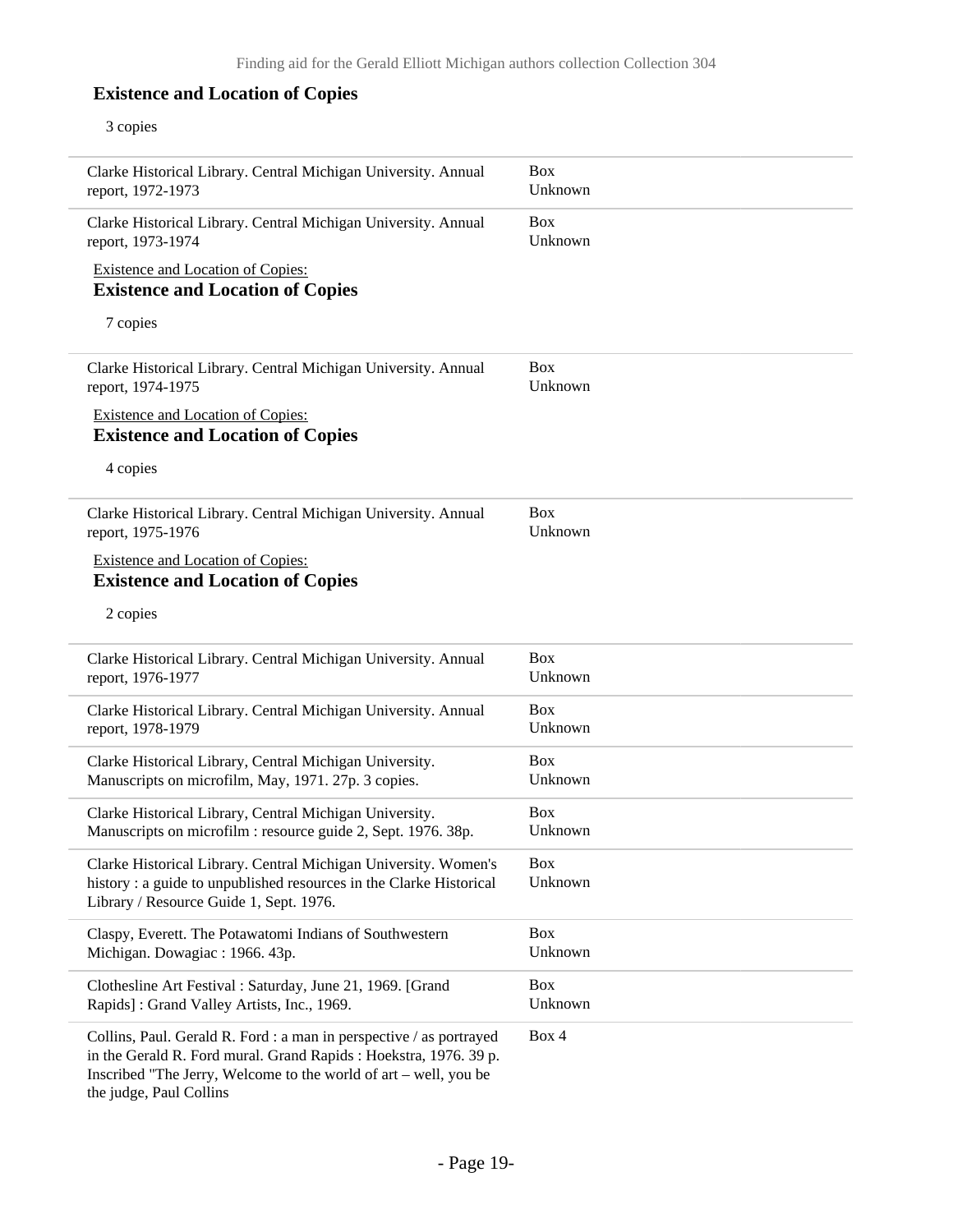| Other voices : Native American tableaux ; introduction &<br>commentary by Tom Lee. 1975. Inscription: To Gerald, with<br>best regards and thanks for all the support. Paul Collins.<br>Commemorative catalog, published with the assistance of the<br>Grand Rapids Public Museum, Grand Rapids Public Museum<br>Assoc., and Steelcase Foundation. | <b>Box</b><br>Unknown |
|---------------------------------------------------------------------------------------------------------------------------------------------------------------------------------------------------------------------------------------------------------------------------------------------------------------------------------------------------|-----------------------|
| Communist tide in Latin America : a selected treatment : edited by<br>Donald L. Herman. Austin: Univ. of Texas, 1973. Autographed<br>by the editor. Author is connected with Grand Valley State<br>Colleges (see correspondence file).                                                                                                            | <b>Box</b><br>Unknown |
| Conrow, Robert. Field days : the life times and reputation of<br>Eugene Field. N.Y.: Scribners, 1974. Author taught at William<br>James College, Allendale, Michigan, at time of publication.                                                                                                                                                     | <b>Box</b><br>Unknown |
| Consumers Power Co. Area development department. Data on<br>cities of Michigan. Jackson, Michigan : Consumers, circa 1966.                                                                                                                                                                                                                        | <b>Box</b><br>Unknown |
| Cook, S. Arthur. The meaning of life : a study of the Epistle of<br>James. Cincinnati: Jennings and Graham, 1910. Autographed by<br>the author and also inscribed by Mrs. Mary Cook.                                                                                                                                                              | <b>Box</b><br>Unknown |
| Crossroads Village and Huckleberry Railroad, Flint, Michigan.<br>Genessee County Parks and Recreation Commission, 1990. Found<br>with Midland, Michigan (5 pamphlets).                                                                                                                                                                            | <b>Box</b><br>Unknown |
| Cumming, John. A guide for the writing of local history. Lansing,<br>Mich.: Michigan American Revolution Bicentennial Committee,<br>1974.                                                                                                                                                                                                         | <b>Box</b><br>Unknown |
| Cumming, John. A guide for the writing of local history.<br>[Lansing?]: Bicentennial Commission, 1974. 56p. 2 copies.                                                                                                                                                                                                                             | <b>Box</b><br>Unknown |
| Cumming, John, compiler. Preliminary checklist of 19th century<br>lithographs of Michigan cities and towns. Mount Pleasant, Mich.:<br>Clarke Historical Library, 1969.                                                                                                                                                                            | <b>Box</b><br>Unknown |
| Cumming, John. The private press of John Cumming : a<br>catalog. Mt. Pleasant, Mich.: John Cumming, n.d.                                                                                                                                                                                                                                          | <b>Box</b><br>Unknown |
| Cumming, John and Audrey. The Saints come to<br>Michigan.Reprinted from Michigan History.Author is director of<br>the Clarke Historical Library at Central Michigan Univ. 16p.                                                                                                                                                                    | <b>Box</b><br>Unknown |
| Cumming, John. Wingfield Watson : the loyal disciple of James<br>J. Strang. Reprinted from Michigan History, Dec. 1963. Unpaged<br>[about $10p$ ].                                                                                                                                                                                                | <b>Box</b><br>Unknown |
| Dean, Barbara Wellspring : a story from the deep country. Covelo,<br>Calif.: Island Press, 1979.                                                                                                                                                                                                                                                  | <b>Box</b><br>Unknown |
| Physical Description: Illustrations by Julie Miyasaki. Author is<br>Grand Rapids native (back cover). Autographed by the author.                                                                                                                                                                                                                  |                       |
| DeJong, Meindert. Puppy summer. Pictures by Anita Lobel. N.Y. :<br>Harper & Row, 1966.                                                                                                                                                                                                                                                            | <b>Box</b><br>Unknown |
| Detzer, Karl, Jr. Song of war [poetry]. Leland, Michigan :                                                                                                                                                                                                                                                                                        |                       |

published by his parents, Feb. 1959.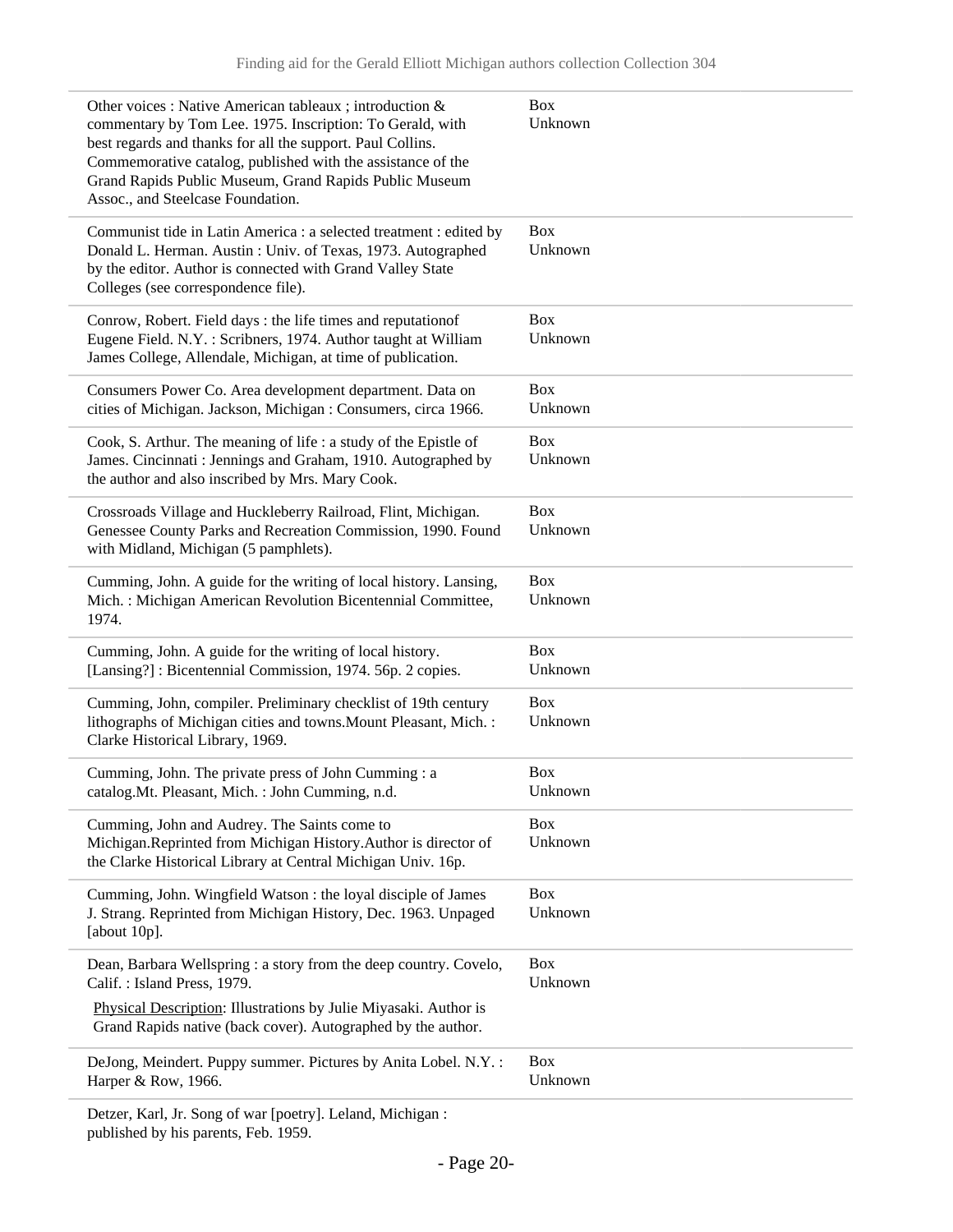|                                                                                                                                                                                                                                                                                       | <b>Box</b><br>Unknown |
|---------------------------------------------------------------------------------------------------------------------------------------------------------------------------------------------------------------------------------------------------------------------------------------|-----------------------|
| Dix, Samuel M. The cost of future freedom : energy economics<br>[advance uncorrected proofs]. Grand Rapids, Mich. : Energy<br>Education Publishers. Scheduled publication: March 1982.<br>Accompanying material: envelope addressed to Gerald Elliott on<br>Samuel M. Dix letterhead. | <b>Box</b><br>Unknown |
| Doolen, Richard M. Michigan's polar bears : the American<br>expedition to North Russia, 1918-1919. (Michigan Historical<br>Collections, Bull. 14, Sept. 1965., 28pp.) Ann Arbor: Univ. of<br>Michigan, 1965.                                                                          | <b>Box</b><br>Unknown |
| Eastown! : a report on how Aquinas College helped its<br>local community reverse neighborhood transition and<br>deterioration. Battle Creek: W.K. Kellogg Foundation, 1978. 86p.<br>Accompanying material : letter to Gerald Elliott from Norbert<br>Hruby, Pres. Aquinas College.    | Box 4                 |
| Essrig, Harry. The rabbi's corner : a collection of weekly columns,<br>1956-1960. Grand Rapids: Published by the Rabbi's Fund, Feb.<br>1961.                                                                                                                                          | <b>Box</b><br>Unknown |
| The first hundred years, 1873-1973 / White Cloud area. Fremont,<br>Michigan: Industrial Printing Co. [1973].                                                                                                                                                                          | <b>Box</b><br>Unknown |
| Fitting, James E. Archaeology in Michigan : present knowledge<br>& prospects. Michigan History Division. Great Lakes Informant.<br>Series one, number one, 1973.                                                                                                                      | <b>Box</b><br>Unknown |
| Fleming, R. W. Labor court idea. Reprinted from Michigan Law<br>Review, June 1967, v. 65, no. 8.                                                                                                                                                                                      | <b>Box</b><br>Unknown |
| The forts of Mackinac / color photography by Torkel Korling,<br>maps by Dirk Gringhuis, text by George S. May. Mackinac Island,<br>Mich.: Mackinac Island State Park Commission, 1962.                                                                                                | <b>Box</b><br>Unknown |
| Fountain Street Church Do-it-yourself guide. [Grand Rapids] :<br>1969.                                                                                                                                                                                                                | <b>Box</b><br>Unknown |
| Fox, Emma A. Parliamentary usage. Rev. ed. New York:<br>Doubleday, Doran, 1936.                                                                                                                                                                                                       | <b>Box</b><br>Unknown |
| Physical Description: Autographed by the author.                                                                                                                                                                                                                                      |                       |
| Freedom & Union [periodical], October-November 1969.                                                                                                                                                                                                                                  | <b>Box</b>            |
| <b>Scope and Contents</b>                                                                                                                                                                                                                                                             | Unknown               |
| Accompanying material:                                                                                                                                                                                                                                                                |                       |
| $\mathbf{1}$<br>"Nixon: U.S. should push Atlantic Federation", article<br>reprinted from Freedom & Union, April, 1969                                                                                                                                                                 |                       |

- 2 "Atlantic Union resolution…", article reprinted from Freedom & Union, June-July, 1969
- 3 2 press released from Freedom & Union, one with a personal handwritten message to "Mr. Elliott" from Clarence Streit (editor of Freedom & Union)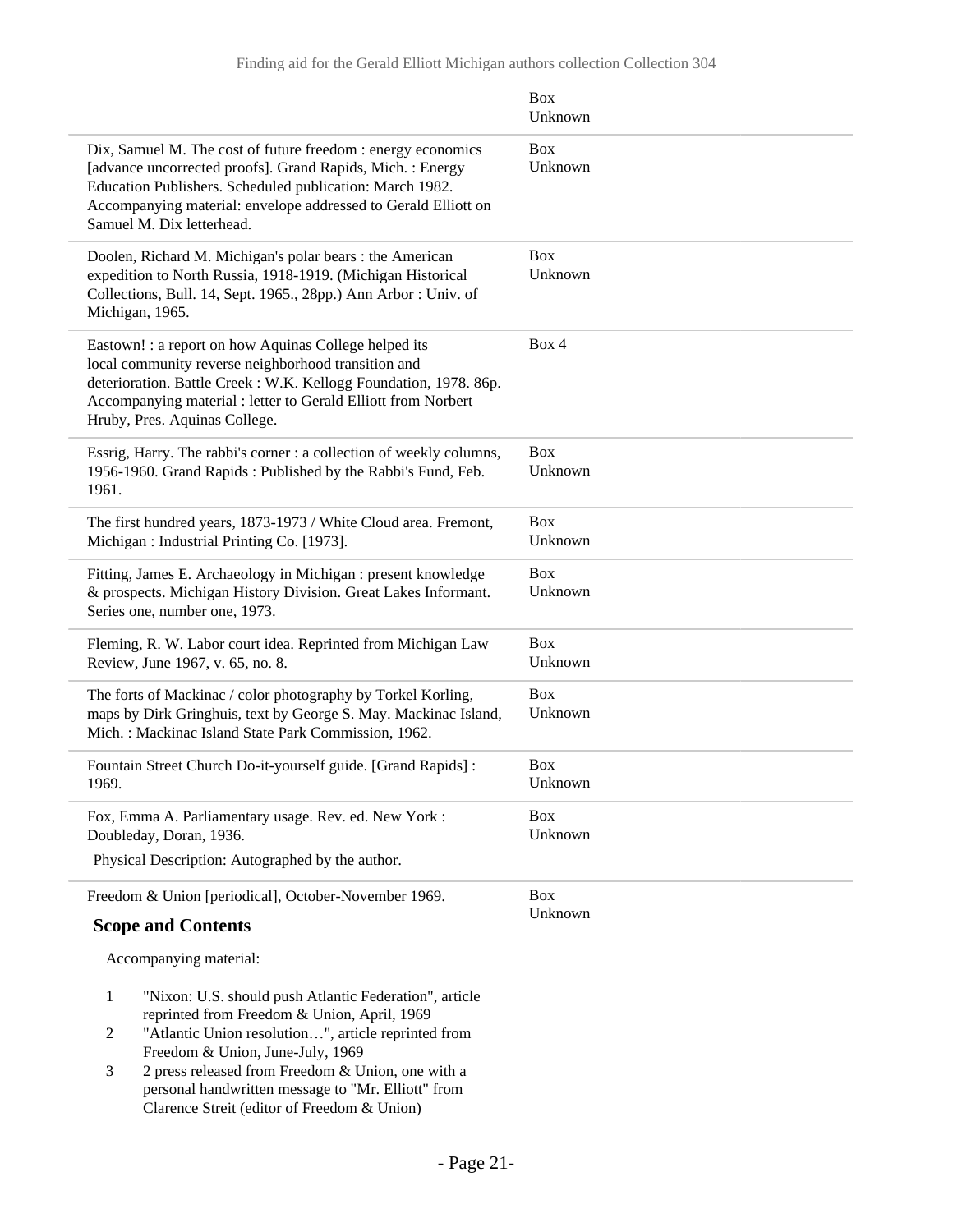#### 4 Mailing envelope containing all items.

| Geerdes, Harold P. Planning and equipping educational<br>music facilities. Reston, Virginia : Music Educators National<br>Conference, 1975.                                                                                                                                              | <b>Box</b><br>Unknown |
|------------------------------------------------------------------------------------------------------------------------------------------------------------------------------------------------------------------------------------------------------------------------------------------|-----------------------|
| Physical Description: Autographed by the author.                                                                                                                                                                                                                                         |                       |
| <b>Scope and Contents</b>                                                                                                                                                                                                                                                                |                       |
| Inserts:                                                                                                                                                                                                                                                                                 |                       |
| "Acoustics for the music educator" [phonorecord], 33<br>1<br>1/3 RPM.                                                                                                                                                                                                                    |                       |
| Keynotes. V. 4, no. 2, Spring, 1979. Issue dedicated to<br>2<br>Harold Geerdes.                                                                                                                                                                                                          |                       |
| Harold P. Geerdes. Resume on letterhead.<br>3<br>$\overline{4}$<br>Order form.                                                                                                                                                                                                           |                       |
| Gillaspie, Ira From Michigan to Murfreesboro: the diary of<br>Ira Gillaspie of the Eleventh Michigan Infantry / edited with<br>an introduction by Daniel B. Weber. Mount Pleasant : Central<br>Michigan Univ. Press, Clarke Historical Library, 1965. 51p.                               | <b>Box</b><br>Unknown |
| Goyen, William A book of Jesus. N.Y.: Doubleday, 1973.<br>Stamped "uncorrected proof".                                                                                                                                                                                                   | <b>Box</b><br>Unknown |
| <b>Scope and Contents</b>                                                                                                                                                                                                                                                                |                       |
| Accompanying material:                                                                                                                                                                                                                                                                   |                       |
| $\mathbf{1}$<br>Mailing envelope to contain the book<br>$\overline{2}$<br>Letter to Mr. Jerry Elliot from "Bill", 3/2/73, including<br>a photo, news release and biographical information<br>Yellow memo with Dr. Paul L. Maier phone, address<br>3<br>(Kalamazoo) and other information |                       |
| Graham, Floy Irene Petoskey and Bay View in ye olden days.<br>Petoskey: C. E. Garvin Co., 1938. 24p.                                                                                                                                                                                     | <b>Box</b><br>Unknown |
| Grand Rapids Association of Commerce. 50 years of Service :<br>Golden Anniversary, 1887-1937. Printing & binding by Bale-<br>Boeree Co. 54p. Grand Rapids City Code. Zoning (Chapter 61).                                                                                                | Box<br>Unknown        |
| Grand Rapids Historical Society. Newsletter. (periodical) Dec.<br>1972.                                                                                                                                                                                                                  | <b>Box</b><br>Unknown |
| Grand Rapids League of Women Voters. Our city government,<br>Grand Rapids, Michigan. [Grand Rapids]: 1931. 86p.                                                                                                                                                                          | <b>Box</b><br>Unknown |
| Grand Rapids Public Library. One hundred years of service. Grand<br>Rapids: Grand Rapids Public Library, 1971. 18p.                                                                                                                                                                      | <b>Box</b><br>Unknown |
| Grand Rapids Public Museum. A guide of historical Grand<br>Rapids. Grand Rapids, 1970?.                                                                                                                                                                                                  | <b>Box</b><br>Unknown |
| Grand River Valley Review [periodical] v. I, nos. 1 & 2,<br>1979-1980.                                                                                                                                                                                                                   | <b>Box</b><br>Unknown |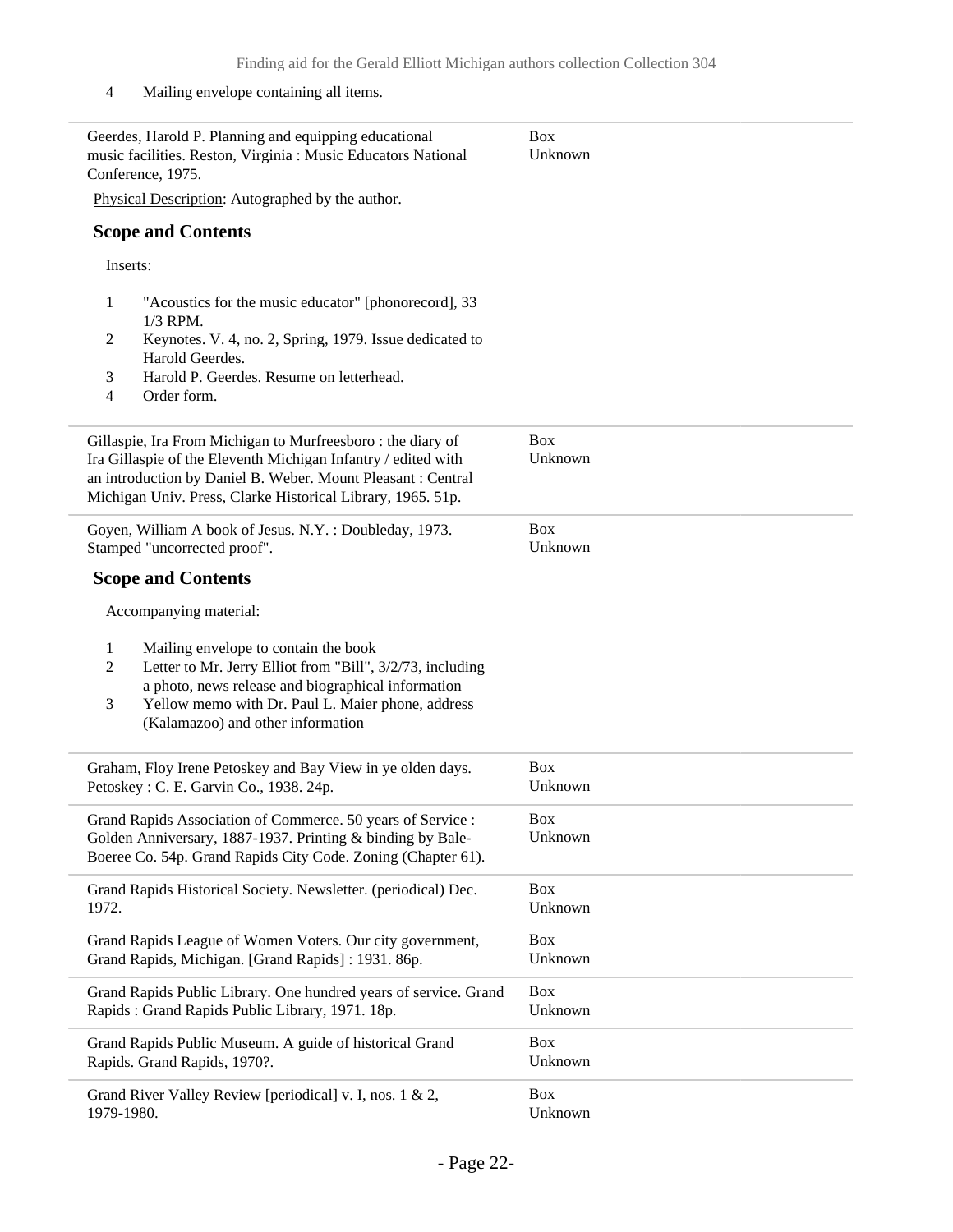| Grand River Valley Review [periodical] v. IX, nos. 1 & 2. Grand<br>Rapids Historical Society, 1990. Includes "Above and beyond",<br>article by Gordon L. Olson, Grand Rapids author and historian.                                                        | <b>Box</b><br>Unknown |
|-----------------------------------------------------------------------------------------------------------------------------------------------------------------------------------------------------------------------------------------------------------|-----------------------|
| William Harry Jellema, 1893-1982 / Grand Valley State<br>University. [Allendale, Mi.]: GVSU, [1982?] Cover photo by<br>Marius Rooks, 1973. 48p.                                                                                                           | <b>Box</b><br>Unknown |
| La Grande Traverse (the Grand Crossing). Traverse City High<br>School class project, Michigan history class. n.d.                                                                                                                                         | <b>Box</b><br>Unknown |
| <b>Scope and Contents</b>                                                                                                                                                                                                                                 |                       |
| Inserts:                                                                                                                                                                                                                                                  |                       |
| 1<br>Road map of Emmet County<br>$\overline{2}$<br>"Scenic Shore Drive" [pamphlet]                                                                                                                                                                        |                       |
| Grass, Michael William Littlefair. Littlefair Fund Management<br>Committee, 1977. Grand Rapids author and minister at Fountain<br>Street Church.                                                                                                          | <b>Box</b><br>Unknown |
| Greinke, Pam and Eric For you : poems and drawings by Pam &<br>Eric Greinke. Grand Rapids: Pilot Press, 1974.                                                                                                                                             | <b>Box</b><br>Unknown |
| Physical Description: Limited edition, copy no. 73. Signed by<br>Eric Greinke. Unpaged. (about 20p).                                                                                                                                                      |                       |
| Gutche, Gene Come Prima. Regus, 1970. [Musical essays in<br>English, Spanish, and German]. Accompanying material: letter to<br>"editor" from Gene Gutche.                                                                                                 | <b>Box</b><br>Unknown |
| Haeger, John. Men and money : the urban frontier at Green Bay,<br>1815-1840 / the 1970 Rolland Maybee award essay. Mt. Pleasant:<br>Clarke Historical Library, 1970. 29p. Accompanying material: plat<br>map of Astor & Navarino, 1835 [reproduction].    | <b>Box</b><br>Unknown |
| Hanks, David and Marilyn Hanks The Old Road to the Lake : a<br>pictorial essay. Grand Rapids: Royal Lithographing, 1969.<br>Physical Description: Unpaged. 2 Copies.                                                                                      | <b>Box</b><br>Unknown |
| Hart, Mickey Drumming at the edge of magic : a journey into<br>the spirit of percussion / Mickey Hart with Jay Stevens and with<br>Fredric Lieberman. San Francisco: Harper, 1990.                                                                        | <b>Box</b><br>Unknown |
| Henry, Alexander Massacre at Mackinac : Alexander Henry's<br>travels and adventures in Canada and the Indian Territories<br>between the years 1760 and 1764 / edited by David A. Armour.<br>Mackinac Island: Mackinac Island State Park Commission, 1966. | <b>Box</b><br>Unknown |
| <b>General</b>                                                                                                                                                                                                                                            |                       |
| Editor is Wisconsin resident who also serves as research<br>historian at Fort Michilimackinac. 126p.                                                                                                                                                      |                       |
| Holland Almanac [serial], 1969. [A desk calendar, a week at a<br>glance, with Rembrandt reproductions, some color, on opposing                                                                                                                            | <b>Box</b><br>Unknown |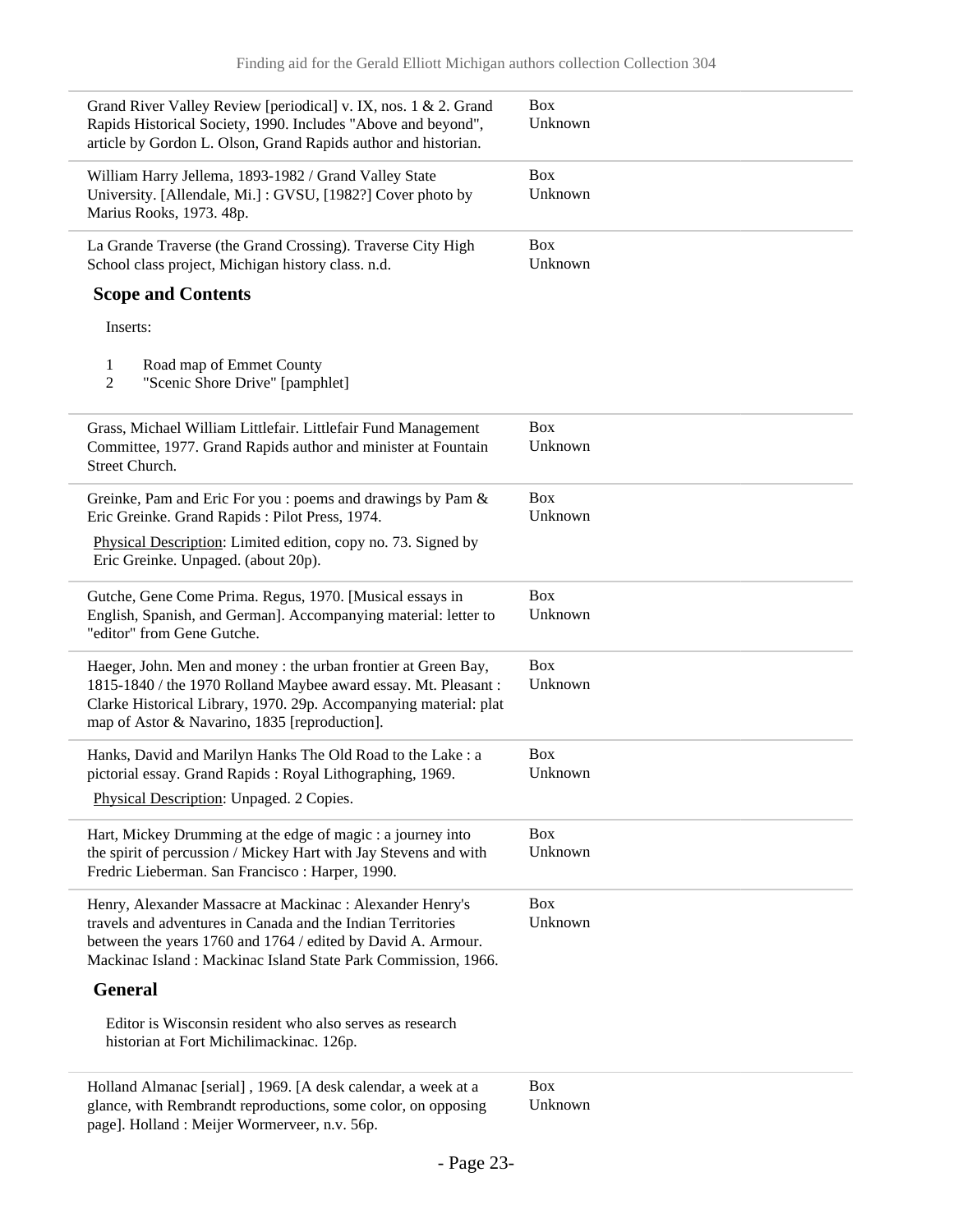| Hoogterp, Dorothy Cables : gossamer, sinew, and steel. Loose<br>typescript, 1979.                                                                                                                                                                                        | <b>Box</b><br>Unknown |
|--------------------------------------------------------------------------------------------------------------------------------------------------------------------------------------------------------------------------------------------------------------------------|-----------------------|
| <b>Scope and Contents</b>                                                                                                                                                                                                                                                |                       |
| Accompanying material:                                                                                                                                                                                                                                                   |                       |
| Letter to Jerry Elliott from Dorothy Hoogterp, 5/1/80<br>1<br>Manila envelope, addressed to Jerry Elliott, return<br>2<br>address D. Hoogterp, 260 Paris S.E. Grand Rapids<br>poet.                                                                                      |                       |
| Hoogterp, Dorothy Woman talk : poems. Grand Rapids, Mich. :<br>Benefit edition for Women's Day, March 28, 1976.                                                                                                                                                          | <b>Box</b><br>Unknown |
| <b>General</b>                                                                                                                                                                                                                                                           |                       |
| Inscribed by Boyd R. Swem (father of author).<br>Accompanying material: "In the shadow of the bookcase<br>tall" by Dorothy Swem (additional poem on coated copier<br>paper. c.2 signed by the author "To Jerry Elliott, with deep<br>affection, Dorothy Hoogterp, 1980." |                       |
| Hopp, James L. M'aidez! tragedy at sea : the sinkings of the S/S<br>Carl D. Bradley & S/S Cedarville. Self, 1981.                                                                                                                                                        | <b>Box</b><br>Unknown |
| Horsman, Reginald The origins of Indian removal, 1815-1824.<br>[East Lansing]: Michigan State University Press, 1970. 20p.                                                                                                                                               | <b>Box</b><br>Unknown |
| Hotel Chippewa, Manistee Timber tales. Manistee : Examiner<br>Printing Co., n.d. 8p.                                                                                                                                                                                     | <b>Box</b><br>Unknown |
| Jansma, Richard What really happened. Grand Rapids : Pilot<br>Press, 1973.                                                                                                                                                                                               | <b>Box</b><br>Unknown |
| Physical Description: Signed by the author.                                                                                                                                                                                                                              |                       |
| Jaques, Bertha E. Whims (poems). Chicago: Libby Co. Printers,<br>n.d.                                                                                                                                                                                                    | <b>Box</b><br>Unknown |
| Physical Description: Signed by the author, to Mabel Perkins,<br>dated 1930. 49p.                                                                                                                                                                                        |                       |
| Jellema, Roderick Peter DeVries : a critical essay. [Grand]<br>Rapids]: Eerdmans, 1966.                                                                                                                                                                                  | <b>Box</b><br>Unknown |
| Physical Description: Insert: "Vote for Don Souter for Circuit<br>Judge" notepad sheet.                                                                                                                                                                                  |                       |
| Jennings, Carrie B. The Grand Rapids fire department / history of<br>its progress from leathern bucket to steam fire engine and to the<br>present time. Grand Rapids: Black letter press, 1971. Reprint of<br>the 1889 edition.                                          | <b>Box</b><br>Unknown |
| Physical Description: 79p. Cover title: Fire service of Grand<br>Rapids. Signed by Don Teeter(?), publisher.                                                                                                                                                             |                       |
| Johnston, Stanley L. The call and ordination of Alexandre Roger<br>Caffiaux. 1966. 41p. [Mormon church. Possible connection                                                                                                                                              | <b>Box</b><br>Unknown |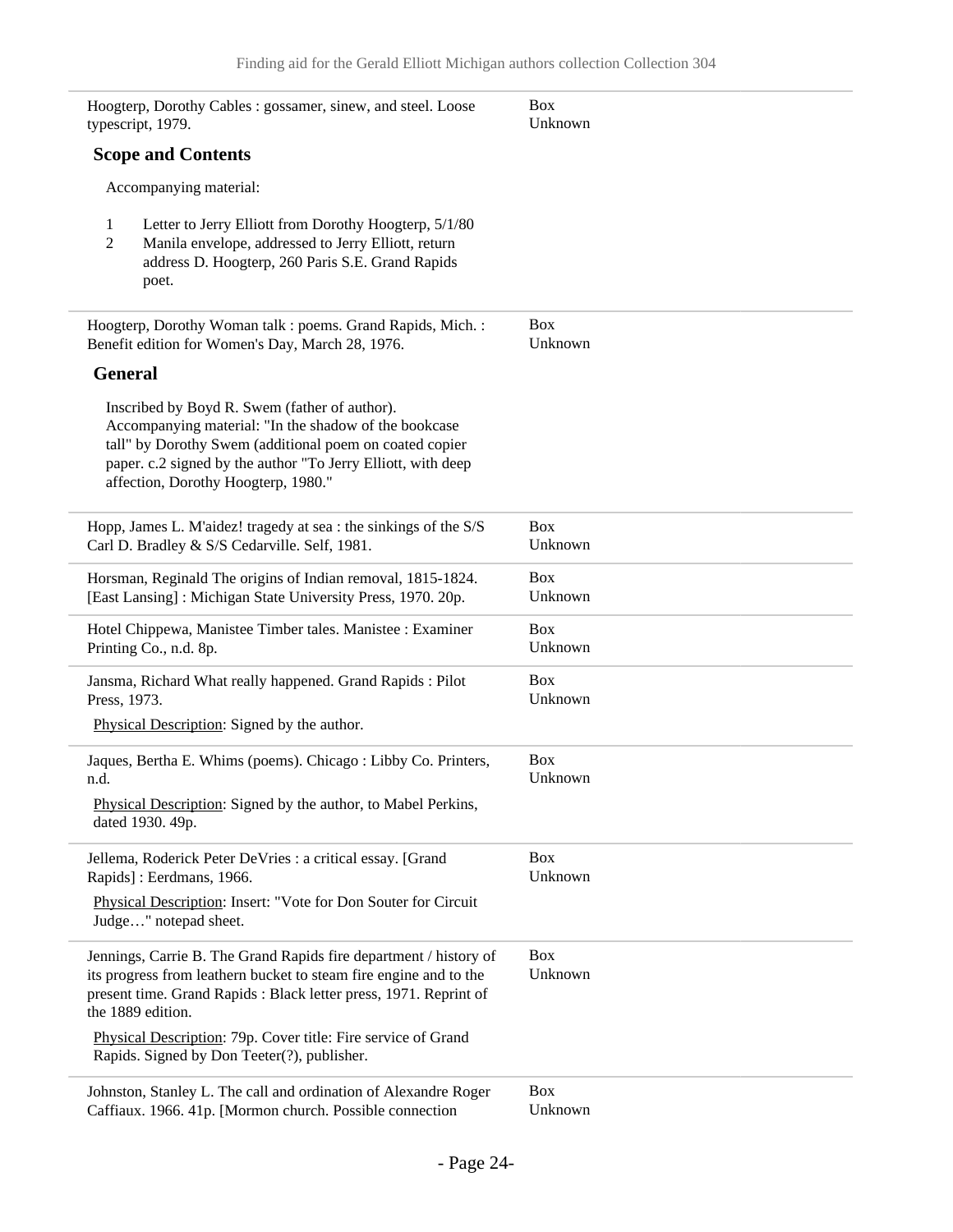to Michigan through one-time Mormon settlement on Beaver Island?].

| Judd, Dorothy Leonard The art and architecture of Fountain Street<br>Church. [Grand Rapids]: Fountain Street Church, 1969. 16p.<br>Grand Rapids author.                                                                                                                                                                                        | <b>Box</b><br>Unknown |
|------------------------------------------------------------------------------------------------------------------------------------------------------------------------------------------------------------------------------------------------------------------------------------------------------------------------------------------------|-----------------------|
| Kent – the garden county of Michigan / the visitors guide for a<br>double barrel vacation in Michigan's water-winter wonderland.<br>Greater Grand Rapids Chamber of Commerce, 196?.                                                                                                                                                            | <b>Box</b><br>Unknown |
| Kettle, Rupert Drum set reading method. Rockville Centre :<br>Belwin, 1968.                                                                                                                                                                                                                                                                    | <b>Box</b><br>Unknown |
| Physical Description: Signed by the author, to Gerry Elliott.                                                                                                                                                                                                                                                                                  |                       |
| A Lake Huron ghost story : the strange yarn spun by an old sailor<br>in South Street – the cruise of the schooner Erie Board of Trade<br>and the singular mishap that befell her one starlit night in Saginaw<br>Bay / from the New York Sun by way of the Saginaw Courier of<br>August 30, 1883. Mt. Pleasant, Mich.: Rivercrest House, 1980. | <b>Box</b><br>Unknown |
| Lane, Kit Saugatuck : a brief history / illustrated. Saugatuck,<br>Mich.: Commercial record, 1973.<br>Physical Description: Autographed by the author.                                                                                                                                                                                         | <b>Box</b><br>Unknown |
| Lane, Kit Singapore : the buried city. Saugatuck, Mich. :<br>Commercial Record, 1975.                                                                                                                                                                                                                                                          | <b>Box</b><br>Unknown |
| Littell, Edmund M. 100 years in Leelanau. Leland, Mich. : Print<br>Shop, 1965. 80p.                                                                                                                                                                                                                                                            | <b>Box</b><br>Unknown |
| May, George S. Michigan and the Civil War years, 1860-1866 :<br>a wartime chronicle. Lansing, Mich.: Michigan Civil War<br>Centennial Observance Committee, 1964.                                                                                                                                                                              | <b>Box</b><br>Unknown |
| <b>Scope and Contents</b>                                                                                                                                                                                                                                                                                                                      |                       |
| Accompanying material:                                                                                                                                                                                                                                                                                                                         |                       |
| 1<br>Memo to Michigan Civil War buffs from Floyd L.<br>Haight, 12/1/64                                                                                                                                                                                                                                                                         |                       |
| 2<br>Order form for "Woods and water: folksongs from<br>Michigan history", phonorecord.                                                                                                                                                                                                                                                        |                       |
| Maybee, Rolland H. Michigan's White Pine Era, 1840-1900. (John<br>M. Munson Michigan History Fund Pamphlet number 1) Lansing:<br>Michigan Historical Commission, 1960. 56p.                                                                                                                                                                    | <b>Box</b><br>Unknown |
| McAllister, Claire Arms of light : selected first poems. N.Y. :<br>Knopf, 1964.                                                                                                                                                                                                                                                                | <b>Box</b><br>Unknown |
| Physical Description: Autographed by the author.                                                                                                                                                                                                                                                                                               |                       |
| <b>Biographical / Historical</b>                                                                                                                                                                                                                                                                                                               |                       |

Claire McAllister was born in Grand Rapids.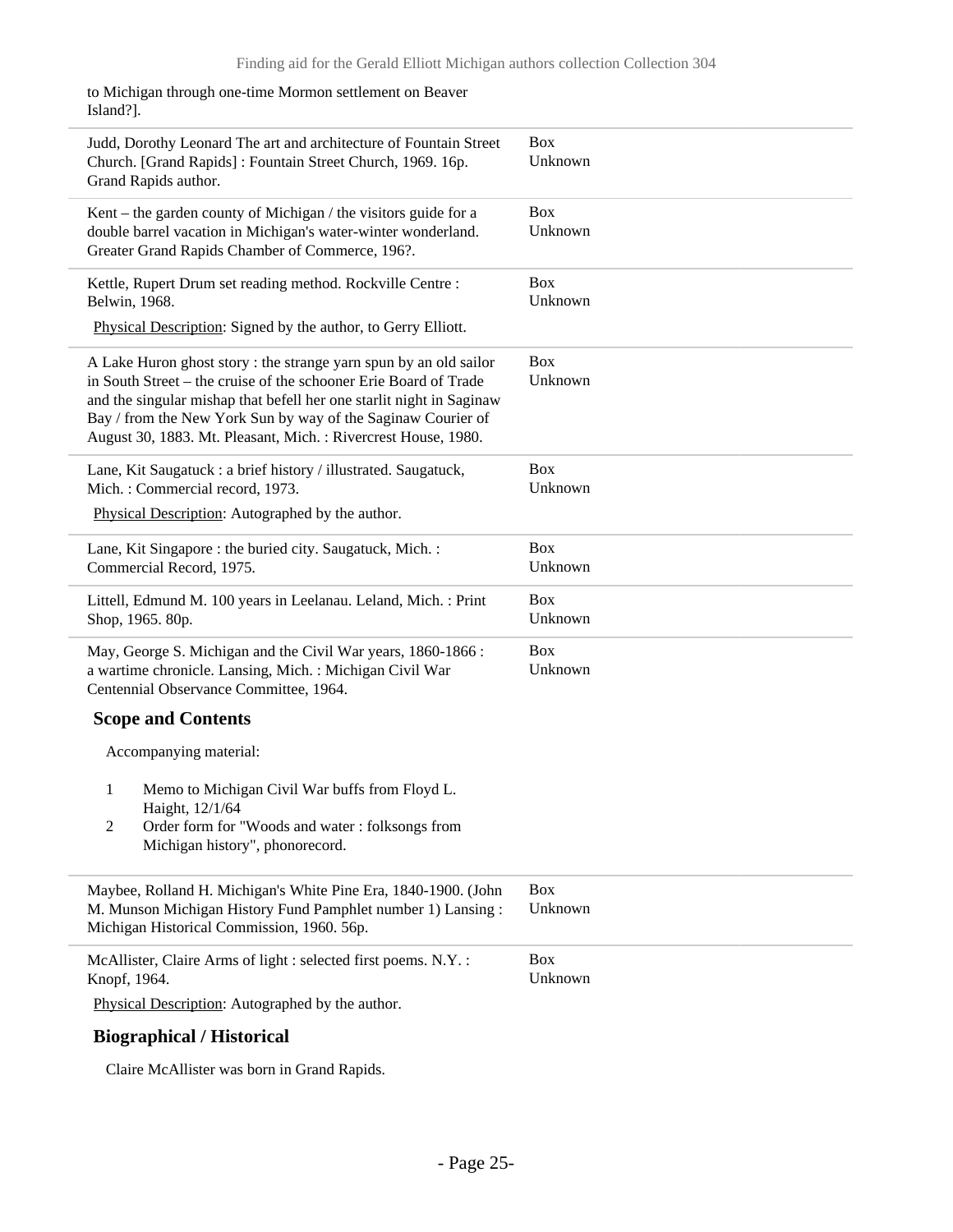### **Scope and Contents**

 $\overline{\phantom{0}}$ 

L

 $\overline{\phantom{0}}$ 

L

Accompanying material:

| G.R. Press, Jan. 29, 1971, p.15B<br>1<br>Letter to "Dear Gerry" from Claire, 2/8/71<br>2<br>3<br>3 photographs of Claire and Wonderly in a photo-<br>folder dated Jan. 1970<br>Letter to "Dear Gerry" from "Dorothy" (Mrs. Thomas<br>4<br>F. McAllister), Nov. 27, 1964 with review from<br>Virginia Kirkus magazine of McAllister's Arms of<br>light |                       |
|-------------------------------------------------------------------------------------------------------------------------------------------------------------------------------------------------------------------------------------------------------------------------------------------------------------------------------------------------------|-----------------------|
| 5<br>Typescript transcription of review from Boston Pilot,<br>11/30/64<br>3 poems by McAllister, including<br>6<br>"Dandelion" (handwritten), "Carol", and "Winter star."                                                                                                                                                                             |                       |
| Measell, James Greentown glass : the Indiana tumbler $\&$ goblet<br>company. Grand Rapids: Public Museum, 1979.                                                                                                                                                                                                                                       | Box<br>Unknown        |
| Michel, Sara With this inheritance : Holland, Michigan - the early<br>years / by Sara Michel with illustrations by Delbrt Michel. Spring<br>Lake, Michigan: River Road Publications, 1984.                                                                                                                                                            | <b>Box</b><br>Unknown |
| Michigan and the Great Lakes / written and illustrated by the<br>Planning Staff of the Michigan Water Resources Commission.<br>(WRC Public Information Series II, PL.14.) Revised November,<br>1967.                                                                                                                                                  | <b>Box</b><br>Unknown |
| Michigan Civil War Centennial Observance Commission.<br>Michigan Labor and the Civil War. Lansing: 1964. 31p.                                                                                                                                                                                                                                         | <b>Box</b><br>Unknown |
| Michigan Historical Commission. Michigan's historic attractions.<br>$[1970]$ .                                                                                                                                                                                                                                                                        | Box<br>Unknown        |
| Michigan Historical Collections. Glimpses of the early Dutch<br>settlements in Michigan Bulletin no. 1 of the Michigan Historical<br>Collections, Nov. 1947. Ann Arbor : University of Michigan,<br>1947. 11p.                                                                                                                                        | Box<br>Unknown        |
| Michigan Historical Collections. Earl D. Babst : a good friend<br>of history. Supplement to the Annual Report. Ann Arbor, Mich.:<br>Univ. of Michigan, 1967.                                                                                                                                                                                          | <b>Box</b><br>Unknown |
| Michigan Historical Collections. Bulletin no. 6: The Staebler<br>papers. [Ann Arbor]: Univ. printing office, Dec. 1953.                                                                                                                                                                                                                               | <b>Box</b><br>Unknown |
| Michigan Historical Collections. Report. [serials]Ann Arbor,<br>Mich.: Univ. of Michigan. Reprinted from the President's report,<br>1944-1945                                                                                                                                                                                                         | Box<br>Unknown        |
| Michigan Historical Collections. Report. [serials]Ann Arbor,<br>Mich.: Univ. of Michigan. Reprinted from the President's report,<br>1962-1963                                                                                                                                                                                                         | Box<br>Unknown        |
| Michigan Historical Collections. Report. [serials]Ann Arbor,<br>Mich.: Univ. of Michigan. Reprinted from the President's report,<br>1964-1965                                                                                                                                                                                                         | <b>Box</b><br>Unknown |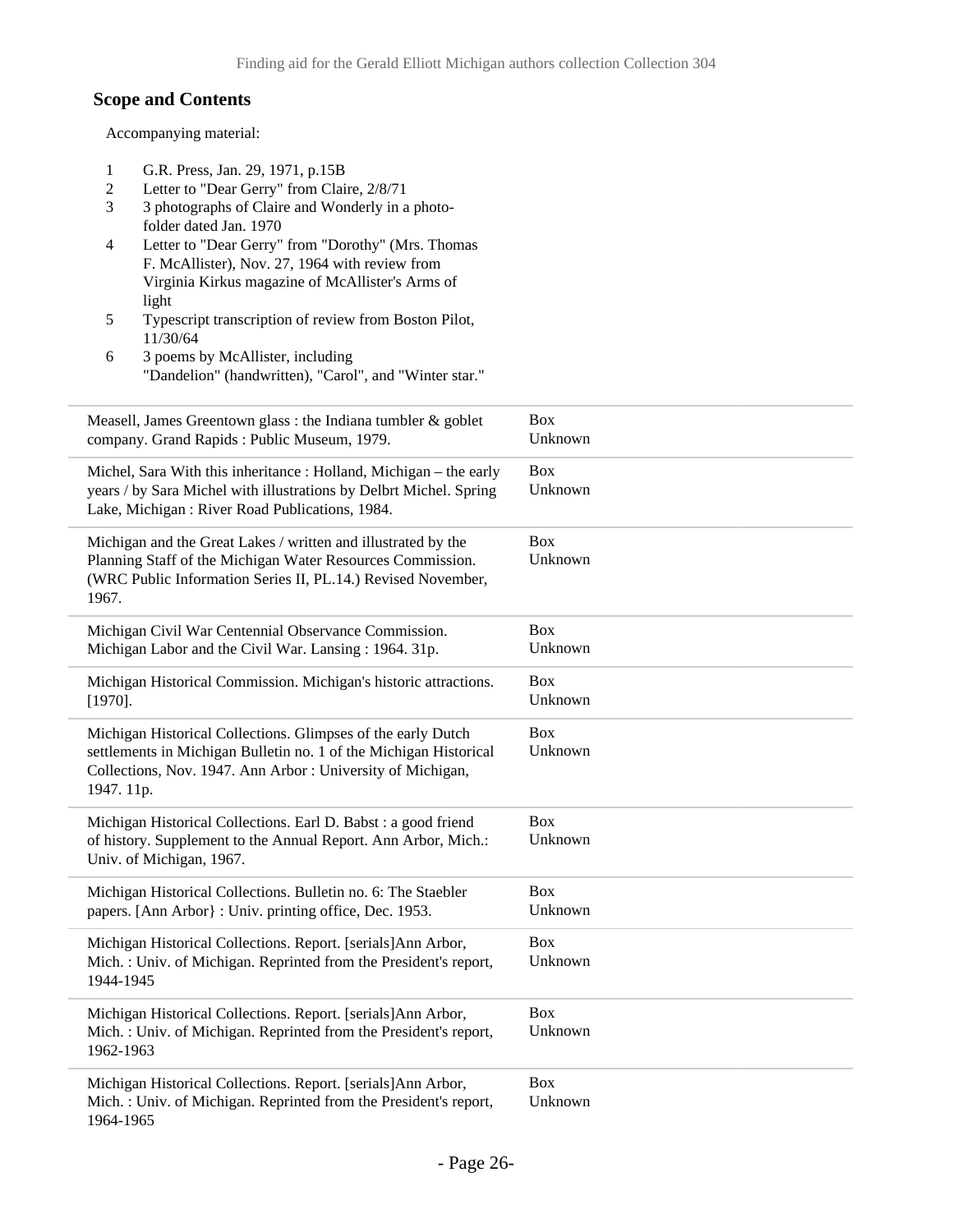| Michigan Historical Collections. Report. [serials]Ann Arbor,<br>Mich.: Univ. of Michigan. Reprinted from the President's report,<br>1966-1967   | <b>Box</b><br>Unknown |
|-------------------------------------------------------------------------------------------------------------------------------------------------|-----------------------|
| Michigan Historical Collections. Report. [serials]Ann Arbor,<br>Mich.: Univ. of Michigan. Reprinted from the President's report,<br>1970-1971   | <b>Box</b><br>Unknown |
| Michigan Historical Collections of the University of Michigan.                                                                                  | <b>Box</b>            |
| Horace H. Rackham Building. Ann Arbor, Michigan : n.d.                                                                                          | Unknown               |
| Michigan History [periodical], v. 21, 1937 – v. 64, 1980                                                                                        | <b>Box</b>            |
| [incomplete]                                                                                                                                    | Unknown               |
| Michigan History [periodical], v. 70, no. 1, January-February                                                                                   | <b>Box</b>            |
| 1986.                                                                                                                                           | Unknown               |
| Michigan History [periodical]. Contents. v. 31, 1947. v. 33, 1949                                                                               | <b>Box</b><br>Unknown |
| Michigan History [periodical]. Contents. v. 43, 1959.                                                                                           | Box<br>Unknown        |
| Michigan History [magazine]. Indexes. v. 31, 33, 43.                                                                                            | <b>Box</b><br>Unknown |
| Michigan in books : a selected list. [periodical] v. 8, no. 4,                                                                                  | <b>Box</b>            |
| Summer, 1966. The big story: Michigan geology.                                                                                                  | Unknown               |
| Michigan in books : a selected list. [periodical] v. 9, no. 1,                                                                                  | <b>Box</b>            |
| Autumn, 1966. Flint : laboratory of the American idea.                                                                                          | Unknown               |
| Michigan in books: a selected list. [periodical] v. 9, no. 3, Spring,                                                                           | <b>Box</b>            |
| 1967. Salute to the Great Lakes.                                                                                                                | Unknown               |
| Michigan in books: a selected list. [periodical] v. 10, no. 1,                                                                                  | <b>Box</b>            |
| Winter-Spring, 1968. Tenth anniversary issue.                                                                                                   | Unknown               |
| Michigan in books : a selected list. [periodical] v. 10, no. 2,                                                                                 | <b>Box</b>            |
| Summer-Autumn, 1968. The Human Crisis in Michigan                                                                                               | Unknown               |
| Michigan in books: a selected list. [periodical] v. 10, no. 3,<br>Winter-Spring, 1969. From exploitation to concern: Michigan<br>Indians today. | <b>Box</b><br>Unknown |
| Michigan in books : a selected list. [periodical] v. 10, no. 4,                                                                                 | <b>Box</b>            |
| Summer, 1969.                                                                                                                                   | Unknown               |
| Michigan in books : a selected list. [periodical] v. 11, no. 1,<br>Winter-Spring, 1970. Michigan libraries : repositories for<br>research.      | <b>Box</b><br>Unknown |
| Michigan in books : a selected list. [periodical] v. 11, no. 2,                                                                                 | Box                   |
| Summer, 1970. [no overall title]                                                                                                                | Unknown               |
| Michigan in books : a selected list. [periodical] v. 11, no. 3,                                                                                 | <b>Box</b>            |
| Winter 1970-71. Michigan's black poets.                                                                                                         | Unknown               |
| Michigan in books : a selected list. [periodical] v. 11, no. 4,                                                                                 | <b>Box</b>            |
| Spring. 1971. The People of the State of Michigan enact:                                                                                        | Unknown               |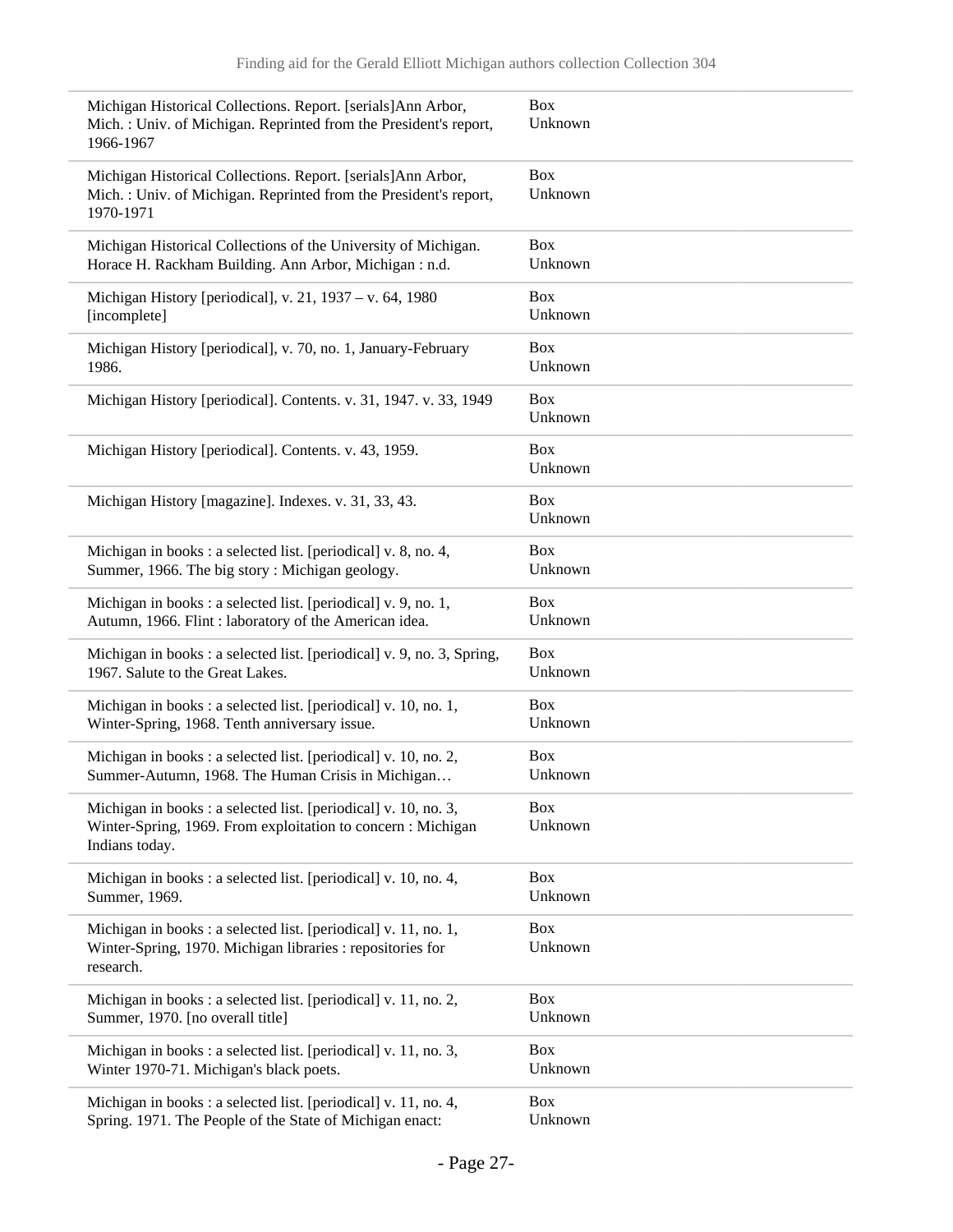| Michigan in books : a selected list. [periodical] v. 12, no. 1,                                                                                                                                               | <b>Box</b>            |
|---------------------------------------------------------------------------------------------------------------------------------------------------------------------------------------------------------------|-----------------------|
| Summer-Autumn, 1971. Michigan literature in the sixties. c.1 / c.2                                                                                                                                            | Unknown               |
| Michigan in books: a selected list. [periodical] v. 12, no. 2,                                                                                                                                                | <b>Box</b>            |
| Winter-Spring, 1972. The private press in Michigan. c.1 / c.2                                                                                                                                                 | Unknown               |
| Index for Michigan in books : a selected list. [periodical], v. 1,                                                                                                                                            | <b>Box</b>            |
| no.1, 1958 - v. 10, no. 1, 1968.                                                                                                                                                                              | Unknown               |
| Michigan log marks : their function and use during the great<br>Michigan pine harvest. Compiled by the Work Projects<br>Administration.                                                                       | <b>Box</b><br>Unknown |
| Michigan Agricultural Experiment Station, 1941. First reprinting,                                                                                                                                             | <b>Box</b>            |
| January 1942. 89p.                                                                                                                                                                                            | Unknown               |
| Michigan Natural Resources Magazine [periodical], v.48, no.2,                                                                                                                                                 | <b>Box</b>            |
| March/April, 1979.                                                                                                                                                                                            | Unknown               |
| Michigan Natural Resources Magazine [periodical], v.48, no.3,                                                                                                                                                 | <b>Box</b>            |
| May/June, 1979.                                                                                                                                                                                               | Unknown               |
| Michigan Natural Resources Magazine [periodical], v.49, no.4,                                                                                                                                                 | <b>Box</b>            |
| July/August, 1980.                                                                                                                                                                                            | Unknown               |
| Michigan Official Highway map. [map] Lansing: Michigan State                                                                                                                                                  | <b>Box</b>            |
| Highway Dept. 1965                                                                                                                                                                                            | Unknown               |
| Midland, Michigan Pamphlet. This is Midland. Midland County                                                                                                                                                   | <b>Box</b>            |
| Convention & Visitors Bureau, Spring/Summer, 1990. 36p.                                                                                                                                                       | Unknown               |
| Midland, Michigan Pamphlet. Hall of ideas. Midland Center for                                                                                                                                                 | <b>Box</b>            |
| the Arts. (2 copies)                                                                                                                                                                                          | Unknown               |
| Midland, Michigan Pamphlet. Welcome to a walk in Dow                                                                                                                                                          | <b>Box</b>            |
| Gardens. (2 copies)                                                                                                                                                                                           | Unknown               |
| Midland, Michigan Pamphlet. The Dow Gardens. Color photos.                                                                                                                                                    | <b>Box</b>            |
| 4p.                                                                                                                                                                                                           | Unknown               |
| Midland, Michigan Pamphlet. Michigan's and Midland's<br>architectural legacy. Midland County Convention and Visitors<br>Bureau. Midland Center for the Arts.                                                  | <b>Box</b><br>Unknown |
| Morison, Daniel The doctor's secret journal / by Daniel Morison,<br>surgeon's mate / Edited by George S. May / illustrated by Dirk<br>Gringhuis. Mackinac Island: Fort Mackinac Division Press, 1960.<br>47p. | <b>Box</b><br>Unknown |
| Nichols, Phebe Jewell (Mrs. Angus F. Lookaround) Tales from an<br>Indian lodge : Menominee Indian reservation, Wisconsin. Antigo,<br>Wisconsin: Berner Bros., n.d.                                            | Box<br>Unknown        |
| Physical Description: Signed by the author. 47p. Undefined<br>Michigan connection.                                                                                                                            |                       |
| Odle, Jean A. and Thomas D. Odle. A complete guidebook to<br>Michigan's upper peninsula. Sault Ste. Marie : self, 1954. 56p.<br>Illus. by Donald R. Odle.                                                     | <b>Box</b><br>Unknown |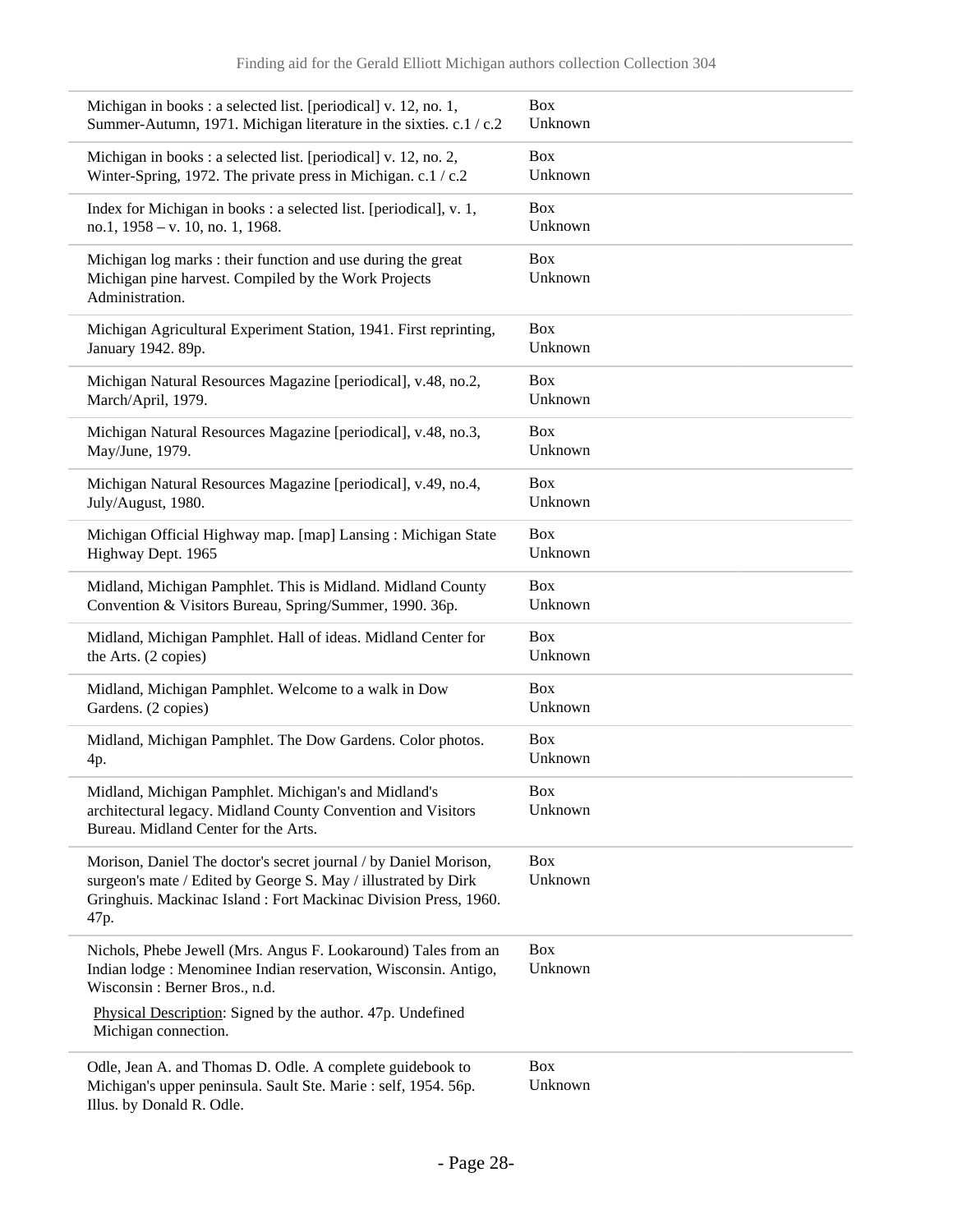i.

| Olson, Paul William Riley Down home poems. Grand Rapids:<br>Olson Publishing, 1985. "Paul Wm. Riley Olson has lived in<br>Grand Rapids, Michigan since 1949" (biographical information on<br>inside page. | <b>Box</b><br>Unknown |
|-----------------------------------------------------------------------------------------------------------------------------------------------------------------------------------------------------------|-----------------------|
| Physical Description: Signed by the author. 38p.                                                                                                                                                          |                       |
| Olson, Paul William Riley Pogues run school days: 1 duzen<br>eppysodes. Grand Rapids: Olson Publishing, 1985.                                                                                             | <b>Box</b><br>Unknown |
| Physical Description: Signed by the author. 13p.                                                                                                                                                          |                       |
| Olson, Paul William Riley Songs [loose sheet music] / including<br>"I'm going home to Michigan" and "Grand River polka." Grand<br>Rapids, Michigan: Olson Productions, 1980-1984.                         | <b>Box</b><br>Unknown |
| <b>Scope and Contents</b>                                                                                                                                                                                 |                       |
| Accompanying material:                                                                                                                                                                                    |                       |
| 1<br>Manila envelope, with attached letterhead of Paul<br>Wm. Riley Olson, Wyoming, Michigan<br>6 additional songs, hand-scored, 1980, 81, 83, 89 and<br>$\mathfrak{2}$<br>undated.                       |                       |
| Opus [periodical] [Hope College, 1969?] 36p.                                                                                                                                                              | Box                   |
| <b>Scope and Contents</b>                                                                                                                                                                                 | Unknown               |
| Accompanying material: memo from Tom Renner to Gerald<br>Elliott dated 5/7/69, identifying the item as Hope College's<br>literary magazine, the Opus.                                                     |                       |
| Parker, John The Great Lakes and the great rivers : Jonathan<br>Carver's dream of empire. Lansing : Historical Society of<br>Michigan, 1965.                                                              | <b>Box</b><br>Unknown |
| Partisan review [periodical]. v. 23, no. 4, Fall, 1965. New                                                                                                                                               | <b>Box</b>            |
| Brunswick, N.J.: Rutgers University. Undefined Michigan<br>connection.                                                                                                                                    | Unknown               |
| Peck, Merrill History of the Peck and Fullington families. [Grand<br>Rapids?], 1980? Grand Rapids area family (Cedar Springs,<br>Pierson, etc.)                                                           | <b>Box</b><br>Unknown |
| Physical Description: Signed by the author. 28p.                                                                                                                                                          |                       |
| Peckham, Howard H. Pontiac's siege of Detroit. Wayne University<br>Press, 1951. 20p.                                                                                                                      | <b>Box</b><br>Unknown |
| Petersen, Eugene T. Michilimackinac : its history and restoration.<br>Rev. ed. Mackinaw Island, Mich.: State Park Commission, 1968.                                                                       | <b>Box</b><br>Unknown |
| Peterson, Ruth I. (Mrs. Wilfert A. Peterson) The creative power of<br>light.                                                                                                                              | <b>Box</b><br>Unknown |
| Physical Description: Cover title: Salute to the Christmas light.<br>[apparently published by the family upon her death in 1979].<br>"Author was a member of the P.E.O. Chapter AC of Grand               |                       |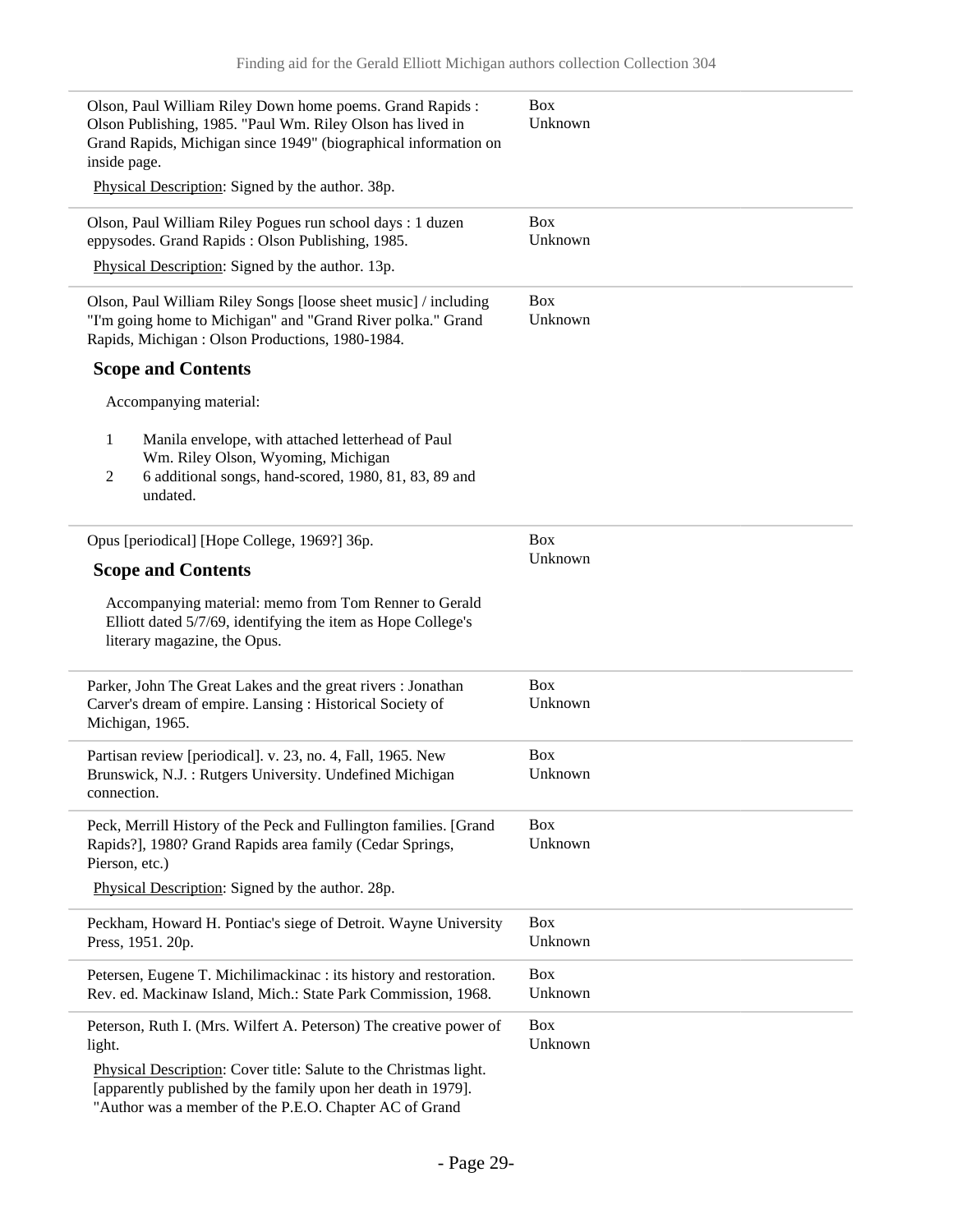Rapids for 45 years" (per introduction). Signed by Wilferd Peterson.

| Police Officers Association of Michigan. Home and family safety<br>guide. Livonia: Police Officers Association, 1987.                                                       | <b>Box</b><br>Unknown |
|-----------------------------------------------------------------------------------------------------------------------------------------------------------------------------|-----------------------|
| Red Cedar Review. v.9, no.3, May, 1975. [periodical].                                                                                                                       | <b>Box</b><br>Unknown |
| Pollock, James Kerr What shall be done with Germany?<br>Northfield, Minn.: Carleton College, 1944.                                                                          | <b>Box</b><br>Unknown |
| Physical Description: Signed by the author.                                                                                                                                 |                       |
| <b>Scope and Contents</b>                                                                                                                                                   |                       |
| Accompanying material: letter to Lee Woodruff, editor<br>Grand Rapids Press from James Pollock. 62p.                                                                        |                       |
| Richards, Darrel J. The Sanilac petroglyphs / introduction by                                                                                                               | <b>Box</b>            |
| Robert T. Hatt. (Cranbrook Institute of Science, Bulletin no. 36)<br>Bloomfield Hills: Cranbrook Inst., 1958. 48p.                                                          | Unknown               |
| Riolo, Michael A. Meet someone halfway [poetry]. n.d.                                                                                                                       | <b>Box</b>            |
| Mimeographed typescript. Autographed by the author.                                                                                                                         | Unknown               |
| Rourke, Constance Charles Sheeler, artist in the American<br>tradition. N.Y.: Harcourt, Brace, 1938.                                                                        | <b>Box</b><br>Unknown |
| Physical Description: Dust jacket in poor condition.<br>Autographed by Charles Sheeler. Grand Rapids author<br>(correspondence file, Bellman to Elliott).                   |                       |
| Ruark, James E. House of Zondervan: James E. Ruark / Ted W.                                                                                                                 | <b>Box</b>            |
| Engstrom. Grand Rapids: Zondervan, 1981.                                                                                                                                    | Unknown               |
| Physical Description: Unbound; 10 loose sections.                                                                                                                           |                       |
| Ruggles, Glenn Beside the golden door: an Irish-American<br>immigrant experience. Glenn Ruggles, 1978. Autographed by the<br>author.                                        | <b>Box</b><br>Unknown |
| Ruggles, Glenn Something from nothing : an imprecise, casual                                                                                                                | <b>Box</b>            |
| folk history of Antrim County's chain of lakes. Private printing,<br>1976. Autographed by the author. c.1 / c.2                                                             | Unknown               |
| Russell, Curran N. and Donna Degen Baer The lumbermen's                                                                                                                     | <b>Box</b>            |
| legacy. Manistee: Manistee County Historical Society, 1954.                                                                                                                 | Unknown               |
| St. Cecilia Music Society. The great artists IV : benefit concert /                                                                                                         | <b>Box</b>            |
| Marilyn Horne, mezzo-soprano [program]. Grand Rapids : St.<br>Cecilia, 1990. Accompanying material: list of benefactors and<br>supporters. [program?]                       | Unknown               |
| Scott, Herbert Disguises. (Pitt poetry series.) Univ. of Pittsburgh                                                                                                         | <b>Box</b>            |
| Press, 1974. 72p. Author is "now Associate Professor of English<br>at Western Michigan University and lives in Kalamazoo with his<br>wife and seven children" [back cover]. | Unknown               |
| Scott, Herbert. The shoplifter's handbook (poems). Kalamazoo:                                                                                                               | <b>Box</b>            |
| Blue Mountain Press, 1974.                                                                                                                                                  | Unknown               |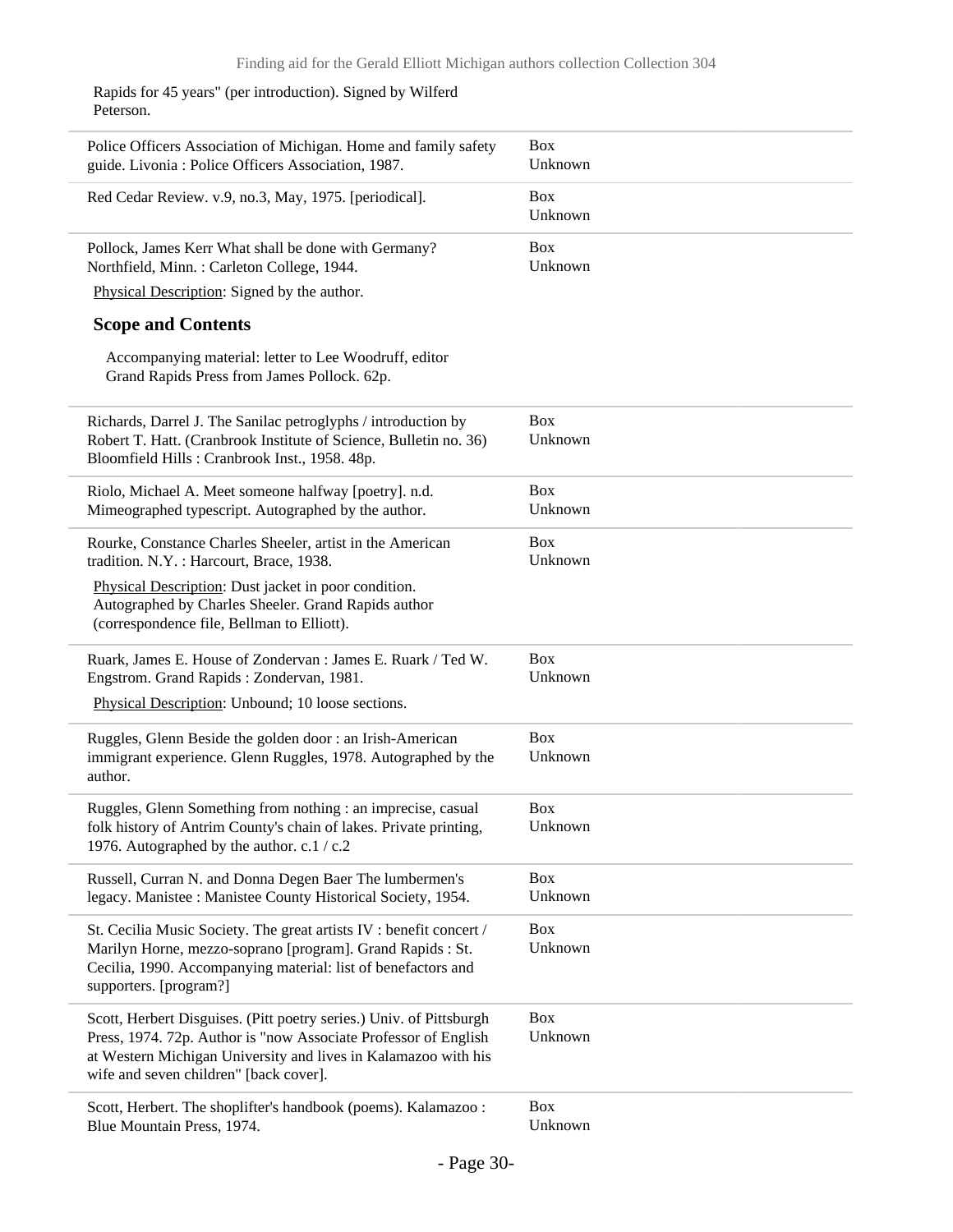| Scott, Nathan A., Jr. Ernest Hemingway : a critical essay.<br>(Contemporary writers in Christian perspective series). Grand<br>Rapids: Eerdmans, 1966.                                                                                                                                                                                                                                    | <b>Box</b><br>Unknown |
|-------------------------------------------------------------------------------------------------------------------------------------------------------------------------------------------------------------------------------------------------------------------------------------------------------------------------------------------------------------------------------------------|-----------------------|
| Seymour, Maria Christmas at Sault Ste. Marie, Michigan, 1849:<br>a letter from Maria Seymour to her sister, Angie Bingham. Mt.<br>Pleasant, Mich.: Clarke Historical Library, n.d.                                                                                                                                                                                                        | <b>Box</b><br>Unknown |
| Sharon, Mary Bruce Mary Bruce Sharon : an American primitive.<br>Smithsonian Institution, exhibition catalog, 1974-76. Autographed<br>by Henrietta Bruce Sharon Aument. Undefined Michigan<br>connection.                                                                                                                                                                                 | <b>Box</b><br>Unknown |
| Stafford, Thomas D. Open sesame! [poetry] Grand Rapids,<br>Michigan, 1954. Loose pages, hand-tied.                                                                                                                                                                                                                                                                                        | <b>Box</b><br>Unknown |
| Mrs. Stewart's piano lessons : Beginners Grades I & II. White<br>Cloud, Mich.: 1965. With a foreword by Gerald Elliott.                                                                                                                                                                                                                                                                   | Box 6                 |
| <b>Scope and Contents</b>                                                                                                                                                                                                                                                                                                                                                                 |                       |
| Accompanying material:                                                                                                                                                                                                                                                                                                                                                                    |                       |
| Blue Lake Fine Arts Camp flyer, 1967 season.<br>1<br>Letter May 9 1967 to Gerald Elliott from Elsie<br>$\overline{2}$<br>Stewart. $(2 \text{ sheets} + \text{memo Apr. } 25, 1967)$<br>Correspondence between Mrs. R. M. Stewart and<br>3<br>Robert Pace, professor of music education, Columbia<br>Univ. in original envelope. (3 letters, Mar 27, 1967,<br>Apr. 1, 1967, Apr. 18, 1967) |                       |
| Stories of the Great Lakes. New York: The Century Co., c1893<br>Reprinted by Black Letter Press, Grand Rapids, Michigan, 1976.<br>185p. Cover title: Early stories of the Great Lakes.                                                                                                                                                                                                    | <b>Box</b><br>Unknown |
| Story [periodical]. v. xxvi, no. 111, January/February, 1945.<br>[Includes a story by Allan Seager, "The Conqueror". Seager was<br>born in Adrian, Mich., and also taught English at the Univ. of<br>Mich.).                                                                                                                                                                              | <b>Box</b><br>Unknown |
| Story of a father and son : or, "Unscrewing the inscrutable".                                                                                                                                                                                                                                                                                                                             | <b>Box</b><br>Unknown |
| Straayer, T.A. Thematic parallelism in the novels of Peter<br>DeVries: The Blood of the Lamb and The Cats Pajamas &<br>Witch's Milk. Typescript, n.d. "Draft #3" appears in pencil on<br>cover page. Author is connected with Calvin College. Serves as<br>associate editor of Calvin's journal Dialogue.                                                                                 | <b>Box</b><br>Unknown |
| Sucoff, Marjorie Twenty impressions / illustrated by Phyllis<br>Haywa. St. Paul, Minn.: Marjorie Sucoff, 1971.                                                                                                                                                                                                                                                                            | <b>Box</b><br>Unknown |
| <b>Coope and Contents</b>                                                                                                                                                                                                                                                                                                                                                                 |                       |

Physical Description: Signed by the author. 25p.

 $\overline{a}$ 

L,

i.

### **Scope and Contents**

Inserts:

 $\frac{1}{2}$ 

 $\overline{\phantom{0}}$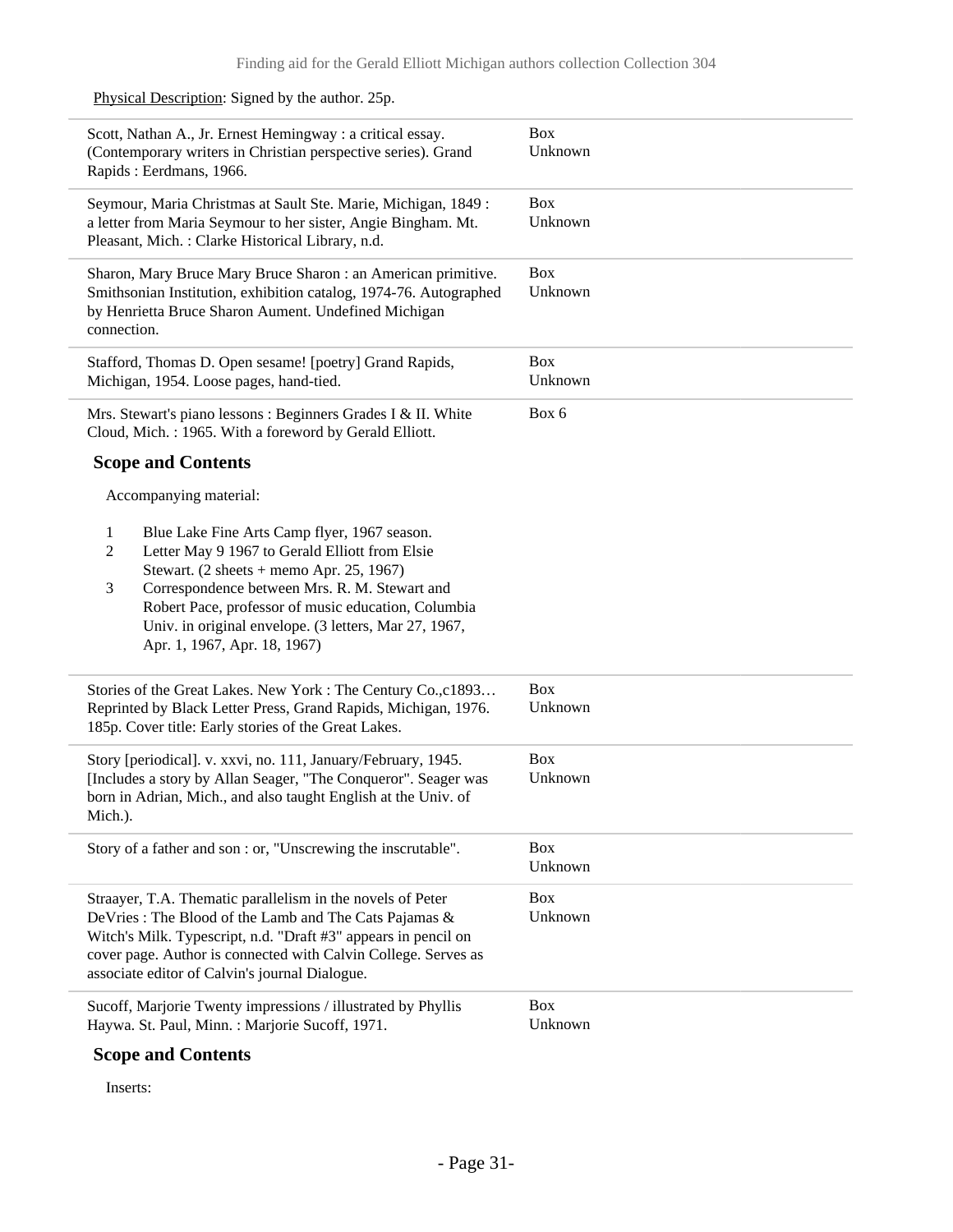- 1 Roseville Sun/White Bear Lake Sun, "Roseville woman has poems printed", Nov. 17, 1971, p. 28.
- 2 Letter to Jerry [Elliott] from Mary Fairman relating to the book.
- 3 St Paul Sunday Pioneer Press, Oct. 17. 1971, "A book of impressions" [photocopied article]
- 4 Letter to "Mary", including biographical information on Marjorie Sucoff indicating that she was born and raised in Michigan]

| Sweeney, J. Gray Artists of Grand Rapids, 1840-1980 : a<br>cooperative exhibition [of] the Grand Rapids Art Museum and<br>the Grand Rapids Public Museum, September 14 – November 30,<br>1981.                                                            | <b>Box</b><br>Unknown |
|-----------------------------------------------------------------------------------------------------------------------------------------------------------------------------------------------------------------------------------------------------------|-----------------------|
| J. Gray Sweeney and the Grand Rapids Art Museum, 1981.                                                                                                                                                                                                    | <b>Box</b><br>Unknown |
| Swets, Marinus Miz Swet, where are you? Reprinted from the<br>April, 1969 issue of the Phi Delta Kappan. Author is Chairman,<br>Language Arts Division, Grand Rapids Junior College.                                                                      | <b>Box</b><br>Unknown |
| Tibbs, Ben Illustrious Maybes. Grand Rapids : Free Press, 1974.<br>Physical Description: Autographed by the author.                                                                                                                                       | <b>Box</b><br>Unknown |
| Travel & Leisure [periodical]. v. 2, no.2, April/May 1972. Article<br>by Peter DeVries on p. 11.<br>Physical Description: Handwritten note on cover to Jerry from<br>Syd.                                                                                 | <b>Box</b><br>Unknown |
| Treason? At Michilimachinac : the proceedings of a general court<br>martial held at Montreal in October 1768 for the trial of Major<br>Robert Rogers / edited by David A. Armour.                                                                         | <b>Box</b><br>Unknown |
| Tyler, B.E. Michigan's copper country in early photos. Grand<br>Rapids: Black Letter Press, 1977. Reprint of Houghton, Mich.:<br>B.E. Tyler, 1903. Paperback. Unpaged.                                                                                    | <b>Box</b><br>Unknown |
| Voyager Press Publications. Order form. n.d. Grand Marais,<br>Michigan                                                                                                                                                                                    | <b>Box</b><br>Unknown |
| University of Michigan. Department of Journalism. A guide to<br>press legal problems in Michigan / libel, privacy, free press-<br>fair trial, freedom of information. Ann Arbor, Mich. : Univ. of<br>Michigan, 1969. Added author: University Press Club. | <b>Box</b><br>Unknown |
| Urban Concern, Inc. Citywalk. Grand Rapids : Urban Concern,<br>1981.                                                                                                                                                                                      | <b>Box</b><br>Unknown |
| Urban Concern, Inc. Grand River Program. Our river has been<br>kidnapped / don't call the police if you complete the following<br>instructions it will be returned to you unharmed. Grand Rapids :<br>Urban Concern, n.d. 10p, spiral bound.              | Box 4                 |

#### **Scope and Contents**

Accompanying items: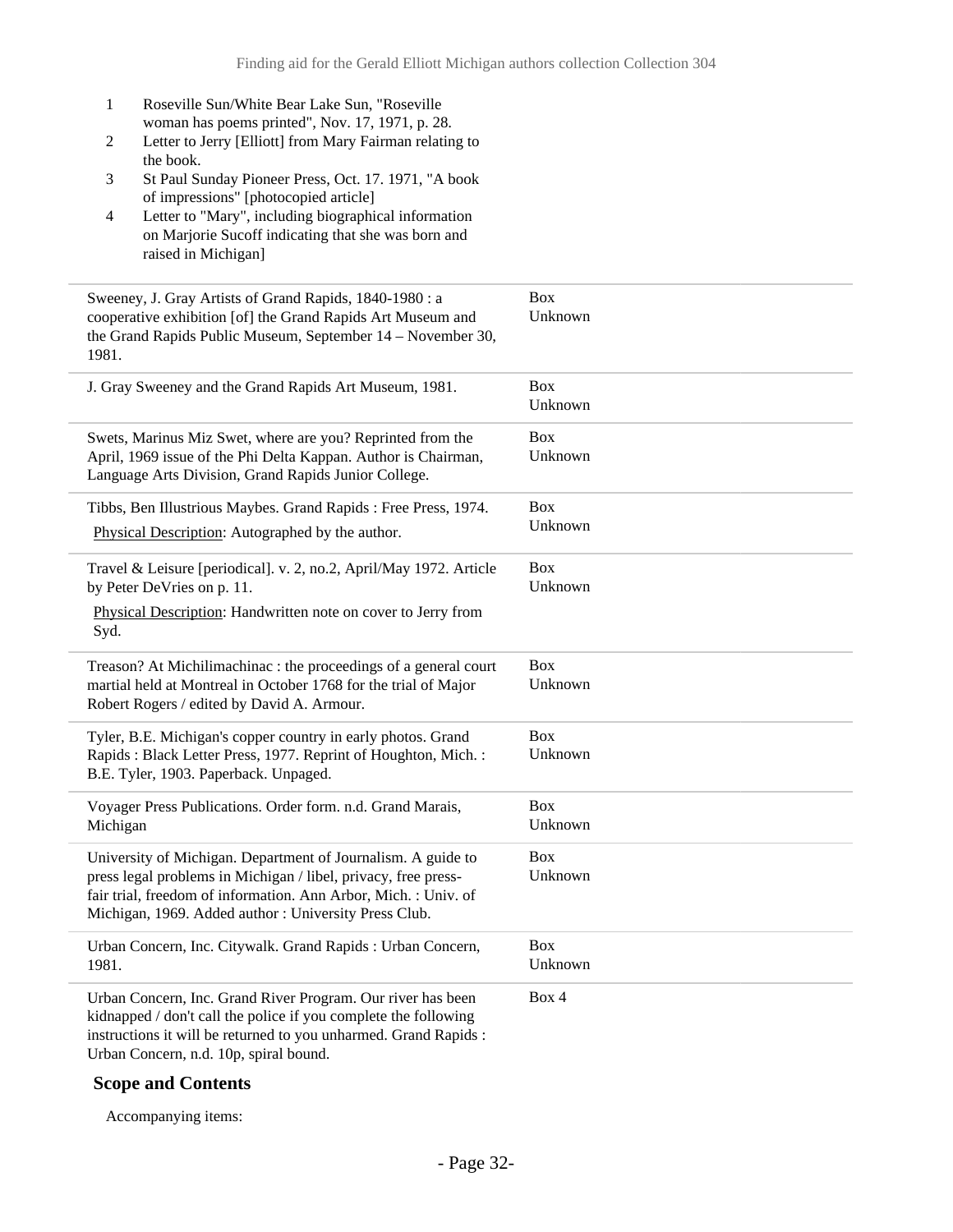- 1 Grand River Committee, 5p, dated January, 1979, 2 copies. 2 Photocopy from letters to the editor, with attached article, regarding Prof. Josiah S. Carberry, a hoax initiated at Brown Univ. Vander Molen, Robert Blood ink : poems by Robert Vander Molen / a Zeitgeist supplement. East Lansing, Mich. : Zeitgeist, 1967. Physical Description: Paperback. 77p. Box Unknown Van Fleet, J.A. Summer Resorts of the Mackinaw Region, and adjacent localities. Detroit : Lever Print, 1882. Reprinted 1970, Black Letter Press, Grand Rapids, Mi. 49p. Box Unknown Van Reken, Donald L. The farm that was a zoo / Getz farm, Lakewood. Published by the author, 1983. Physical Description: Autographed by the author. Box Unknown Voelker, John About the historical novel. (Clarence M. Burton Memorial Lecture.) Historical Society of Michigan, 1970. Box Unknown WSF : 1887-1987 Centennial. Grand Rapids : West Side Federal Savings & Loan, 1987. 18p. Box Unknown Wakefield, Dan Supernation at peace and war. Atlantic Monthly advance proof, March 1968. **Scope and Contents** Accompanying material: 1 Letter to Gerald Eliott from Atlantic Monthly indicating that the author requested the proof copy be sent to him. 2 Brown manila mailing envelope. **Biographical / Historical** Undefined Michigan connection. Author born in Indiana, educated at Columbia, employed at Harvard. Box Unknown Warner, Robert M. Chase Salmon Osborn, 1860-1949. (Michigan Historical Collections, Bulletin no. 10, January 1960.) Ann Arbor : University of Michigan. 31p. Box Unknown Weaver, Clarence L. The quickened seed [poetry]. Grand Rapids : Bardic Echoes Brochures, 1981. **Scope and Contents** Inserts: Box Unknown
	- 1 "Yearn and pray" [additional poem on green paper].<br>2 "Announcing" [book announcement]
	- "Announcing" [book announcement]